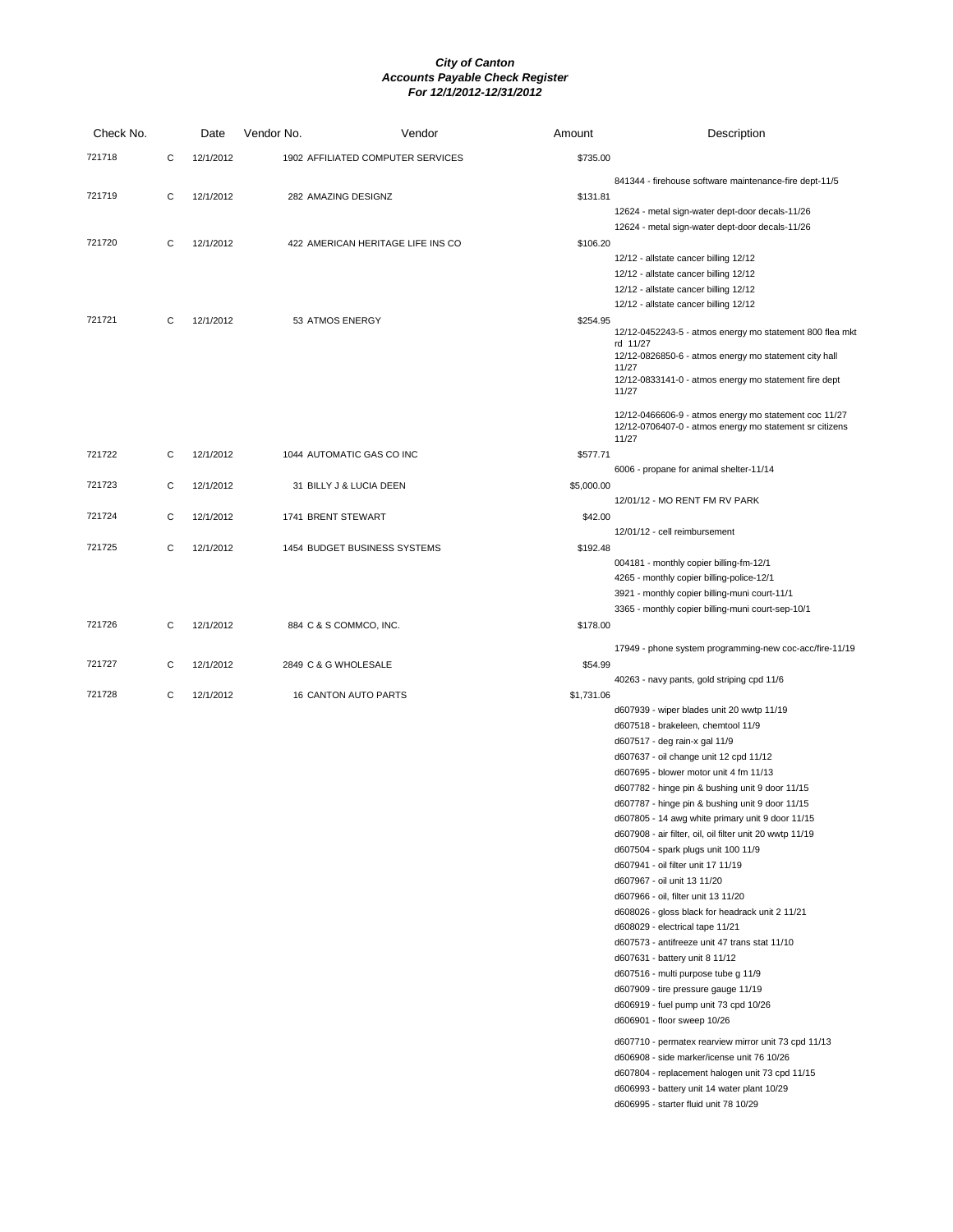|        |   |           |                               |             | d607000 - oil change unit 48 streets 10/29                                                              |
|--------|---|-----------|-------------------------------|-------------|---------------------------------------------------------------------------------------------------------|
|        |   |           |                               |             | d607008 - hydraulic hose and fittings unit 47 10/29                                                     |
|        |   |           |                               |             | d607117 - hose replacement unit 47 10/31                                                                |
|        |   |           |                               |             | d607197 - 1022 gm white bc unit 9 door 11/2<br>d607178 - 1022 gm white bc, semi gloss white unit 9 door |
|        |   |           |                               |             | 11/1<br>d607169 - 6"linkrol discs, 3m stikit disc, scotch brite roloc                                   |
|        |   |           |                               |             | unit 9 door 11/1<br>d607488 - fuel filter unit 81 fm 11/8                                               |
|        |   |           |                               |             | d607717 - permatex rearview mirror unit 73 cpd 11/13                                                    |
|        |   |           |                               |             | d607515 - oil change unit 119 11/9                                                                      |
|        |   |           |                               |             | d607144 - rear shocks unit 13 11/1                                                                      |
|        |   |           |                               |             | d606907 - paint for wheels unit 1 10/26                                                                 |
| 721731 | С | 12/1/2012 | 1676 CANTON EQUIPMENT RENTAL  | \$93.50     |                                                                                                         |
|        |   |           |                               |             | i64946 - rent boom lift-for tennis court lights-11/21                                                   |
| 721732 | С | 12/1/2012 | 110 CANTON SENIOR CITIZENS    | \$200.00    | 12/01/12 - MO SR CITIZEN BOARD                                                                          |
| 721733 | C | 12/1/2012 | 20 CANTON VOLUNTEER FIRE      | \$1,150.00  |                                                                                                         |
|        |   |           |                               |             | 12/01/12 - MOSTIPEND                                                                                    |
| 721734 | С | 12/1/2012 | 92 CARQUEST AUTO PARTS        | \$579.23    | 7979-111633 - wash concentrate, tire sealer unit 114 & 115                                              |
|        |   |           |                               |             | fm 10/30                                                                                                |
|        |   |           |                               |             | 7979-111194 - battery unit 53 kubota 10/17<br>7979-111388 - 40c ext bar, sockets fm 10/23               |
|        |   |           |                               |             |                                                                                                         |
|        |   |           |                               |             | 7979-110616 - battery for new grasshopper-fm-10/3<br>7979-110617 - 1/2" hex driver set-fm-10/3          |
|        |   |           |                               |             | 7979-110727 - tuff stuff 22 oz, smart straw unit 101 10/5                                               |
|        |   |           |                               |             | 7979-110848 - trac hydfluid 5 gal, funnel unit 119 10/10                                                |
|        |   |           |                               |             | 7979-110869 - trac hydfluid 5 gal unit 119 10/10                                                        |
|        |   |           |                               |             |                                                                                                         |
|        |   |           |                               |             | 7979-110874 - trac hydfluid 5 gal unit 119 10/10                                                        |
| 721735 | С | 12/1/2012 | 2128 CARY HILLIARD-do not use | \$153.35    | 11152012 - c hilliard-mileage-per diem-grapevine-tml conf-                                              |
|        |   |           |                               |             | 11/15<br>11152012 - c hilliard-mileage-per diem-grapevine-tml conf-                                     |
|        |   |           |                               |             | 11/15                                                                                                   |
|        |   |           |                               |             | 11152012 - c hilliard-mileage-per diem-grapevine-tml conf-<br>11/15                                     |
| 721736 | C | 12/1/2012 | 189 COMPLETE BUSINESS SYSTEMS | \$195.00    |                                                                                                         |
|        |   |           |                               |             | 424242 - copier rental-coc-11/16                                                                        |
| 721737 | С | 12/1/2012 | 1738 CDW GOVERNMENT, INC.     | \$26,608.88 |                                                                                                         |
|        |   |           |                               |             | s957448 - computer hardware-fire/acc-11/7                                                               |
|        |   |           |                               |             | s980585 - 16 port switch-fire/acc-11/8                                                                  |
|        |   |           |                               |             | s957448 - computer hardware-fire/acc-11/7                                                               |
|        |   |           |                               |             |                                                                                                         |
|        |   |           |                               |             | s957448 - computer hardware-fire/acc-11/7                                                               |
|        |   |           |                               |             | s957448 - computer hardware-fire/acc-11/7                                                               |
|        |   |           |                               |             | s957448 - computer hardware-fire/acc-11/7                                                               |
|        |   |           |                               |             | s957448 - computer hardware-fire/acc-11/7                                                               |
|        |   |           |                               |             | s957448 - computer hardware-fire/acc-11/7                                                               |
|        |   |           |                               |             | s957448 - computer hardware-fire/acc-11/7                                                               |
|        |   |           |                               |             | s974771 - 5 thinkcenter computers-5 (4) gig memory-11/8                                                 |
|        |   |           |                               |             | s957448 - computer hardware-fire/acc-11/7                                                               |
|        |   |           |                               |             | s957448 - computer hardware-fire/acc-11/7                                                               |
|        |   |           |                               |             | s957448 - computer hardware-fire/acc-11/7                                                               |
|        |   |           |                               |             | s957448 - computer hardware-fire/acc-11/7                                                               |
|        |   |           |                               |             | t241094 - 4 removable hard disk cartridges-acc/fire-11/14                                               |
|        |   |           |                               |             | t352241 - inkjet printer-acc/fire-11/16                                                                 |
|        |   |           |                               |             |                                                                                                         |
|        |   |           |                               |             | t411881 - toner cartridges-coc-11/19                                                                    |
|        |   |           |                               |             | t411881 - toner cartridges-coc-11/19                                                                    |
|        |   |           |                               |             | s957448 - computer hardware-fire/acc-11/7                                                               |
|        |   |           |                               |             | t015530 - New Software-Fire Damage                                                                      |
|        |   |           |                               |             | t069603 - asus 25 in monitor-acc/fire damage-11/9                                                       |
|        |   |           |                               |             | t076048 - lenovo ext svc agreement-3 years-11/10                                                        |
|        |   |           |                               |             | t129110 - computer hardware-fire/acc-11/12                                                              |
|        |   |           |                               |             | t129110 - computer hardware-fire/acc-11/12                                                              |
|        |   |           |                               |             | t129110 - computer hardware-fire/acc-11/12                                                              |
|        |   |           |                               |             |                                                                                                         |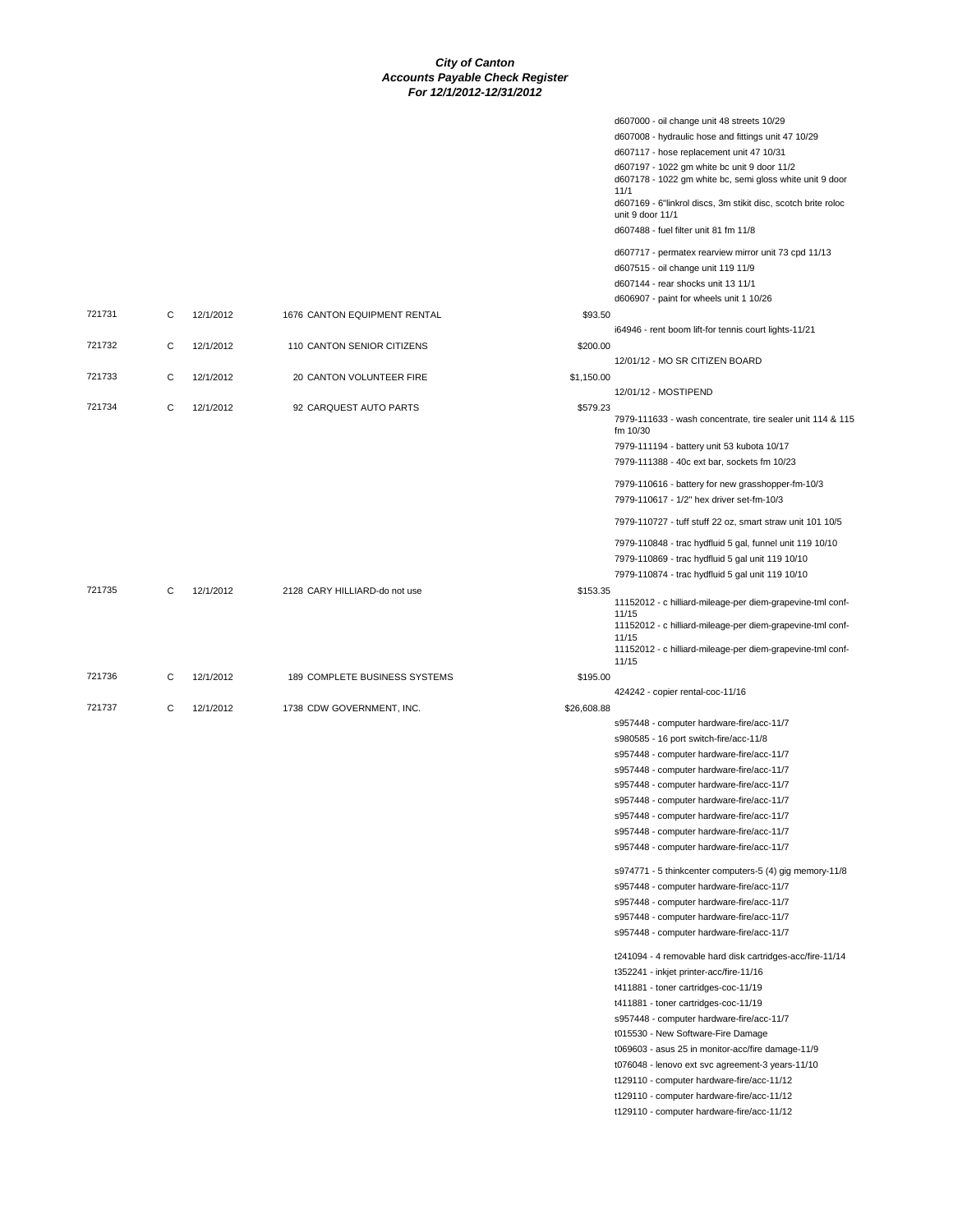|        |   |           |                                    |             | t259523 - printer warranty on 7 printers-3 years-fire/acc-<br>11/15                                                                                                                                                                                                                                                                          |
|--------|---|-----------|------------------------------------|-------------|----------------------------------------------------------------------------------------------------------------------------------------------------------------------------------------------------------------------------------------------------------------------------------------------------------------------------------------------|
|        |   |           |                                    |             | s974771 - 5 thinkcenter computers-5 (4) gig memory-11/8<br>t005727 - 16 port switch-acc/fire-11/8<br>t015530 - New Software-Fire Damage<br>t015524 - 3 monitors-1 16g switch-acc/fire-11/8<br>t015524 - 3 monitors-1 16g switch-acc/fire-11/8<br>t150588 - 6 microsoft licenses-acc/fire-11/13<br>t231300 - ibm system-server-acc/fire-11/14 |
|        |   |           |                                    |             | t184793 - hard drives-memory-serverraid-acc/fire-11/13                                                                                                                                                                                                                                                                                       |
|        |   |           |                                    |             | t184793 - hard drives-memory-serverraid-acc/fire-11/13                                                                                                                                                                                                                                                                                       |
|        |   |           |                                    |             | t184793 - hard drives-memory-serverraid-acc/fire-11/13<br>t223537 - laptop dock-fire/acc-11/14<br>t182139 - returned laptop dock-fire/acc-11/13<br>t183700 - tandberg-quix store-drive-acc/fire-11/13                                                                                                                                        |
| 721739 | С | 12/1/2012 | 87 CECIL TAWATER                   | \$25.00     |                                                                                                                                                                                                                                                                                                                                              |
| 721740 | C | 12/1/2012 | 87 CECIL TAWATER                   | \$25.00     | 10/12 - reissue chk-orig date 10/1-fireman's pension<br>12/01/12 - FIREMAN'S PENSION                                                                                                                                                                                                                                                         |
| 721741 | C | 12/1/2012 | 1458 CHAMBERS PAINT & BODY         | \$4,875.00  |                                                                                                                                                                                                                                                                                                                                              |
| 721742 | C | 12/1/2012 | 2928 CHAMPION EMS                  | \$2,950.00  | 11/12 - repairs on helicopter cpd 10/12                                                                                                                                                                                                                                                                                                      |
|        |   |           |                                    |             | 12/01/12 - MO AMBULANCE AGREEMENT                                                                                                                                                                                                                                                                                                            |
| 721743 | C | 12/1/2012 | 115 CLYDE THOMAS                   | \$25.00     | 12/01/12 - FIREMAN'S PENSION                                                                                                                                                                                                                                                                                                                 |
| 721744 | С | 12/1/2012 | 1723 CNA SURETY                    | \$929.48    |                                                                                                                                                                                                                                                                                                                                              |
|        |   |           |                                    |             | 060400927942tx-2012 - landfill bond# 060400927942tx                                                                                                                                                                                                                                                                                          |
| 721745 | С | 12/1/2012 | 622 DEBRA JOHNSON                  | \$42.00     | 12/01/12 - Monthly Cell Allowance                                                                                                                                                                                                                                                                                                            |
| 721746 | C | 12/1/2012 | 2937 DFW COMMUNICATIONS INC        | \$57.00     |                                                                                                                                                                                                                                                                                                                                              |
| 721747 | C | 12/1/2012 | 1960 DIRECT ENERGY BUSINESS-DALLAS | \$22,148.50 | 31210357 - repair on police radio-10/30                                                                                                                                                                                                                                                                                                      |
|        |   |           |                                    |             | 12-12/1060856 - direct energy mo statement 11/20                                                                                                                                                                                                                                                                                             |
|        |   |           |                                    |             | 12-12/1060753 - direct energy mo statement 11/20<br>12-12/1060753 - direct energy mo statement 11/20                                                                                                                                                                                                                                         |
|        |   |           |                                    |             | 12-12/1060753 - direct energy mo statement 11/20                                                                                                                                                                                                                                                                                             |
|        |   |           |                                    |             | 12-12/1060753 - direct energy mo statement 11/20                                                                                                                                                                                                                                                                                             |
|        |   |           |                                    |             | 12-12/1060753 - direct energy mo statement 11/20                                                                                                                                                                                                                                                                                             |
|        |   |           |                                    |             | 12-12/1060753 - direct energy mo statement 11/20<br>12-12/1060856 - direct energy mo statement 11/20                                                                                                                                                                                                                                         |
|        |   |           |                                    |             | 12-12/1060856 - direct energy mo statement 11/20                                                                                                                                                                                                                                                                                             |
|        |   |           |                                    |             | 12-12/1060856 - direct energy mo statement 11/20                                                                                                                                                                                                                                                                                             |
|        |   |           |                                    |             | 12-12/1060828 - direct energy mo statement 11/16                                                                                                                                                                                                                                                                                             |
|        |   |           |                                    |             | 12/12-1152425 - 410 arnold paul siren 11/19                                                                                                                                                                                                                                                                                                  |
|        |   |           |                                    |             | 12/12-1096808 - 300 arnold paul rd 11/19<br>12/12-110860 - fm 15 row 2 ofc 11/16                                                                                                                                                                                                                                                             |
|        |   |           |                                    |             | 12/12-1141765 - fm lot 22 11/16                                                                                                                                                                                                                                                                                                              |
|        |   |           |                                    |             | 12/12-1111345 - 203 n buffalo 11/18                                                                                                                                                                                                                                                                                                          |
|        |   |           |                                    |             | 12/12-1113700 - 800 fm ln unit 94 11/16                                                                                                                                                                                                                                                                                                      |
|        |   |           |                                    |             | 12/12-1198485 - 21618 I-20 lift station 11/16                                                                                                                                                                                                                                                                                                |
| 721748 | C | 12/1/2012 |                                    |             | 12-12/1060856 - direct energy mo statement 11/20                                                                                                                                                                                                                                                                                             |
|        |   |           | 319 EAGER BEAVER                   | \$475.00    | 695948 - remove 4 dead trees-hwy 19 s-11/28                                                                                                                                                                                                                                                                                                  |
| 721749 | C | 12/1/2012 | 133 EAGLE LABS, INC.               | \$2,932.00  | 15900 - 2 Barrels Polymer-3.17x900                                                                                                                                                                                                                                                                                                           |
| 721750 | C | 12/1/2012 | 348 EAGLE SECURITY SYSTEMS, INC.   | \$325.00    |                                                                                                                                                                                                                                                                                                                                              |
|        |   |           |                                    |             | 24605 - move security camera-gas pump-utility barn-11/11                                                                                                                                                                                                                                                                                     |
| 721751 | C | 12/1/2012 | 848 EARL BROWN                     | \$750.00    | 12/12 - CONTRACT LABOR WITH WWTP                                                                                                                                                                                                                                                                                                             |
| 721752 | С | 12/1/2012 | 2059 EAST TEXAS WIFI               | \$64.00     |                                                                                                                                                                                                                                                                                                                                              |
| 721753 | C | 12/1/2012 | 1247 ELLIOTT ELECTRIC SUPPLY       | \$6,301.89  | i7676 - mo internet-fixed ip address-11/26                                                                                                                                                                                                                                                                                                   |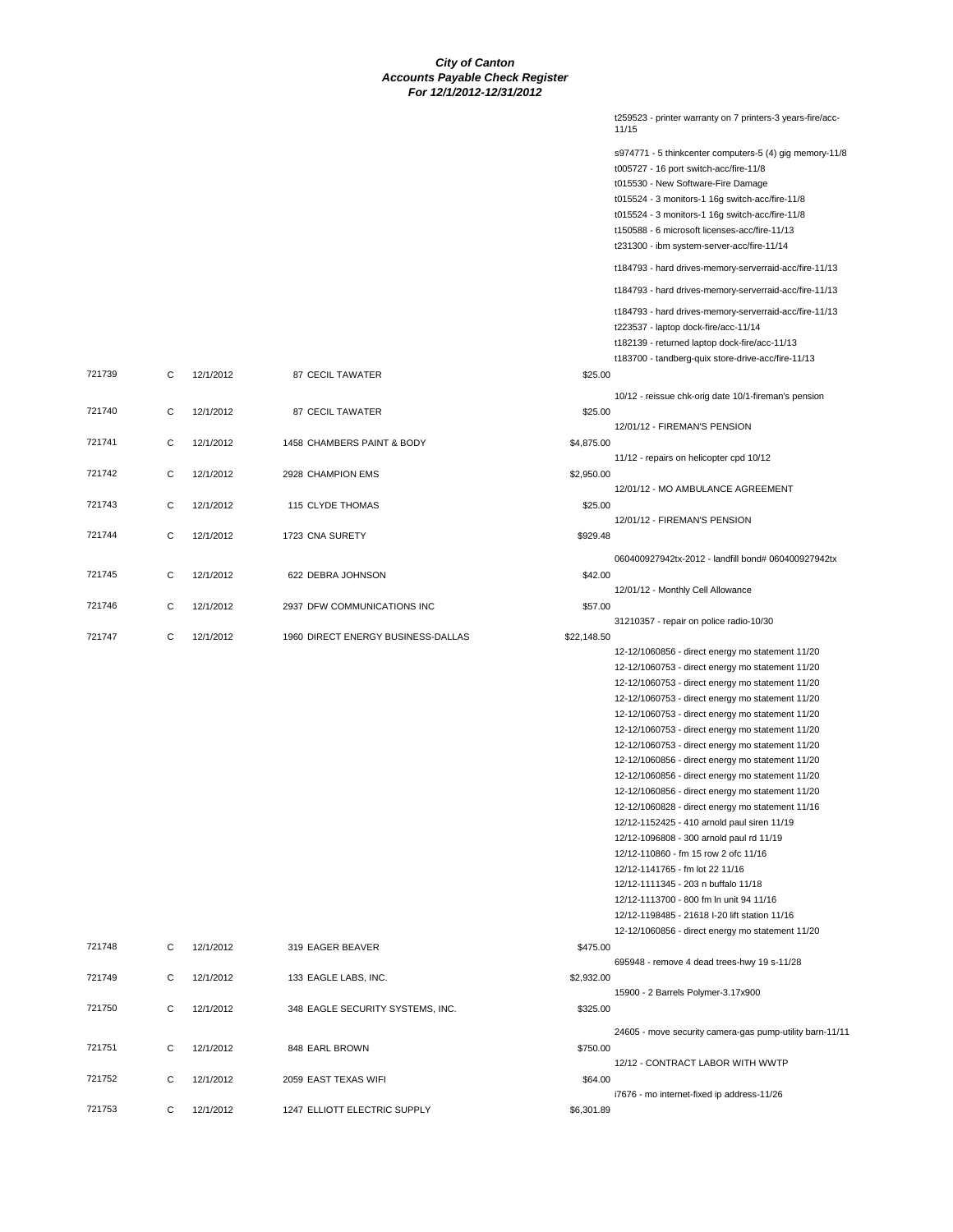|        |   |           |                                   |            | 26-11297-01 - electrical wiring supplies-coc-acc/fire-11/12                                                                                                                                                   |
|--------|---|-----------|-----------------------------------|------------|---------------------------------------------------------------------------------------------------------------------------------------------------------------------------------------------------------------|
|        |   |           |                                   |            | 24-17784-01 - 120/240v breakers-conductors-fm-11/5                                                                                                                                                            |
|        |   |           |                                   |            | 24-17784-01 - 120/240v breakers-conductors-fm-11/5                                                                                                                                                            |
|        |   |           |                                   |            | 24-17682-01 - new pul out ge 400a circuit breaker-fm-11/5<br>24-16859-01 - 25 duplex breakers-30 120/240 a breakers-<br>fm-10/2                                                                               |
|        |   |           |                                   |            | 26-11297-01 - electrical wiring supplies-coc-acc/fire-11/12                                                                                                                                                   |
|        |   |           |                                   |            | 26-11297-01 - electrical wiring supplies-coc-acc/fire-11/12                                                                                                                                                   |
|        |   |           |                                   |            | 26-11297-01 - electrical wiring supplies-coc-acc/fire-11/12                                                                                                                                                   |
|        |   |           |                                   |            | 24-18470-01 - 5 tap ballast-fm-11/21                                                                                                                                                                          |
|        |   |           |                                   |            | 24-18690-01 - 1500 w sportslighter--bulb-fm-11/19<br>24-16859-01 - 25 duplex breakers-30 120/240 a breakers-<br>fm-10/2                                                                                       |
|        |   |           |                                   |            | 26-09959-01 - 30a 120v contactors wwtp 10/12<br>24-17527-01 - surge protector-fm-10/17                                                                                                                        |
|        |   |           |                                   |            | 24-17276-01 - ge pullout switchboard-building wire-fm-10/17                                                                                                                                                   |
|        |   |           |                                   |            | 24-17276-01 - ge pullout switchboard-building wire-fm-10/17                                                                                                                                                   |
|        |   |           |                                   |            | 24-16140-01 - (30)-30 amp bus bars-(50)30 amp bus bars                                                                                                                                                        |
|        |   |           |                                   |            | 24-16140-01 - (30)-30 amp bus bars-(50)30 amp bus bars<br>24-16859-01 - 25 duplex breakers-30 120/240 a breakers-<br>$fm-10/2$                                                                                |
|        |   |           |                                   |            | 24-18690-01 - 1500 w sportslighter--bulb-fm-11/19                                                                                                                                                             |
|        |   |           |                                   |            | 26-11297-01 - electrical wiring supplies-coc-acc/fire-11/12                                                                                                                                                   |
| 721754 | C | 12/1/2012 | 2067 FOUR BROTHERS                | \$400.14   |                                                                                                                                                                                                               |
|        |   |           |                                   |            | c3120986 - parts for saw & weedeater-fm/parks-11/20                                                                                                                                                           |
|        |   |           |                                   |            | c3120986 - parts for saw & weedeater-fm/parks-11/20                                                                                                                                                           |
|        |   |           |                                   |            | c3120986 - parts for saw & weedeater-fm/parks-11/20                                                                                                                                                           |
|        |   |           |                                   |            | c3120986 - parts for saw & weedeater-fm/parks-11/20                                                                                                                                                           |
|        |   |           |                                   |            | c3120986 - parts for saw & weedeater-fm/parks-11/20                                                                                                                                                           |
|        |   |           |                                   |            | c3120986 - parts for saw & weedeater-fm/parks-11/20                                                                                                                                                           |
| 721755 | C | 12/1/2012 | 381 GARY BURTON ENGINEERING, INC. | \$8,429.76 | 12/01/12 - MONTHLY RETAINER SERVICES                                                                                                                                                                          |
|        |   |           |                                   |            | 2814 - revise table 2 budget-2012 sidewalk proj-10/31<br>2811 - pct-road imp-coord peace st paving mtg-res asphalt<br>failures-10/31<br>2812 - influent bar screen-site visits-resolve rebar issues-<br>10/31 |
| 721756 | C | 12/1/2012 | 891 GT DISTRIBUTORS INC.          | \$189.00   |                                                                                                                                                                                                               |
|        |   |           |                                   |            | INV0413628 - red/blue lights for unit 71-police-9/18                                                                                                                                                          |
| 721757 | С | 12/1/2012 | 2959 GULF SHORE TEL-COM INC       | \$3,510.00 | PEOP F012-13_01 - rereoute fiber optic cable to new coc-<br>acc/fire-11/26                                                                                                                                    |
| 721758 | С | 12/1/2012 | 42 GW OIL COMPANY                 | \$862.50   |                                                                                                                                                                                                               |
| 721759 | C | 12/1/2012 | 858 H AND H CLEANING SERVICE      | \$1,700.00 | 11192012 - fuel for barn-250 g @ 3.40-utilities-11/19                                                                                                                                                         |
|        |   |           |                                   |            | 10183 - cleaning sr cit bldg-nov 12-11/28                                                                                                                                                                     |
|        |   |           |                                   |            | 10184 - strip/wax senior citizens building floor-11/28                                                                                                                                                        |
| 721760 | C | 12/1/2012 | 2709 HBC BUILDING CENTER          | \$2,909.63 | 10182 - cleaning services-coc-city hall-11/28                                                                                                                                                                 |
|        |   |           |                                   |            | k07287/5 - air chuck, coupler, plug fm 10/19<br>k04328/5 - hook ladder screw, holder tool, hillman hardware<br>fd 10/24                                                                                       |
|        |   |           |                                   |            | k04323/5 - electric control, bulbs, fm 10/24                                                                                                                                                                  |
|        |   |           |                                   |            | k04317/5 - anti oxidant fm 10/23                                                                                                                                                                              |
|        |   |           |                                   |            | k04296/5 - key for water tower 10/22<br>k07304/5 - simple green fd 10/22                                                                                                                                      |
|        |   |           |                                   |            | k04288/5 - air quickcon tmal fm 10/19                                                                                                                                                                         |
|        |   |           |                                   |            | k04361/5 - battery, oil & gas mix fd 10/26                                                                                                                                                                    |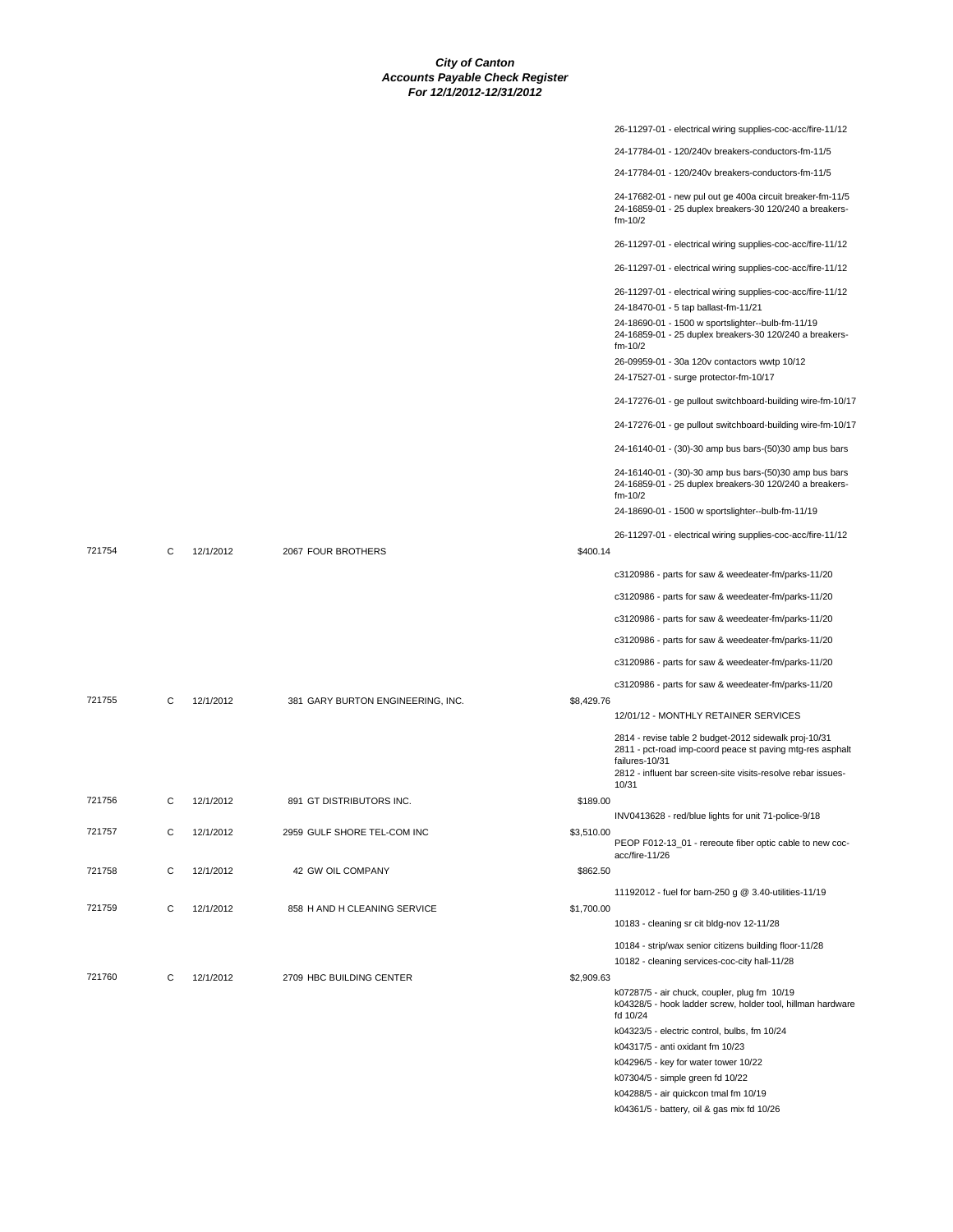k04280/5 - ballast, lampholder, fish stick fm 10/19 k04279/5 - ezmix concrete fm 10/19 k04277/5 - screw dck for info booth fm 10/18 k04276/5 - wood for info booth fm 10/18 k108695/5 - roof coat-fm-10/4 k04351/5 - pool test kit 4way 1/2 oz wwtp 10/25 k04358/5 - flagging tape fm 10/26 k04377/5 - split bolt fm 10/29 k04383/5 - electrical supplies for fm 10/30 k04389/5 - supplies for pd bathroom 10/30 k04397/5 - black nipples 1& 3/4" wwtp 10/31 k04158/5 - nipple, valveball, hex bushing, plug fm 10/8 k04347/5 - elbow for sewer line 10/25 k04348/5 - 500' wire 12rhhn sld grn 10/25 k04360/5 - rust-oleum sealant black 10/26 k04083/5 - 20 ballasts-fm-10/2 k04367/5 - pelonis ceramic heater-wwtp-10/27 k04266/5 - concrete row 94 bridge fm 10/18 k04357/5 - hillman hardware parks 10/26 k04110/5 - supplies for cherry creek 4-h project 10/4 k04270/5 - concrete row 94 bridge fm 10/18 k04310/5 - file mill card, chisel cold fm tools 10/23 k04063/5 - batteries for line locator 10/1 k04084/5 - plumbing supplies fm 10/2 k04093/5 - batteries, tie cable, drill bit coc 10/3 k04093/5 - batteries, tie cable, drill bit coc 10/3 k04093/5 - batteries, tie cable, drill bit coc 10/3 2552/5 - blue green restroom plumbing supplies 10/3 k04094/5 - scrw dry, strap cable fm 10/3 k04103/5 - paint, primer for handrail at coc 10/3 k04117/5 - supplies for cherry creek 4-h project 10/4 k04126/5 - corner braces for shelf at cedc 10/5 k04135/5 - cement, adapter, coupling, elbow, conduit lift st pump 10/5 k04187/5 - deadlock bolt for fd 10/10 k04258/5 - coupling, adatper for fm 10/18 k04256/5 - door for info booth fm 10/18 k04096/5 - supplies for handrail at coc 10/3 k04201/5 - screws for fm 10/11 k04143/5 - cones for wet floors fm 10/5 k04182/5 - paintbrush, paint for cherry creek park 4-h project 10/10 k04169/5 - pvc sch 40 pipe -water tap at 640 cherry creek 10/9 k04167/5 - receptcle, plug, electric tape, paint thinner 10/9 k04167/5 - receptcle, plug, electric tape, paint thinner 10/9 k04154/5 - coupling, vent trap anim shelt 10/8 k04145/5 - great stuff for lift station 10/5 k04144/5 - couplings, elbows for reloc gas pump camera 10/5 k04194/5 - rivet tool to fix golf cart fm 10/11 12/12 - blue cross blue shield mo statement 11/16 12/12 - blue cross blue shield mo statement 11/16 12/12 - blue cross blue shield mo statement 11/16 12/12 - blue cross blue shield mo statement 11/16 12/12 - blue cross blue shield mo statement 11/16 12/12 - blue cross blue shield mo statement 11/16 12/12 - blue cross blue shield mo statement 11/16 12/12 - blue cross blue shield mo statement 11/16

12/12 - blue cross blue shield mo statement 11/16

12/12 - blue cross blue shield mo statement 11/16 12/12 - blue cross blue shield mo statement 11/16

12/12 - blue cross blue shield mo statement 11/16

721764 C 12/1/2012 1671 HEALTH CARE SERVICE CORP \$33,152.35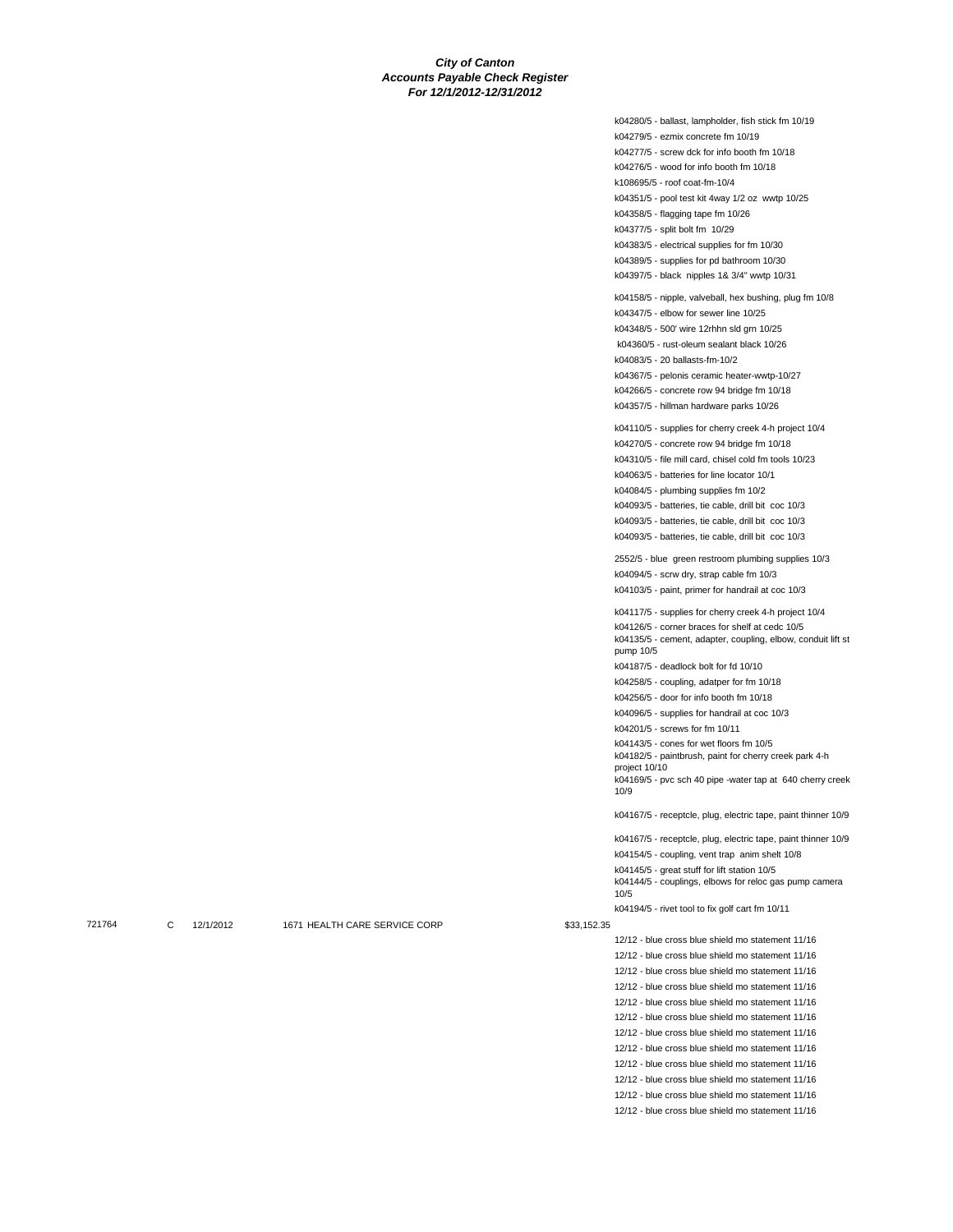| 721765 | $\mathsf{C}$ | 12/1/2012 | 1893 HEATH BURTON                  | \$42.00    |
|--------|--------------|-----------|------------------------------------|------------|
| 721766 | C            | 12/1/2012 | 111 HELEN PEACE                    | \$16.67    |
| 721767 | C            | 12/1/2012 | 484 HILLCREST CEMETERY ASSOCIATION | \$375.00   |
| 721768 | C            | 12/1/2012 | 121 HOWARD PAUL STEGALL            | \$25.00    |
| 721769 | C            | 12/1/2012 | 113 J L PEACE                      | \$25.00    |
| 721770 | $\mathbf C$  | 12/1/2012 | 168 JIMMY PEACE                    | \$25.00    |
| 721771 | $\mathsf{C}$ | 12/1/2012 | 302 JOEY PEACE                     | \$25.00    |
| 721772 | C            | 12/1/2012 | 1555 JOHN PROUGH                   | \$42.00    |
| 721773 | C            | 12/1/2012 | 238 JULIE SEYMORE                  | \$108.60   |
|        |              |           |                                    |            |
| 721774 | C            | 12/1/2012 | 750 KINDLE EQUIPMENT               | \$475.00   |
| 721775 | C            | 12/1/2012 | 1726 LA DEANIA JONES               | \$211.00   |
|        |              |           |                                    |            |
| 721776 | C            | 12/1/2012 | 292 LILIA V DURHAM                 | \$42.00    |
| 721777 | C            | 12/1/2012 | 356 LINDA BOSTON                   | \$42.00    |
| 721778 | C            | 12/1/2012 | 1132 MIKE KING                     | \$42.00    |
| 721779 | C            | 12/1/2012 | 1068 MR D'S #1                     | \$2,383.87 |

12/12 - blue cross blue shield mo statement 11/16 12/12 - blue cross blue shield mo statement 11/16 12/12 - blue cross blue shield mo statement 11/16 12/12 - blue cross blue shield mo statement 11/16 12/12 - blue cross blue shield mo statement 11/16 12/12 - blue cross blue shield mo statement 11/16 12/12 - blue cross blue shield mo statement 11/16 12/01/12 - Cell reimbursement 12012012 - FIREMAN'S PENSION 12/01/12 - MO CEMETERY MAINT 12/01/12 - MO FIREMAN'S PENSION 12/01/12 - MO FIREMAN'S PENSION 12/01/12 - MO FIREMANS PENSION 12/01/12 - MO FIREMANS PENSION 12/01/12 - CELL REIMBURSEMENT 12/01/12 - MONTHLY CELL PHONE REIMBURSEMENT 12/12-1 - mileage city manager candidate tours of city 9/8- 9/12 481191 - unit 48-rebuild motor on tractor-11/27 12/01/12 - monthly cell phone reimbursement 11282012 - walmart-reimbursement for power washeranimal shelter-11/28 12/01/12 - MO CELL REIMBURSEMENT 12/01/12 - MO CELL REIMBURSEMENT 12/01/12 - MONTHLY CELL REIMBURSEMENT 419528 - unit 6-fuel for red/white dump truck-9/13 7239 - fuel cpd unit 71 10/7 785 - fuel cpd unit 11 10/6 287476 - fuel cpd unit 71 10/6 287478 - fuel cpd unit 71 10/8 287479 - fuel cpd unit 11 10/8 8830 - fuel for util unit 1010/3 71 - fuel for util unit 17 10/5 2272 - fuel cpd unit 71 10/10 234163 - unit 5-fuel for white dump truck-9/12 287493 - fuel-t perry-animal control-10/8 048364 - unit 78-trash truck-fuel-fm-10/30 305248 - unit 73-fuel-fm-10/3 287469 - unit 71-fuel-pd-10/5 305296 - unit 14-fuel-water plant-10/6 287498 - unit #2-fuel--11.462 gal @ 3.499-police-10/9 7536 - fuel cpd unit 11 10/7 419585 - unit 81-fuel-fm-9/25 305282 - unit 37-fuel 21.082 gal @ 3.559-fm-10/4 307504 - fuel unit 30 fm 10/9 287457 - unit 51-fuel-15.353g @3.559-police-10/3 305287 - unit 51-fuel-4.539g @3.559-police-10/4 287466 - unit 2-fuel-7.763g @ 3.559-police-10/4 287467 - unit 02-fuel 5.256 gal @ 3.559-police-10/5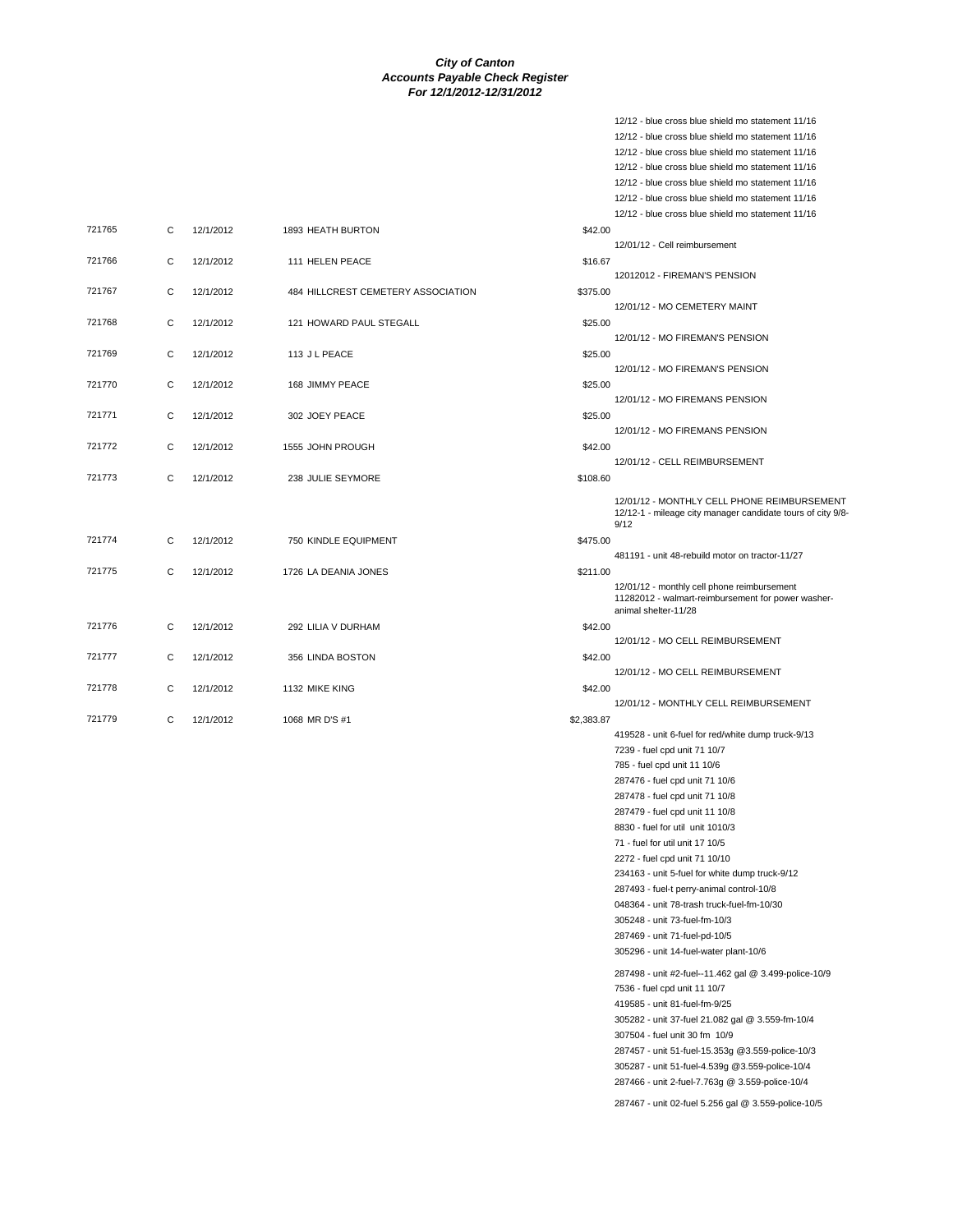| 307569 - unit 02-fuel-7.365 gal @ 3.499-police-10/10<br>307510 - unit 11-fuel-11.717 gal @ 3.499-police-10/9<br>287496 - unit 11-fuel-8.004 gal @ 3.499-police-10/8<br>305284 - unit 75-fuel-animal control-10/4<br>305291 - unit 72-fuel-police-10/5<br>305280 - unit 3-fm trash truck-fuel-10/3<br>8422 - fuel unit 1 10/9<br>6413 - fuel unit 1 10/5<br>3082 - diesel fm 10/11<br>404 - fuel cpd unit 51 10/5<br>305203 - diesel for fm 9/26<br>721782<br>C<br>12/1/2012<br>2837 MR D'S #2<br>\$448.33<br>690280 - unit 12-k-9 unit-fuel-police-10/3<br>690288 - fuel unit 6 fm 10/8<br>690289 - unit 8-fuel-fm-10/8<br>690292 - fuel unit 12-k9 cpd 10/11<br>690285 - fuel cpd 10/6<br>690284 - fuel unit 12-k9 cpd 10/5<br>842251 - fuel unit 12-k9 cpd 10/4<br>842252 - fuel unit 71 cpd 10/4<br>721783<br>C<br>12/1/2012<br>2796 MR D'S 10 MINUTE OIL CHANGE<br>\$57.50<br>6097 - oil change unit 32 fm 10/30<br>721784<br>C<br>12/1/2012<br>1349 NORTHEAST TEXAS FARMERS CO-OP<br>\$30.50<br>304964 - unit 71-police-tire shop labor-10/29<br>303860 - unit 12-K9-tire shop labor-police-10/18<br>304507 - unit 82--tire labor-grasshopper-10/24<br>304161 - unit 52-tire shop labor-trencher-10/22<br>721785<br>12/1/2012<br>C<br>294 O'REILLY AUTOMOTIVE INC.<br>\$18.98<br>0891-375236 - mini bulb wwtp 10/2<br>0891-376059 - two wiper blades-10/6<br>721786<br>C<br>12/1/2012<br>216 PAETEC COMMUNICATIONS INC<br>\$1,541.51<br>12/12-4820231 - paetec mo statement 11/12<br>12/12-4820231 - paetec mo statement 11/12<br>12/12-4820231 - paetec mo statement 11/12<br>12/12-4820231 - paetec mo statement 11/12<br>12/12-4820231 - paetec mo statement 11/12<br>12/12-4820231 - paetec mo statement 11/12<br>12/12-4820231 - paetec mo statement 11/12<br>721787<br>12/1/2012<br>391 REDI NATIONAL PEST ELIMINATORS<br>\$285.00<br>C<br>24341 - mo pest control-coc-11/16<br>24908 - mo pest control-city hall-11/16<br>24909 - mo pest control-police dept-11/16<br>24910 - mo pest control-fm log cabin-11/16<br>24916 - mo pest control-civic center-11/16<br>24911 - mo pest control-blackwell museum-11/16<br>24917 - mo pest control-senior citizens building-11/16<br>24937 - mo pest control-plaza museum-11/16<br>24912 - mo pest control-fire dept-11/16<br>721788<br>C<br>12/1/2012<br>2958 RESCUED PET ADOPTION LEAGUE<br>\$60.00<br>112712-29 - merrick-35 cases dog food-jk hope-animal<br>shelter-11/27<br>721789<br>C<br>12/1/2012<br>322 RUBY NORMAN<br>\$16.67<br>12/01/12 - FIREMAN'S PENSION<br>721790<br>C<br>12/1/2012<br>70 STORY-WRIGHT INC<br>\$5,384.03<br>0162471-001 - business cards-lonny cluck-city manager-<br>10/30<br>0162939-001 - notary stamp-rita ragsdale-coc-11/13<br>0162451-001 - 4 long tons vendor passes-fm-10/30<br>0162268-001 - key tags-phone untangler-fm-10/26<br>0162938-001 - for deposit only stamp-water utilities-11/13 |  |  |                                                            |
|-----------------------------------------------------------------------------------------------------------------------------------------------------------------------------------------------------------------------------------------------------------------------------------------------------------------------------------------------------------------------------------------------------------------------------------------------------------------------------------------------------------------------------------------------------------------------------------------------------------------------------------------------------------------------------------------------------------------------------------------------------------------------------------------------------------------------------------------------------------------------------------------------------------------------------------------------------------------------------------------------------------------------------------------------------------------------------------------------------------------------------------------------------------------------------------------------------------------------------------------------------------------------------------------------------------------------------------------------------------------------------------------------------------------------------------------------------------------------------------------------------------------------------------------------------------------------------------------------------------------------------------------------------------------------------------------------------------------------------------------------------------------------------------------------------------------------------------------------------------------------------------------------------------------------------------------------------------------------------------------------------------------------------------------------------------------------------------------------------------------------------------------------------------------------------------------------------------------------------------------------------------------------------------------------------------------------------------------------------------------------------------------------------------------------------------------------------------------------------------------------------------------------------------------------------------------------------------------------------------------------------------------------------------------------------------------------------------------------------------------------------------------------------------------------------------------------------------------------------------------------------------------------|--|--|------------------------------------------------------------|
|                                                                                                                                                                                                                                                                                                                                                                                                                                                                                                                                                                                                                                                                                                                                                                                                                                                                                                                                                                                                                                                                                                                                                                                                                                                                                                                                                                                                                                                                                                                                                                                                                                                                                                                                                                                                                                                                                                                                                                                                                                                                                                                                                                                                                                                                                                                                                                                                                                                                                                                                                                                                                                                                                                                                                                                                                                                                                               |  |  |                                                            |
|                                                                                                                                                                                                                                                                                                                                                                                                                                                                                                                                                                                                                                                                                                                                                                                                                                                                                                                                                                                                                                                                                                                                                                                                                                                                                                                                                                                                                                                                                                                                                                                                                                                                                                                                                                                                                                                                                                                                                                                                                                                                                                                                                                                                                                                                                                                                                                                                                                                                                                                                                                                                                                                                                                                                                                                                                                                                                               |  |  |                                                            |
|                                                                                                                                                                                                                                                                                                                                                                                                                                                                                                                                                                                                                                                                                                                                                                                                                                                                                                                                                                                                                                                                                                                                                                                                                                                                                                                                                                                                                                                                                                                                                                                                                                                                                                                                                                                                                                                                                                                                                                                                                                                                                                                                                                                                                                                                                                                                                                                                                                                                                                                                                                                                                                                                                                                                                                                                                                                                                               |  |  |                                                            |
|                                                                                                                                                                                                                                                                                                                                                                                                                                                                                                                                                                                                                                                                                                                                                                                                                                                                                                                                                                                                                                                                                                                                                                                                                                                                                                                                                                                                                                                                                                                                                                                                                                                                                                                                                                                                                                                                                                                                                                                                                                                                                                                                                                                                                                                                                                                                                                                                                                                                                                                                                                                                                                                                                                                                                                                                                                                                                               |  |  |                                                            |
|                                                                                                                                                                                                                                                                                                                                                                                                                                                                                                                                                                                                                                                                                                                                                                                                                                                                                                                                                                                                                                                                                                                                                                                                                                                                                                                                                                                                                                                                                                                                                                                                                                                                                                                                                                                                                                                                                                                                                                                                                                                                                                                                                                                                                                                                                                                                                                                                                                                                                                                                                                                                                                                                                                                                                                                                                                                                                               |  |  |                                                            |
|                                                                                                                                                                                                                                                                                                                                                                                                                                                                                                                                                                                                                                                                                                                                                                                                                                                                                                                                                                                                                                                                                                                                                                                                                                                                                                                                                                                                                                                                                                                                                                                                                                                                                                                                                                                                                                                                                                                                                                                                                                                                                                                                                                                                                                                                                                                                                                                                                                                                                                                                                                                                                                                                                                                                                                                                                                                                                               |  |  |                                                            |
|                                                                                                                                                                                                                                                                                                                                                                                                                                                                                                                                                                                                                                                                                                                                                                                                                                                                                                                                                                                                                                                                                                                                                                                                                                                                                                                                                                                                                                                                                                                                                                                                                                                                                                                                                                                                                                                                                                                                                                                                                                                                                                                                                                                                                                                                                                                                                                                                                                                                                                                                                                                                                                                                                                                                                                                                                                                                                               |  |  |                                                            |
|                                                                                                                                                                                                                                                                                                                                                                                                                                                                                                                                                                                                                                                                                                                                                                                                                                                                                                                                                                                                                                                                                                                                                                                                                                                                                                                                                                                                                                                                                                                                                                                                                                                                                                                                                                                                                                                                                                                                                                                                                                                                                                                                                                                                                                                                                                                                                                                                                                                                                                                                                                                                                                                                                                                                                                                                                                                                                               |  |  |                                                            |
|                                                                                                                                                                                                                                                                                                                                                                                                                                                                                                                                                                                                                                                                                                                                                                                                                                                                                                                                                                                                                                                                                                                                                                                                                                                                                                                                                                                                                                                                                                                                                                                                                                                                                                                                                                                                                                                                                                                                                                                                                                                                                                                                                                                                                                                                                                                                                                                                                                                                                                                                                                                                                                                                                                                                                                                                                                                                                               |  |  |                                                            |
|                                                                                                                                                                                                                                                                                                                                                                                                                                                                                                                                                                                                                                                                                                                                                                                                                                                                                                                                                                                                                                                                                                                                                                                                                                                                                                                                                                                                                                                                                                                                                                                                                                                                                                                                                                                                                                                                                                                                                                                                                                                                                                                                                                                                                                                                                                                                                                                                                                                                                                                                                                                                                                                                                                                                                                                                                                                                                               |  |  |                                                            |
|                                                                                                                                                                                                                                                                                                                                                                                                                                                                                                                                                                                                                                                                                                                                                                                                                                                                                                                                                                                                                                                                                                                                                                                                                                                                                                                                                                                                                                                                                                                                                                                                                                                                                                                                                                                                                                                                                                                                                                                                                                                                                                                                                                                                                                                                                                                                                                                                                                                                                                                                                                                                                                                                                                                                                                                                                                                                                               |  |  |                                                            |
|                                                                                                                                                                                                                                                                                                                                                                                                                                                                                                                                                                                                                                                                                                                                                                                                                                                                                                                                                                                                                                                                                                                                                                                                                                                                                                                                                                                                                                                                                                                                                                                                                                                                                                                                                                                                                                                                                                                                                                                                                                                                                                                                                                                                                                                                                                                                                                                                                                                                                                                                                                                                                                                                                                                                                                                                                                                                                               |  |  |                                                            |
|                                                                                                                                                                                                                                                                                                                                                                                                                                                                                                                                                                                                                                                                                                                                                                                                                                                                                                                                                                                                                                                                                                                                                                                                                                                                                                                                                                                                                                                                                                                                                                                                                                                                                                                                                                                                                                                                                                                                                                                                                                                                                                                                                                                                                                                                                                                                                                                                                                                                                                                                                                                                                                                                                                                                                                                                                                                                                               |  |  | 0162808-001 - 3 cartons of storage boxes-coc-acc/fire-11/9 |
|                                                                                                                                                                                                                                                                                                                                                                                                                                                                                                                                                                                                                                                                                                                                                                                                                                                                                                                                                                                                                                                                                                                                                                                                                                                                                                                                                                                                                                                                                                                                                                                                                                                                                                                                                                                                                                                                                                                                                                                                                                                                                                                                                                                                                                                                                                                                                                                                                                                                                                                                                                                                                                                                                                                                                                                                                                                                                               |  |  |                                                            |
|                                                                                                                                                                                                                                                                                                                                                                                                                                                                                                                                                                                                                                                                                                                                                                                                                                                                                                                                                                                                                                                                                                                                                                                                                                                                                                                                                                                                                                                                                                                                                                                                                                                                                                                                                                                                                                                                                                                                                                                                                                                                                                                                                                                                                                                                                                                                                                                                                                                                                                                                                                                                                                                                                                                                                                                                                                                                                               |  |  | 0162937-001 - notary stamp-debra johnson-coc-11/13         |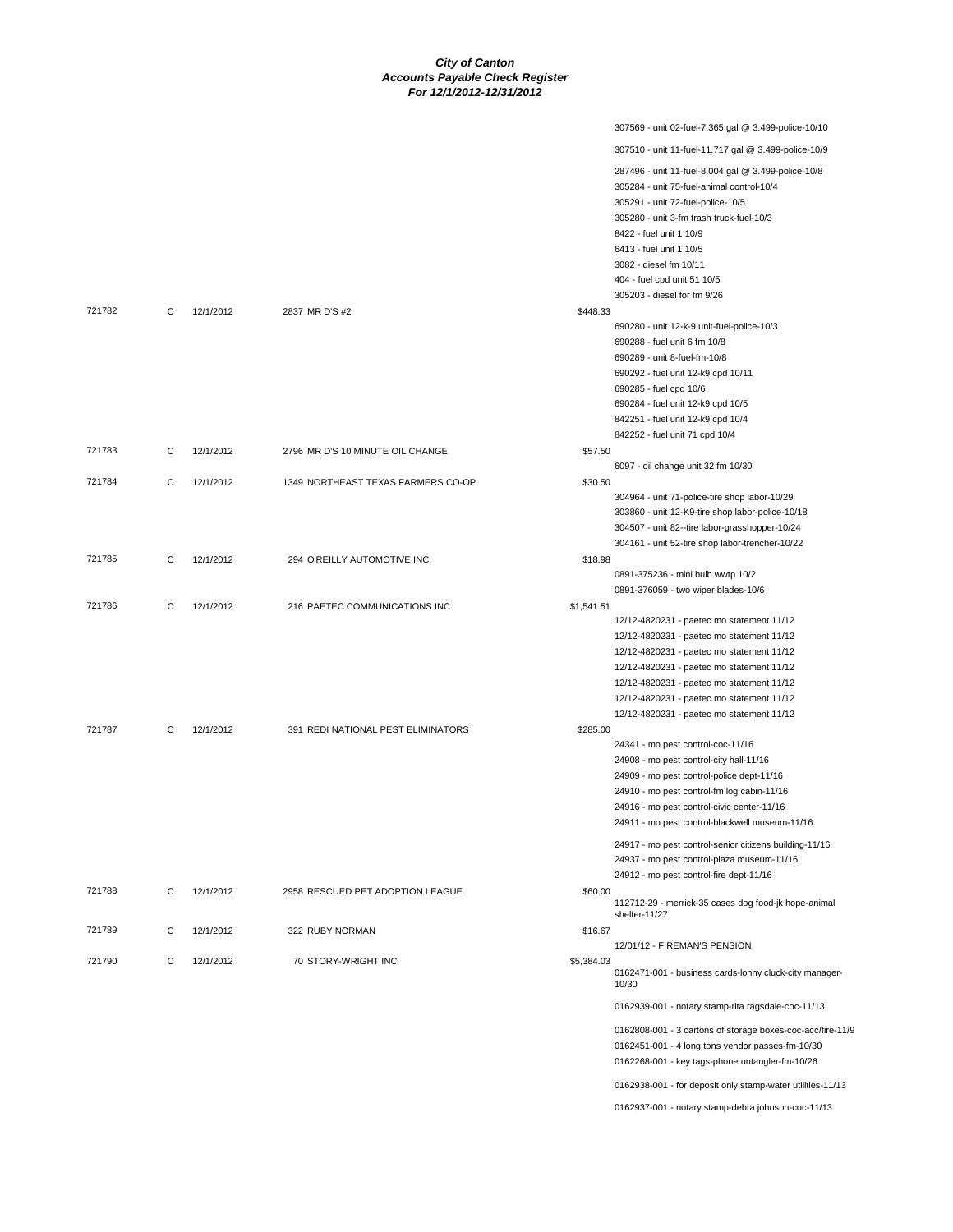|        |   |           |                                             |            | 0162931-001 - address stamp-rita--coc-11/13                                                                          |
|--------|---|-----------|---------------------------------------------|------------|----------------------------------------------------------------------------------------------------------------------|
|        |   |           |                                             |            | 0163059-001 - paper-office supplies-coc-11/16                                                                        |
|        |   |           |                                             |            | 0163059-001 - paper-office supplies-coc-11/16                                                                        |
|        |   |           |                                             |            | 0163059-001 - paper-office supplies-coc-11/16                                                                        |
|        |   |           |                                             |            |                                                                                                                      |
|        |   |           |                                             |            | 0163059-001 - paper-office supplies-coc-11/16                                                                        |
|        |   |           |                                             |            | 0163192-001 - notary stamp-julie seymore-11/20                                                                       |
|        |   |           |                                             |            | 0162776-001 - file storage boxes complex 11/8                                                                        |
|        |   |           |                                             |            | 0162593-001 - phone untangler fm 11/1                                                                                |
|        |   |           |                                             |            | 0163018-001 - hole reinforcements-fm-11/16                                                                           |
|        |   |           |                                             |            | 0162589-001 - clamps, paper, themal paper fm 11/2                                                                    |
|        |   |           |                                             |            | 0162812-001 - dry erase board-notebooks-copy paper-11/9                                                              |
|        |   |           |                                             |            | 0163060-001 - 3 filing cabinets-acc/fire-11/16                                                                       |
|        |   |           |                                             |            | 0162812-001 - dry erase board-notebooks-copy paper-11/9                                                              |
|        |   |           |                                             |            | 0162812-001 - dry erase board-notebooks-copy paper-11/9                                                              |
|        |   |           |                                             |            | 0162812-001 - dry erase board-notebooks-copy paper-11/9<br>0162959-001 - returned dry erase board & kit-I cluck-coc- |
|        |   |           |                                             |            | 11/14<br>0162959-001 - returned dry erase board & kit-I cluck-coc-                                                   |
|        |   |           |                                             |            | 11/14<br>0163144-001 - toner-city hall fax-11/19                                                                     |
|        |   |           |                                             |            | 0162278-001 - toner cartridge-adding machine tape-pens-<br>coc-10/26                                                 |
|        |   |           |                                             |            | 0162580-001 - records books-ink cartridges-coc-11/2                                                                  |
|        |   |           |                                             |            | 0162580-001 - records books-ink cartridges-coc-11/2<br>0162278-002 - ink roller-coc-10/30                            |
|        |   |           |                                             |            |                                                                                                                      |
|        |   |           |                                             |            | 0162002-002 - correction tape-coc-10/29<br>0163196-001 - signature stamps-repl I cluck/j seymore-                    |
|        |   |           |                                             |            | acc/fire-11/20                                                                                                       |
|        |   |           |                                             |            | 0163196-001 - signature stamps-repl I cluck/j seymore-                                                               |
|        |   |           |                                             |            | acc/fire-11/20                                                                                                       |
|        |   |           |                                             |            | 0162278-001 - toner cartridge-adding machine tape-pens-<br>coc-10/26                                                 |
|        |   |           |                                             |            |                                                                                                                      |
| 721792 | C | 12/1/2012 | 1194 TEXAS FLOODPAIN MANAGEMENT ASSOCIATION | \$90.00    | 2013-2149-11n - lonny cluck-tfma-membership dues-cfn<br>recertification-12/1                                         |
| 721793 | С | 12/1/2012 | 114 THOMAS MILFORD                          | \$25.00    |                                                                                                                      |
|        |   |           |                                             |            |                                                                                                                      |
|        |   |           |                                             |            |                                                                                                                      |
| 721794 | C |           |                                             |            | 12/01/12 - MO FIREMAN'S PENSION                                                                                      |
|        |   | 12/1/2012 | 2731 TITAN SERVICES GROUP                   | \$1,723.75 |                                                                                                                      |
|        |   |           |                                             |            | 1871 - External Enclosure-wireless equip-water tower-10/16                                                           |
|        |   |           |                                             |            | 1890 - replaced cable at pd-10/30                                                                                    |
|        |   |           |                                             |            | 1888 - corr ftp function on server for mcrs-muni court-10/29                                                         |
|        |   |           |                                             |            | 1891 - performed server, radio, pc maint-booth tracker-fm-                                                           |
|        |   |           |                                             |            | 10/31<br>1891 - performed server, radio, pc maint-booth tracker-fm-                                                  |
|        |   |           |                                             |            | 10/31                                                                                                                |
|        |   |           |                                             |            | 1880 - removed hds from coc/pd-10/23                                                                                 |
|        |   |           |                                             |            | 1880 - removed hds from coc/pd-10/23                                                                                 |
|        |   |           |                                             |            | 1880 - removed hds from coc/pd-10/23                                                                                 |
|        |   |           |                                             |            | 1878 - setup up share for kim/vicki-adj rights on dj shared-                                                         |
|        |   |           |                                             |            | 10/17                                                                                                                |
|        |   |           |                                             |            | 1880 - removed hds from coc/pd-10/23                                                                                 |
| 721795 | С | 12/1/2012 | 740 TOM PERRY                               | \$42.00    |                                                                                                                      |
|        |   |           |                                             |            |                                                                                                                      |
|        |   |           |                                             |            | 12/01/12 - MONTHLY CELL PHONE REIMBURSEMENT                                                                          |
| 721796 | С | 12/1/2012 | 117 TROYCE CASEY                            | \$25.00    |                                                                                                                      |
|        |   |           |                                             |            | 12/01/12 - MO FIREMAN'S PENSION                                                                                      |
| 721801 | С | 12/1/2012 | 105 WALMART COMMUNITY/RFCSLLC               | \$1,425.26 | 3079 - sams-cleaning supp-replacement items-acc/fire-coc-                                                            |
|        |   |           |                                             |            | 11/11<br>94 - cleaning supp-animal supp-accessories for t perry truck-                                               |
|        |   |           |                                             |            | 11/9                                                                                                                 |
|        |   |           |                                             |            | 94 - cleaning supp-animal supp-accessories for t perry truck-<br>11/9                                                |
|        |   |           |                                             |            | 6323 - candy-micro usb car charger-pd-10/31                                                                          |
|        |   |           |                                             |            | 8844 - cleaning coc-repl items-acc/fire-11/7                                                                         |
|        |   |           |                                             |            | 8844 - cleaning coc-repl items-acc/fire-11/7                                                                         |
|        |   |           |                                             |            | 8844 - cleaning coc-repl items-acc/fire-11/7                                                                         |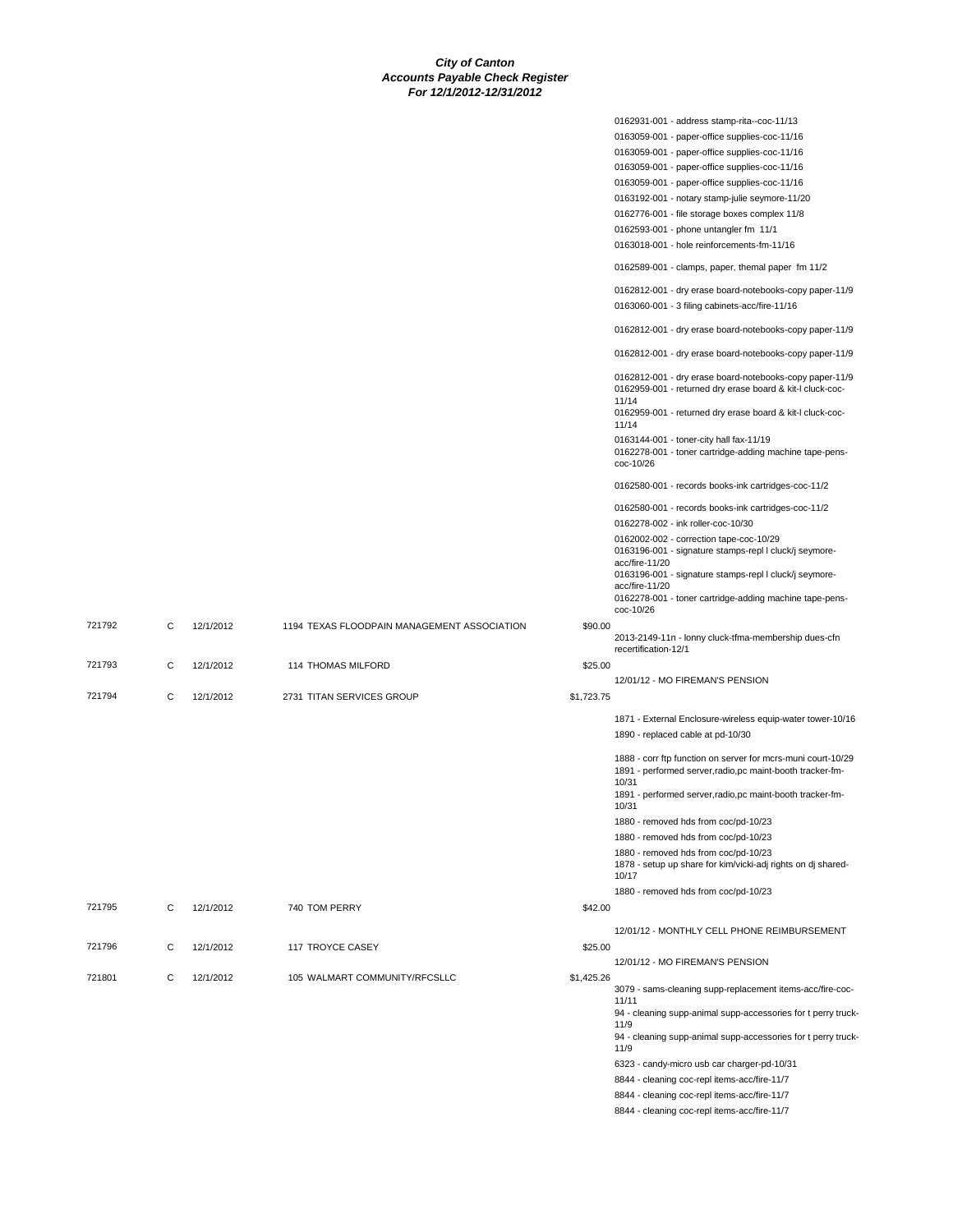|          | 5794 - 10 pk bankers box-coc-repl-acc/fire-11/8                                                                                           |
|----------|-------------------------------------------------------------------------------------------------------------------------------------------|
|          | 9448 - replacement computer for server-coc-acc/fire-11/9                                                                                  |
|          | 5024 - replacement office items-acc/fire-11/11                                                                                            |
|          | 5024 - replacement office items-acc/fire-11/11                                                                                            |
|          | 6164 - water-sugar-notebooks-coc-10/16                                                                                                    |
|          | 6164 - water-sugar-notebooks-coc-10/16                                                                                                    |
|          | 3079 - sams-cleaning supp-replacement items-acc/fire-coc-<br>11/11                                                                        |
|          | 3835 - 44 lightbulbs-fm-11/13                                                                                                             |
|          | 94 - cleaning supp-animal supp-accessories for t perry truck-<br>11/9                                                                     |
|          | 94 - cleaning supp-animal supp-accessories for t perry truck-<br>11/9                                                                     |
|          | 94 - cleaning supp-animal supp-accessories for t perry truck-<br>11/9                                                                     |
|          | 94 - cleaning supp-animal supp-accessories for t perry truck-<br>11/9                                                                     |
|          | 94 - cleaning supp-animal supp-accessories for t perry truck-<br>11/9                                                                     |
|          | 3081 - sams-thanksgiving luncheon-11/11<br>1929 - 6 bottles of isopropyl alcohol-mini usb drive-wwtp-<br>10/31                            |
|          | 002409 - sams-fuel for trailblazer-11/11                                                                                                  |
|          | 6843 - water for lab tests-office chair-wwtp-10/22                                                                                        |
|          | 6843 - water for lab tests-office chair-wwtp-10/22                                                                                        |
|          | 4507 - staplers-tape disp-drawer trays-thanksgiving<br>luncheon food-11/11                                                                |
|          | 4507 - staplers-tape disp-drawer trays-thanksgiving<br>luncheon food-11/11                                                                |
|          | 3079 - sams-cleaning supp-replacement items-acc/fire-coc-                                                                                 |
|          | 11/11<br>1929 - 6 bottles of isopropyl alcohol-mini usb drive-wwtp-                                                                       |
|          | 10/31                                                                                                                                     |
| \$50.00  |                                                                                                                                           |
|          | 12/01/12 - MEALS ON WHEELS                                                                                                                |
| \$73.90  |                                                                                                                                           |
| \$112.26 | 298178 - legal notice-applebee's sup hearing-10/11                                                                                        |
|          |                                                                                                                                           |
|          | 72443-01 - custom poly navy shirt-plus ship-t hall-11/27<br>72145-01 - custom long sleeve navy shirt-plus ship-j<br>bradshaw-police-11/26 |
| \$40.00  |                                                                                                                                           |
|          | i17341 - domain monthly hosting-www.cantontex.com-11/26                                                                                   |
| \$413.08 |                                                                                                                                           |
|          | 12/12-040930 - blackwell museum 11/16                                                                                                     |
|          | 12/12-060905 - fm mo statement 11/16                                                                                                      |
| \$260.29 |                                                                                                                                           |
|          | 12042012 - CAUSE # 05-00293-CASE # N009204753-                                                                                            |
|          | <b>BRANDY/STEPHEN</b>                                                                                                                     |
| \$193.52 |                                                                                                                                           |
|          | 12042012 - CAUSE # 04 00514-CHRISTINA/JOE                                                                                                 |
| \$69.23  | 12042012 - CAUSE-94211-COLLEEN BROWN/JOEL                                                                                                 |
|          | BROWN--AG CASE#-4591592561                                                                                                                |
| \$256.94 |                                                                                                                                           |
|          | 12042012 - james bradshaw/jennifer bradshaw case#11-                                                                                      |
|          | 00787<br>12042012 - james bradshaw/jennifer bradshaw case#11-                                                                             |
|          | 00787                                                                                                                                     |
| \$103.26 |                                                                                                                                           |
|          | 12042012 - Kandice Ryan Durham-Little/Brandon K Little-                                                                                   |
|          | cause 10-00819                                                                                                                            |
| \$320.00 |                                                                                                                                           |
|          | 12042012 - EMPLOYEE DIRECT SAVINGS DEPOSIT                                                                                                |
|          | 12042012 - EMPLOYEE DIRECT SAVINGS DEPOSIT                                                                                                |
|          | 12042012 - EMPLOYEE DIRECT SAVINGS DEPOSIT                                                                                                |
|          | 12042012 - EMPLOYEE DIRECT SAVINGS DEPOSIT                                                                                                |
|          | 12042012 - EMPLOYEE DIRECT SAVINGS DEPOSIT                                                                                                |

| 721802<br>C            | 12/1/2012                 | 212 WILLIAM SUMMITT             | \$50.00  |
|------------------------|---------------------------|---------------------------------|----------|
| 721803<br>$\mathbf{C}$ | 12/1/2012                 | 17 VAN ZANDT NEWSPAPER LLC      | \$73.90  |
| 721804<br>$\mathbf{C}$ | 12/1/2012                 | 96 TYLER UNIFORM CO.            | \$112.26 |
|                        |                           |                                 |          |
| $\mathbf{C}$<br>721805 | 12/1/2012                 | 218 VAN ZANDT INTERNET          | \$40.00  |
| 721806<br>$\mathsf{C}$ | 12/1/2012                 | 139 VERIZON SOUTHWEST           | \$413.08 |
| 721807<br>$\mathsf{C}$ | 12/4/2012                 | 1669 BRANDY DEVILLE             | \$260.29 |
| 721808<br>$\mathbf{C}$ | 12/4/2012                 | 732 CHRISTINA E RYDER           | \$193.52 |
| 721809<br>$\mathbf{C}$ | 12/4/2012                 | 1593 COLLEEN M BROWN            | \$69.23  |
| 721810<br>$\mathbf{C}$ | 12/4/2012                 | 2826 JENNIFER DIANE BRADSHAW    | \$256.94 |
| 721811<br>C            | 12/4/2012                 | 2896 KANDICE RYAN DURHAM-LITTLE | \$103.26 |
| 721812                 | $\mathbf{C}$<br>12/4/2012 | 134 MY CREDIT UNION             | \$320.00 |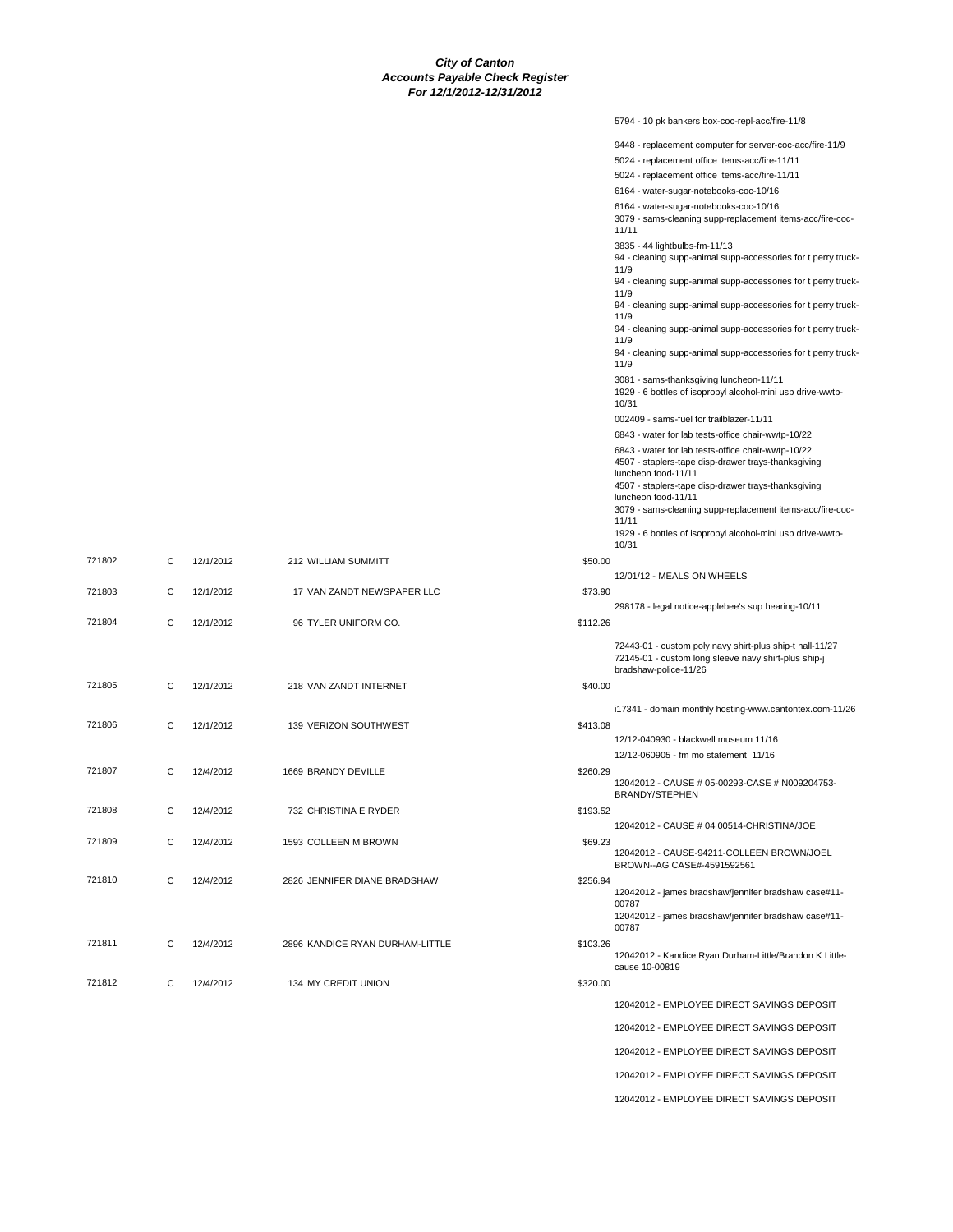# 12042012 - EMPLOYEE DIRECT SAVINGS DEPOSIT

|        |   |           |                               |          | 12042012 - EMPLOYEE DIRECT SAVINGS DEPOSIT            |
|--------|---|-----------|-------------------------------|----------|-------------------------------------------------------|
| 721813 | C | 12/4/2012 | 108 PETTY CASH-CITY OF CANTON | \$463.77 |                                                       |
|        |   |           |                               |          | 12032012 - replenish petty cash-12/3                  |
|        |   |           |                               |          | 12032012 - replenish petty cash-12/3                  |
|        |   |           |                               |          | 12032012 - replenish petty cash-12/3                  |
|        |   |           |                               |          | 12032012 - replenish petty cash-12/3                  |
|        |   |           |                               |          | 12032012 - replenish petty cash-12/3                  |
|        |   |           |                               |          | 12032012 - replenish petty cash-12/3                  |
|        |   |           |                               |          | 12032012 - replenish petty cash-12/3                  |
|        |   |           |                               |          | 12032012 - replenish petty cash-12/3                  |
|        |   |           |                               |          | 12032012 - replenish petty cash-12/3                  |
|        |   |           |                               |          | 12032012 - replenish petty cash-12/3                  |
|        |   |           |                               |          | 12032012 - replenish petty cash-12/3                  |
|        |   |           |                               |          | 12032012 - replenish petty cash-12/3                  |
| 721814 | C | 12/4/2012 | 1918 ROBIN MICHELLE ALLISON   | \$230.77 |                                                       |
|        |   |           |                               |          | 12042012 - CASE-09-00132-ROBIN ALLISON/BRAD           |
|        |   |           |                               |          | <b>ALLISON</b>                                        |
| 721815 | С | 12/4/2012 | 2736 State Disbursement Unit  | \$138.46 |                                                       |
|        |   |           |                               |          | 12042012 - cause #CV38856/dana/j phillips             |
| 721816 | С | 12/5/2012 | 2369 ASHLEY HUFFMAN           | \$65.25  |                                                       |
|        |   |           |                               |          | 12052012 - FM independent contract labor-12/3/12      |
| 721817 | С | 12/5/2012 | 2961 BERTHA VILLANUEVA        | \$65.25  |                                                       |
|        |   |           |                               |          | 12052012 - FM independent contract labor-12/3/12      |
| 721818 | C | 12/5/2012 | 2880 BRANDON MORRIS           | \$112.38 |                                                       |
|        |   |           |                               |          | 12052012 - FM independent contract labor-12/3-12/4/12 |
| 721819 | C | 12/5/2012 | 1903 CHARLES CUNNINGHAM       | \$121.44 |                                                       |
|        |   |           |                               |          |                                                       |
|        |   |           |                               |          | 12052012 - FM independent contract labor-12/3-12/4/12 |
| 721820 | С | 12/5/2012 | 2906 DEONTAY WEBBER           | \$112.38 |                                                       |
|        |   |           |                               |          | 12052012 - FM independent contract labor-12/3-12/4/12 |
| 721821 | С | 12/5/2012 | 2962 DERANDELL STEWART        | \$90.63  |                                                       |
|        |   |           |                               |          |                                                       |
|        |   |           |                               |          | 12052012 - FM independent contract labor-12/3-12/4/12 |
| 721822 | С | 12/5/2012 | 2960 DEXTER BAKER             | \$101.50 |                                                       |
|        |   |           |                               |          | 12052012 - FM independent contract labor-12/3-12/4/12 |
| 721823 | С | 12/5/2012 | 2905 EMPERATRIZ PORTILLO      | \$117.81 |                                                       |
|        |   |           |                               |          |                                                       |
|        |   |           |                               |          | 12052012 - FM independent contract labor-12/3-12/4/12 |
| 721824 | С | 12/5/2012 | 1931 JAMES BOOKER             | \$112.38 |                                                       |
|        |   |           |                               |          | 12052012 - FM independent contract labor-12/3-12/4/12 |
| 721825 |   |           |                               |          |                                                       |
|        | С | 12/5/2012 | 1881 JAMES JOHNSON            | \$110.56 |                                                       |
|        |   |           |                               |          | 12052012 - FM independent contract labor-12/3-12/4/12 |
| 721826 | С | 12/5/2012 | 2844 JERRY OSBURN             | \$121.44 |                                                       |
|        |   |           |                               |          |                                                       |
|        |   |           |                               |          | 12052012 - FM independent contract labor-12/3-12/4/12 |
| 721828 | С | 12/5/2012 | 2945 LA SALLE WOOLEN          | \$101.50 |                                                       |
|        |   |           |                               |          | 12052012 - FM independent contract labor-12/3-12/4/12 |
| 721829 | С | 12/5/2012 | 2963 MARTHA VILLANUEVA        | \$116.00 |                                                       |
|        |   |           |                               |          |                                                       |
|        |   |           |                               |          | 12052012 - FM independent contract labor-12/3-12/4/12 |
| 721830 | С | 12/5/2012 | 2946 MARITZA FLORES           | \$117.81 |                                                       |
|        |   |           |                               |          | 12052012 - FM independent contract labor-12/3-12/4/12 |
| 721831 | С | 12/5/2012 | 2964 NIESHA HARRISON          | \$101.50 |                                                       |
|        |   |           |                               |          |                                                       |
|        |   |           |                               |          | 12052012 - FM independent contract labor-12/3-12/4/12 |
| 721832 | С | 12/5/2012 | 2804 PAMELA STANBERY          | \$43.50  |                                                       |
|        |   |           |                               |          | 12052012 - FM independent contract labor-12/3/12      |
| 721833 | C | 12/5/2012 | 2805 RICHARD STANBERY         | \$43.50  |                                                       |
|        |   |           |                               |          | 12052012 - FM independent contract labor-12/3/12      |
| 721834 | С | 12/5/2012 | 374 SANDRA HOWARD             | \$121.44 |                                                       |
|        |   |           |                               |          |                                                       |

12052012 - FM independent contract labor-12/3-12/4/12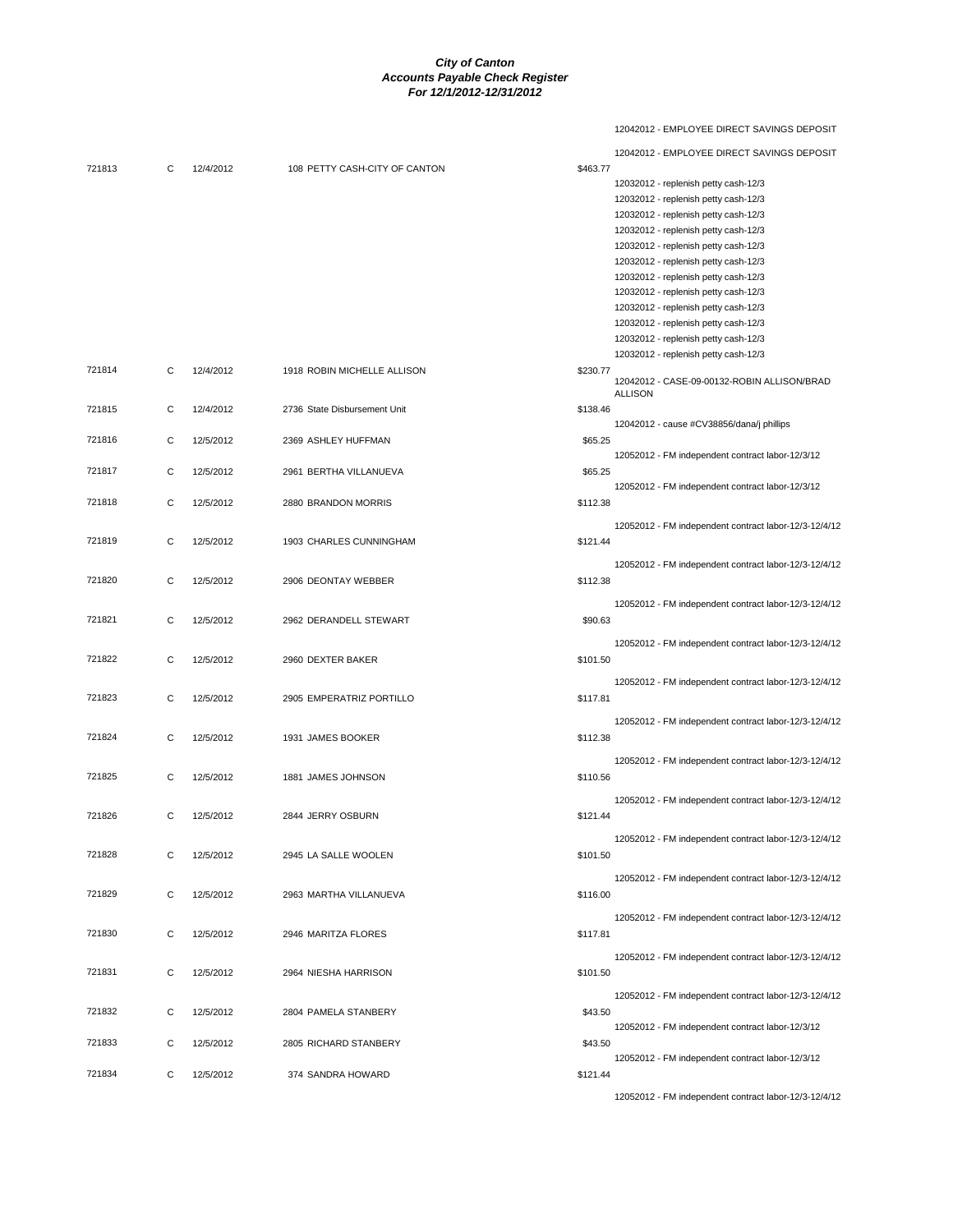| 721835 | С | 12/5/2012  | 2947 STEVEN COFFMAN                       | \$112.38   |                                                                                                                   |
|--------|---|------------|-------------------------------------------|------------|-------------------------------------------------------------------------------------------------------------------|
|        |   |            |                                           |            | 12052012 - FM independent contract labor-12/3-12/4/12                                                             |
| 721836 | C | 12/5/2012  | 2827 TIM JOHNSON                          | \$121.44   |                                                                                                                   |
|        |   |            |                                           |            | 12052012 - FM independent contract labor-12/3-12/4/12                                                             |
| 721837 | C | 12/5/2012  | 157 WILLIAM TUCKER                        | \$125.63   |                                                                                                                   |
|        |   |            |                                           |            | 12052012 - FM independent contract labor-12/3-12/4/12                                                             |
| 721838 | C | 12/5/2012  | 2966 VZCM INC                             | \$500.00   |                                                                                                                   |
|        |   |            |                                           |            | 12012012 - monthly maintenance-dec 2012                                                                           |
| 721839 | С | 12/5/2012  | 63 JESSIE STANFORD                        | \$121.44   |                                                                                                                   |
|        |   |            |                                           |            | 12052012 - FM independent contract labor-12/3-12/4/12                                                             |
| 721840 | C | 12/10/2012 | 152 ALDINGER COMPANY                      | \$359.98   | c-121129-0016 - temperature field-water bath-calibrations-                                                        |
|        |   |            |                                           |            | 11/29                                                                                                             |
| 721841 | С | 12/10/2012 | 3 ANA-LAB CORP.                           | \$213.00   |                                                                                                                   |
| 721842 | С | 12/10/2012 | 196 ANALYTICAL ENVIRONMENTAL LABORATORIES | \$539.00   | a0274630 - water testing-wtp-12/1                                                                                 |
|        |   |            |                                           |            | 18173 - water testing-wwtp-11/30                                                                                  |
| 721843 | С | 12/10/2012 | 1363 ANN or RICHARD WATSON                | \$79.11    |                                                                                                                   |
|        |   |            |                                           |            | 2-021370-016 Refund - Utility Billing Refund                                                                      |
| 721844 | С | 12/10/2012 | 2289 APPLIED INDUSTRIAL TECH              | \$223.49   |                                                                                                                   |
| 721845 | С | 12/10/2012 | 1363 BETTY ADAIR                          | \$39.16    | 06663830 - cog banded v-belt-wwtp-11/29                                                                           |
|        |   |            |                                           |            | 12-122220-02 Refund - Utility Billing Refund                                                                      |
| 721846 | С | 12/10/2012 | 2734 Bickerstaff Heath Delgado Acosta LLP | \$140.00   |                                                                                                                   |
|        |   |            |                                           |            | 89073 - revise annexation-unlisted use sec of zoning<br>ordinance-11/28                                           |
| 721847 | С | 12/10/2012 | 1363 BILL BLESSING                        | \$62.91    |                                                                                                                   |
|        |   |            |                                           |            | 2-021710-03 Refund - Utility Billing Refund                                                                       |
| 721848 | С | 12/10/2012 | 211 BORDERS & LONG OIL, INC.              | \$703.20   |                                                                                                                   |
|        |   |            |                                           |            | 27710 - diesel fuel #2-200 gal @3.3516-fire dept-11/15                                                            |
| 721849 | С | 12/10/2012 | 1454 BUDGET BUSINESS SYSTEMS              | \$38.57    |                                                                                                                   |
| 721850 | С | 12/10/2012 | 2488 CANTON HIGH SCHOOL BAND BOOSTERS     | \$396.77   | 003414 - copier monthly billing-fire dept-10/1                                                                    |
|        |   |            |                                           |            | 11302012 - independent parking contractor-11/30                                                                   |
| 721851 | С | 12/10/2012 | 311 CANTON LUMBER COMPANY                 | \$69.36    |                                                                                                                   |
|        |   |            |                                           |            | 54168 - thompsons sealer-fm-12/7                                                                                  |
| 721852 | С | 12/10/2012 | 92 CARQUEST AUTO PARTS                    | \$111.93   | 7979-112565 - 8mm deep socket-fm-11/27                                                                            |
|        |   |            |                                           |            |                                                                                                                   |
|        |   |            |                                           |            | 7979-111996 - unit 81-fm trash truck-starting fluid-11/8<br>7979-111872 - unit 115-battery switch-oil filter-11/6 |
|        |   |            |                                           |            |                                                                                                                   |
|        |   |            |                                           |            | 7979-112563 - 4 door handles for flat beds-fm-11/27                                                               |
|        |   |            |                                           |            | 7979-112584 - univ batt terminal-battery blts-unit 3/4-11/28                                                      |
| 721853 | С | 12/10/2012 | 135 CARTER EQUIPMENT                      | \$7,181.80 | 7264 - Baldor Electric Motor-3HP                                                                                  |
|        |   |            |                                           |            | 7258 - Stainless Steel Chain & Master Link                                                                        |
|        |   |            |                                           |            | 7257 - Repair to Pump 2-wwtp                                                                                      |
| 721854 | C | 12/10/2012 | 1363 CARY HEARD                           | \$76.45    |                                                                                                                   |
|        |   |            |                                           |            | 5-051620-01 Refund - Utility Billing Refund                                                                       |
| 721855 | С | 12/10/2012 | 326 CASTILLIAN LODGE #141                 | \$300.70   |                                                                                                                   |
|        |   |            |                                           |            | 11292012 - fm independent parking contractor-11/29/12                                                             |
| 721856 | С | 12/10/2012 | 1612 CINTAS CORP LOC. 495                 | \$1,945.81 | 495107712 - cintas wkly stmt-11/21                                                                                |
|        |   |            |                                           |            | 495107712 - cintas wkly stmt-11/21                                                                                |
|        |   |            |                                           |            | 495107712 - cintas wkly stmt-11/21                                                                                |
|        |   |            |                                           |            | 495107712 - cintas wkly stmt-11/21                                                                                |
|        |   |            |                                           |            | 495107712 - cintas wkly stmt-11/21                                                                                |
|        |   |            |                                           |            | 495107712 - cintas wkly stmt-11/21                                                                                |
|        |   |            |                                           |            | 495107712 - cintas wkly stmt-11/21                                                                                |
|        |   |            |                                           |            |                                                                                                                   |

495107712 - cintas wkly stmt-11/21 495107712 - cintas wkly stmt-11/21

495107712 - cintas wkly stmt-11/21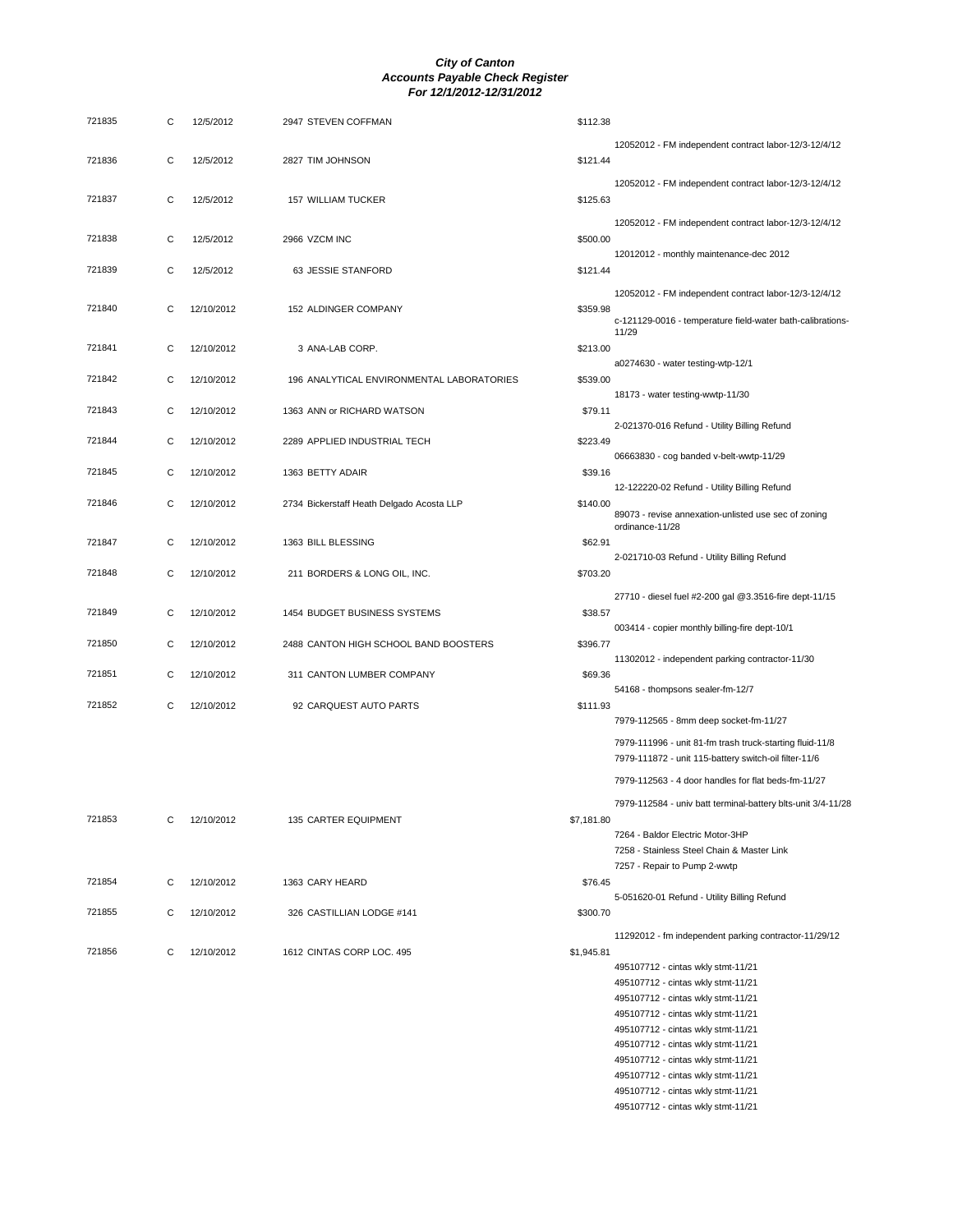495108426 - cintas wkly stmt-11/28 495107712 - cintas wkly stmt-11/21 495107712 - cintas wkly stmt-11/21 495108426 - cintas wkly stmt-11/28 495108426 - cintas wkly stmt-11/28 495108426 - cintas wkly stmt-11/28 495108426 - cintas wkly stmt-11/28 495108426 - cintas wkly stmt-11/28 495108426 - cintas wkly stmt-11/28 495108426 - cintas wkly stmt-11/28 495108426 - cintas wkly stmt-11/28 495107712 - cintas wkly stmt-11/21 495108426 - cintas wkly stmt-11/28 495108426 - cintas wkly stmt-11/28 495106985 - cintas wkly stmt-11/14 495108426 - cintas wkly stmt-11/28 495107712 - cintas wkly stmt-11/21 495107712 - cintas wkly stmt-11/21 495108426 - cintas wkly stmt-11/28 495106266 - cintas wkly stmt-11/7 495108426 - cintas wkly stmt-11/28 495106266 - cintas wkly stmt-11/7 495106266 - cintas wkly stmt-11/7 495106266 - cintas wkly stmt-11/7 495106266 - cintas wkly stmt-11/7 495106266 - cintas wkly stmt-11/7 495106266 - cintas wkly stmt-11/7 495106266 - cintas wkly stmt-11/7 495106266 - cintas wkly stmt-11/7 495106266 - cintas wkly stmt-11/7 495106266 - cintas wkly stmt-11/7 495106266 - cintas wkly stmt-11/7 495106985 - cintas wkly stmt-11/14 495106266 - cintas wkly stmt-11/7 495106985 - cintas wkly stmt-11/14 495106266 - cintas wkly stmt-11/7 495106985 - cintas wkly stmt-11/14 495106985 - cintas wkly stmt-11/14 495106985 - cintas wkly stmt-11/14 495106985 - cintas wkly stmt-11/14 495106985 - cintas wkly stmt-11/14 495106985 - cintas wkly stmt-11/14 495106985 - cintas wkly stmt-11/14 495106985 - cintas wkly stmt-11/14 495106985 - cintas wkly stmt-11/14 495106985 - cintas wkly stmt-11/14 495106985 - cintas wkly stmt-11/14 495106985 - cintas wkly stmt-11/14 495106266 - cintas wkly stmt-11/7 495108426 - cintas wkly stmt-11/28

721857 C 12/10/2012 1696 COMPANION LIFE INSURANCE \$2,181.91

12012012 - companion life mo stmt-dec 2012

12012012-cr - companion mo stmt-vision-wwtp-dec2012 12012012 - companion life mo stmt-dec 2012 12012012 - companion life mo stmt-dec 2012 12012012 - companion life mo stmt-dec 2012 12012012 - companion life mo stmt-dec 2012 12012012 - companion life mo stmt-dec 2012 12012012 - companion life mo stmt-dec 2012 12012012 - companion life mo stmt-dec 2012 12012012 - companion life mo stmt-dec 2012 12012012 - companion life mo stmt-dec 2012 12012012 - companion life mo stmt-dec 2012 12012012 - companion life mo stmt-dec 2012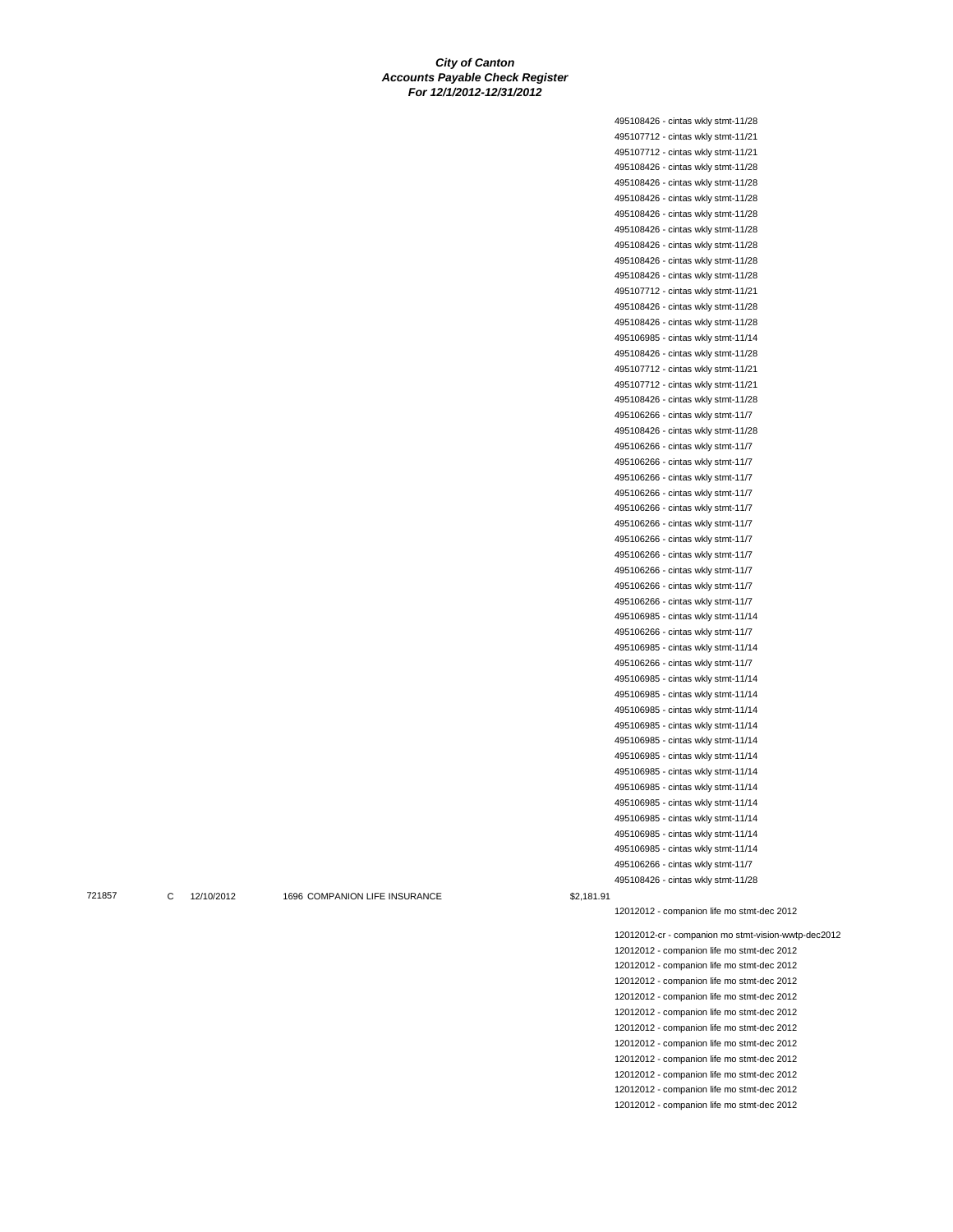|        |   |            |                                    |             | 12012012 - companion life mo stmt-dec 2012<br>12012012 - companion life mo stmt-dec 2012<br>12012012 - companion life mo stmt-dec 2012<br>12012012 - companion life mo stmt-dec 2012<br>12012012 - companion life mo stmt-dec 2012<br>12012012 - companion life mo stmt-dec 2012<br>12012012 - companion life mo stmt-dec 2012<br>12012012 - companion life mo stmt-dec 2012<br>12012012 - companion life mo stmt-dec 2012<br>12012012 - companion life mo stmt-dec 2012 |
|--------|---|------------|------------------------------------|-------------|--------------------------------------------------------------------------------------------------------------------------------------------------------------------------------------------------------------------------------------------------------------------------------------------------------------------------------------------------------------------------------------------------------------------------------------------------------------------------|
| 721858 | С | 12/10/2012 | 231 CONWAY COMPANY CPAs, PC        | \$5,600.00  | 12012012 - companion life mo stmt-dec 2012                                                                                                                                                                                                                                                                                                                                                                                                                               |
| 721859 | С | 12/10/2012 | 1363 DAVE DONAHOO                  | \$53.36     | 12-2445 - advance billing for FY 2012 audit-12/6<br>7-072225-01 Refund - Utility Billing Refund                                                                                                                                                                                                                                                                                                                                                                          |
| 721860 | С | 12/10/2012 | 1363 DAVID EDWARDS                 | \$7.70      | 7-071159-01 Refund - Utility Billing Refund                                                                                                                                                                                                                                                                                                                                                                                                                              |
| 721861 | C | 12/10/2012 | 2937 DFW COMMUNICATIONS INC        | \$572.32    | 31210556 - repaired main board-on xtl mobile unit-police-<br>11/5                                                                                                                                                                                                                                                                                                                                                                                                        |
| 721862 | С | 12/10/2012 | 1960 DIRECT ENERGY BUSINESS-DALLAS | \$10.78     | 31211419 - installed cm300-repair to radio-police-11/26                                                                                                                                                                                                                                                                                                                                                                                                                  |
|        |   | 12/10/2012 |                                    |             | 12/12-1098281 - 885 old kaufman park 11/25                                                                                                                                                                                                                                                                                                                                                                                                                               |
| 721863 | C |            | 222 DIXIE PAPER CO. INC.           | \$2,720.07  | 374027 - trash can bags-handwash-toilet bowl cleaner-fm-<br>11/21<br>374027 - trash can bags-handwash-toilet bowl cleaner-fm-<br>11/21<br>374711 - 6 cases handwash-fm-11/27<br>374027 - trash can bags-handwash-toilet bowl cleaner-fm-<br>11/21<br>374027 - trash can bags-handwash-toilet bowl cleaner-fm-<br>11/21<br>370906 - 5 cases copy paper-coc-11/8<br>374027 - trash can bags-handwash-toilet bowl cleaner-fm-<br>11/21                                      |
| 721864 | С | 12/10/2012 | 1038 DOUGLAS BELZER                | \$1,000.00  | 12012012 - food service inspections nov 12-12/1<br>12012012 - food service inspections nov 12-12/1                                                                                                                                                                                                                                                                                                                                                                       |
| 721865 | С | 12/10/2012 | 32 DPC INDUSTRIES, INC.            | \$1,267.47  | 797003561-12 - 1350 lbs of chlorine-wtp-11/26                                                                                                                                                                                                                                                                                                                                                                                                                            |
| 721866 | C | 12/10/2012 | 826 EAST TEXAS CABLE               | \$188.84    | 12/12-005299 - monthly internet-fire dept-11/26<br>12/12-005350 - monthly internet-police-surv-11/26<br>12/12-007109 - monthly internet-police-11/26                                                                                                                                                                                                                                                                                                                     |
| 721867 | С | 12/10/2012 | 1363 FERN PAUL                     | \$72.76     | 2-022100-01 Refund - Utility Billing Refund                                                                                                                                                                                                                                                                                                                                                                                                                              |
| 721868 | С | 12/10/2012 | 986 FIRE-TECK LLC                  | \$1,155.76  |                                                                                                                                                                                                                                                                                                                                                                                                                                                                          |
| 721869 | C | 12/10/2012 | 2926 FIRST CHECK                   | \$60.00     | 2012-0947 - booster 1-repaired pump leak-fire dept-11/27<br>3173 - background checks-wwtp-streets-11/30<br>3173 - background checks-wwtp-streets-11/30                                                                                                                                                                                                                                                                                                                   |
| 721870 | С | 12/10/2012 | 2912 FIX & SONS MFG INC            | \$3,074.00  |                                                                                                                                                                                                                                                                                                                                                                                                                                                                          |
| 721871 | C | 12/10/2012 | 1269 FORTENBERRY PIPE & SUPPLY CO  | \$78.85     | 7449 - Dirck Stainless Steel Cage Bank                                                                                                                                                                                                                                                                                                                                                                                                                                   |
| 721872 | C | 12/10/2012 | 381 GARY BURTON ENGINEERING, INC.  | \$11,693.40 | 10482 - supplies for forging at the city lake-11/15<br>2837 - pct road imp-lab/testing-geotechnical-cons insp-<br>11/30<br>2839 - rehab/clarifier-site visit-final insp-11/30<br>2838 - bar screen-construction insp-prepour-11/30<br>2836 - ww3 pump station-construction inspector-11/30                                                                                                                                                                               |
|        |   |            |                                    |             | 2835 - i20 san sewer imp-hydroranger onsite mtg-adj-11/30<br>2023 in wortfoll on increasing complete one 14/20                                                                                                                                                                                                                                                                                                                                                           |

2833 - i20 w outfall ss-inspection-compl-closeout-11/30 2834 - waterwell 3-ww3 pkg for tceq-direction from tceq-ww4-11/30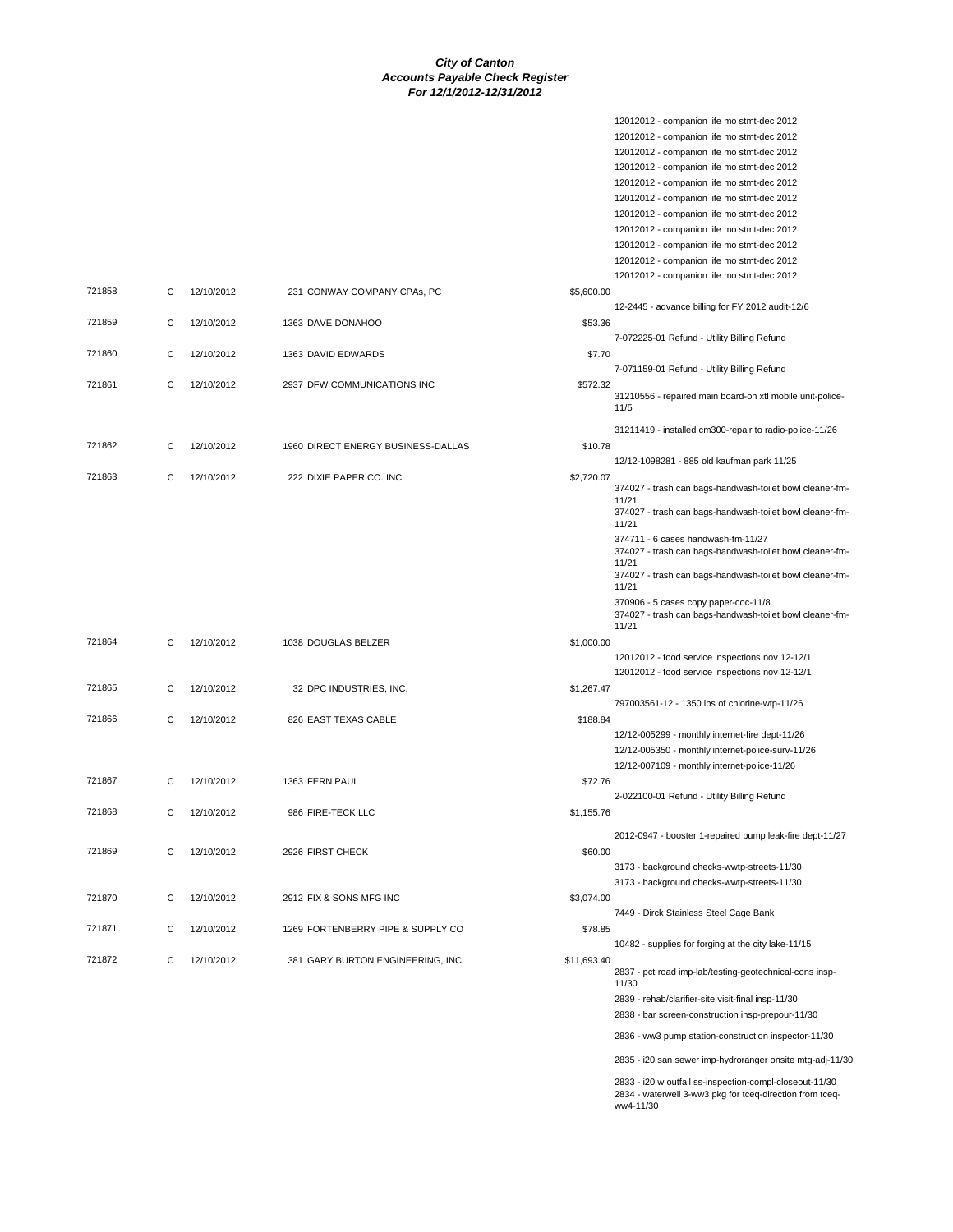| 721873 | С | 12/10/2012 | 2652 GOOLSBEE TIRE                   | \$392.00<br>1-62176 - 4 tires for trailer-fm-11/16                                                       |
|--------|---|------------|--------------------------------------|----------------------------------------------------------------------------------------------------------|
| 721874 | C | 12/10/2012 | 2908 GRACE FAMILY CHURCH             | \$773.67                                                                                                 |
| 721875 | C | 12/10/2012 | 46 HICKMAN ELECTRIC & PUMP           | 12012012 - fm independent parking contractor-12/1/12<br>\$3,669.50                                       |
|        |   |            |                                      | 002784 - submersible cable-motor protector-wtp-10/25                                                     |
|        |   |            |                                      | 002784 - submersible cable-motor protector-wtp-10/25                                                     |
|        |   |            |                                      | 002784 - submersible cable-motor protector-wtp-10/25                                                     |
| 721876 | C | 12/10/2012 | 1363 HOPE WHITAKER                   | \$81.20                                                                                                  |
| 721877 | C | 12/10/2012 | 145 JOHNSON LAB & SUPPLY CO.         | 6-061030-04 Refund - Utility Billing Refund<br>\$1,248.38                                                |
|        |   |            |                                      | 173972-000 - returned internal usg master meter-wwtp-<br>12/10                                           |
|        |   |            |                                      | 173682-000 - 6 meters boxes-2 master meter-utilities-11/28                                               |
|        |   |            |                                      | 172563-000 - 4 usg internal mmt meter-utilities-10/17                                                    |
|        |   |            |                                      | 172413-000 - 10 meter boxes-12 drop ins-utilities-9/28                                                   |
|        |   |            |                                      | 173682-000 - 6 meters boxes-2 master meter-utilities-11/28                                               |
|        |   |            |                                      | 172413-000 - 10 meter boxes-12 drop ins-utilities-9/28                                                   |
| 721878 | С | 12/10/2012 | 1363 JOSE OCHOA                      | \$20.53<br>10-108900-013 Refund - Utility Billing Refund                                                 |
| 721879 | C | 12/10/2012 | 1363 KAYSIE HATLEY                   | \$32.70                                                                                                  |
|        |   |            |                                      | 8-082170-02 Refund - Utility Billing Refund                                                              |
| 721880 | С | 12/10/2012 | 1363 LESA THOMPSON                   | \$59.28<br>8-081820-06 Refund - Utility Billing Refund                                                   |
| 721881 | C | 12/10/2012 | 249 LIONS CLUB                       | \$410.63                                                                                                 |
|        |   |            |                                      | 12022012 - fm independent parking contractor-12/2/12                                                     |
| 721882 | C | 12/10/2012 | 1363 LONE STAR REALTY/Katie Thornton | \$82.57<br>8-081230-03 Refund - Utility Billing Refund                                                   |
| 721883 | C | 12/10/2012 | 59 MITCHELL WELDING SUPPLY           | \$60.00                                                                                                  |
|        |   |            |                                      | r1195 - oxygen cylinder rental-utilities-12/3                                                            |
| 721884 | C | 12/10/2012 | 2796 MR D'S 10 MINUTE OIL CHANGE     | \$14.50                                                                                                  |
| 721885 | C | 12/10/2012 | 413 MUNICIPAL WATER WORKS SUPPLY     | 12111300000950 - unit 71-state inspection-police-11/13<br>\$2,196.84                                     |
|        |   |            |                                      | 0088343-in - pvc couplings-pipe-utilities-11/12                                                          |
|        |   |            |                                      | 0088343-in - pvc couplings-pipe-utilities-11/12<br>0088344-in - (8)-2" import brass pipe-utilities-11/12 |
|        |   |            |                                      |                                                                                                          |
|        |   |            |                                      | 0088135-cm - returned 600 2" pvc pipe-utilities-11/12<br>0088343-in - pvc couplings-pipe-utilities-11/12 |
| 721886 | C | 12/10/2012 | 1363 NANCY BONEY                     | \$15.58                                                                                                  |
| 721887 | С | 12/10/2012 | 256 NATIONAL SUPPLY CO., INC.        | 3-031130-05 Refund - Utility Billing Refund<br>\$343.86                                                  |
|        |   |            |                                      | 63714 - 29 relief valves-toilet-fm-11/21                                                                 |
| 721888 | С | 12/10/2012 |                                      | 63640 - 3 meter boxes-concrete-fm-11/19                                                                  |
|        |   |            | 1349 NORTHEAST TEXAS FARMERS CO-OP   | \$86.00<br>306119 - unit 12-tire repair-k9 unit-police-11/8                                              |
|        |   |            |                                      | 307321 - repair tires on brads golf cart-fm-11/19                                                        |
|        |   |            |                                      | 308099 - unit 01-tire repair-police-11/27<br>305973 - unit 115-tire shop labor-fm-11/7                   |
| 721889 | С | 12/10/2012 | 1363 OASIS MASSAGE                   | \$106.80                                                                                                 |
| 721890 |   | 12/10/2012 |                                      | 6-061670-02 Refund - Utility Billing Refund                                                              |
|        | С |            | 1363 OLIVIA or JAMES WATSON          | \$63.73<br>5-052630-03 Refund - Utility Billing Refund                                                   |
| 721891 | C | 12/10/2012 | 294 O'REILLY AUTOMOTIVE INC.         | \$15.98                                                                                                  |
|        |   |            |                                      | 0891-384673 - 1 gallon antifreeze-for E1-fire dept-11/19                                                 |
|        |   |            |                                      | 0891-383381 - unit BR2-fire dept-20 amp mini light-11/12                                                 |
| 721892 | С | 12/10/2012 | 2936 PEOPLES                         | \$450.00<br>12/12-104511 - monthly fiber optic internet-12/1                                             |
| 721893 | С | 12/10/2012 | 50 POTTS GAS CO.                     | \$297.50                                                                                                 |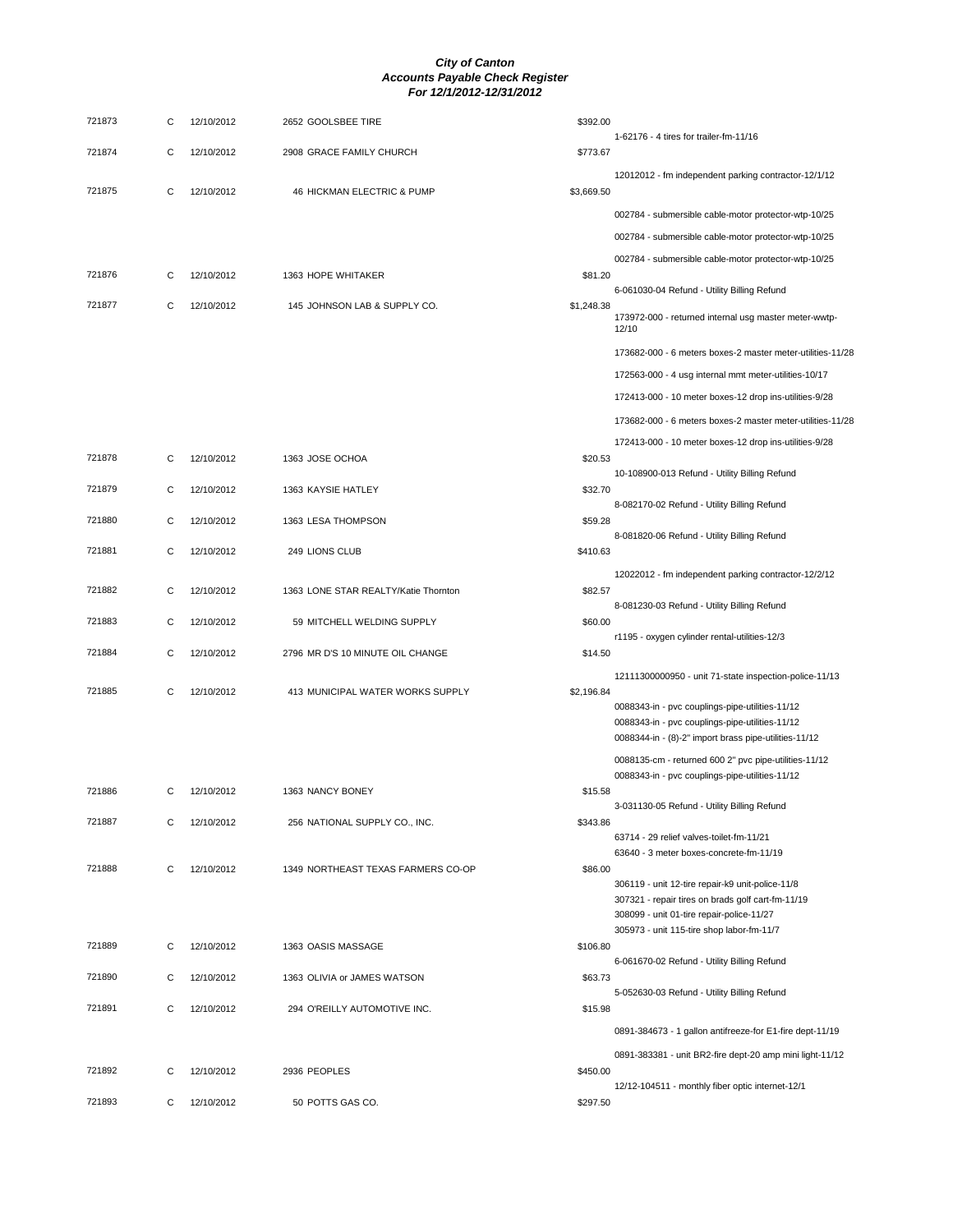|        |   |            |                                     |             | 91932 - 175 gal propane for barn-orig iss date 11/1                                                                                                                                                                            |
|--------|---|------------|-------------------------------------|-------------|--------------------------------------------------------------------------------------------------------------------------------------------------------------------------------------------------------------------------------|
| 721894 | С | 12/10/2012 | 1363 RACHEL LAYNE                   | \$22.55     | 8-081670-03 Refund - Utility Billing Refund                                                                                                                                                                                    |
| 721895 | C | 12/10/2012 | 2525 RAY RIDINGS BUICK GMC          | \$29.00     |                                                                                                                                                                                                                                |
|        |   |            |                                     |             | 53205 - unit 4 state inspection-flatbed-fm-11/14                                                                                                                                                                               |
| 721896 | С | 12/10/2012 | 2819 Reynolds & Kay, Ltd.           | \$23,070.80 | 53231 - unit 15-state inspection-parks-11/15                                                                                                                                                                                   |
|        |   |            |                                     |             | 11202012 - i20 san sewer impr-pay reg 5-final-11/20                                                                                                                                                                            |
| 721897 | С | 12/10/2012 | 2891 RTR CONSTRUCTION INC           | \$78,144.81 |                                                                                                                                                                                                                                |
|        |   |            |                                     |             | 11202012 - ww3 pump station-pay req 3-11/20                                                                                                                                                                                    |
| 721898 | С | 12/10/2012 | 1363 SAM WARD                       | \$45.15     | 3-032520-08 Refund - Utility Billing Refund                                                                                                                                                                                    |
| 721899 | С | 12/10/2012 | 124 MUFFLER & HITCH SHOP            | \$275.00    | 105/9893 - big country side black side bars-animal control                                                                                                                                                                     |
| 721900 | С | 12/10/2012 | 2731 TITAN SERVICES GROUP           | \$6,870.00  | truck-11/13                                                                                                                                                                                                                    |
|        |   |            |                                     |             | 1915 - setup dvr for network access-muni court-11/15                                                                                                                                                                           |
|        |   |            |                                     |             | 1908 - watchguard xtm 505-3 yr sec bundle-fire/acc-11/8<br>1907 - re-routing traffic-brought fiber optic online-temp<br>systems-acc/ifre-11/8<br>1911 - resetup microwave-setup up new pcs, apps, printers-<br>acc/fire-11/10  |
|        |   |            |                                     |             | 1913 - corr asyst issues-corr debra's laptop-fire/acc-11/14                                                                                                                                                                    |
|        |   |            |                                     |             | 1912 - stabilize asyst-kim/debra system setup-fire/acc-11/13<br>1916 - firewall/server maint-corr bradshaws laptop-spyware-<br>police-11/15<br>1909 - cleaned malware-virus-dispatch-perf sec analysis on<br>cjis-police-11/10 |
|        |   |            |                                     |             | 1906 - bring pd internet online-police-11/7                                                                                                                                                                                    |
| 721901 | С | 12/10/2012 | 221 TML INTERGOVERNMENTAL RISK POOL | \$2,425.75  |                                                                                                                                                                                                                                |
|        |   |            |                                     |             | 11/12-4477 - tml insurance premium-rerate adj-nov 2012                                                                                                                                                                         |
|        |   |            |                                     |             | 11/12-4477 - tml insurance premium-rerate adj-nov 2012                                                                                                                                                                         |
|        |   |            |                                     |             | 11/12-4477 - tml insurance premium-rerate adj-nov 2012                                                                                                                                                                         |
|        |   |            |                                     |             | 11/12-4477 - tml insurance premium-rerate adj-nov 2012                                                                                                                                                                         |
|        |   |            |                                     |             | 11/12-4477 - tml insurance premium-rerate adj-nov 2012                                                                                                                                                                         |
|        |   |            |                                     |             | 11/12-4477 - tml insurance premium-rerate adj-nov 2012                                                                                                                                                                         |
|        |   |            |                                     |             | 11/12-4477 - tml insurance premium-rerate adj-nov 2012                                                                                                                                                                         |
|        |   |            |                                     |             | 11/12-4477 - tml insurance premium-rerate adj-nov 2012                                                                                                                                                                         |
|        |   |            |                                     |             | 11/12-4477 - tml insurance premium-rerate adj-nov 2012                                                                                                                                                                         |
|        |   |            |                                     |             | 11/12-4477 - tml insurance premium-rerate adj-nov 2012                                                                                                                                                                         |
|        |   |            |                                     |             | 11/12-4477 - tml insurance premium-rerate adj-nov 2012                                                                                                                                                                         |
|        |   |            |                                     |             | 11/12-4477 - tml insurance premium-rerate adj-nov 2012                                                                                                                                                                         |
|        |   |            |                                     |             | 11/12-4477 - tml insurance premium-rerate adj-nov 2012                                                                                                                                                                         |
|        |   |            |                                     |             | 11/12-4477 - tml insurance premium-rerate adj-nov 2012<br>11/12--4477cr - tml insurance premium-rerate adj-airport<br>liability-nov 2012                                                                                       |
|        |   |            |                                     |             | 11/12-4477 - tml insurance premium-rerate adj-nov 2012                                                                                                                                                                         |
|        |   |            |                                     |             | 11/12-4477 - tml insurance premium-rerate adj-nov 2012                                                                                                                                                                         |
|        |   |            |                                     |             | 11/12-4477 - tml insurance premium-rerate adj-nov 2012                                                                                                                                                                         |
|        |   |            |                                     |             | 11/12-4477 - tml insurance premium-rerate adj-nov 2012                                                                                                                                                                         |
|        |   |            |                                     |             | 11/12-4477 - tml insurance premium-rerate adj-nov 2012                                                                                                                                                                         |
|        |   |            |                                     |             | 11/12-4477 - tml insurance premium-rerate adj-nov 2012                                                                                                                                                                         |
|        |   |            |                                     |             | 11/12-4477 - tml insurance premium-rerate adj-nov 2012                                                                                                                                                                         |
|        |   |            |                                     |             | 11/12-4477 - tml insurance premium-rerate adj-nov 2012                                                                                                                                                                         |
|        |   |            |                                     |             | 11/12-4477 - tml insurance premium-rerate adj-nov 2012                                                                                                                                                                         |
|        |   |            |                                     |             |                                                                                                                                                                                                                                |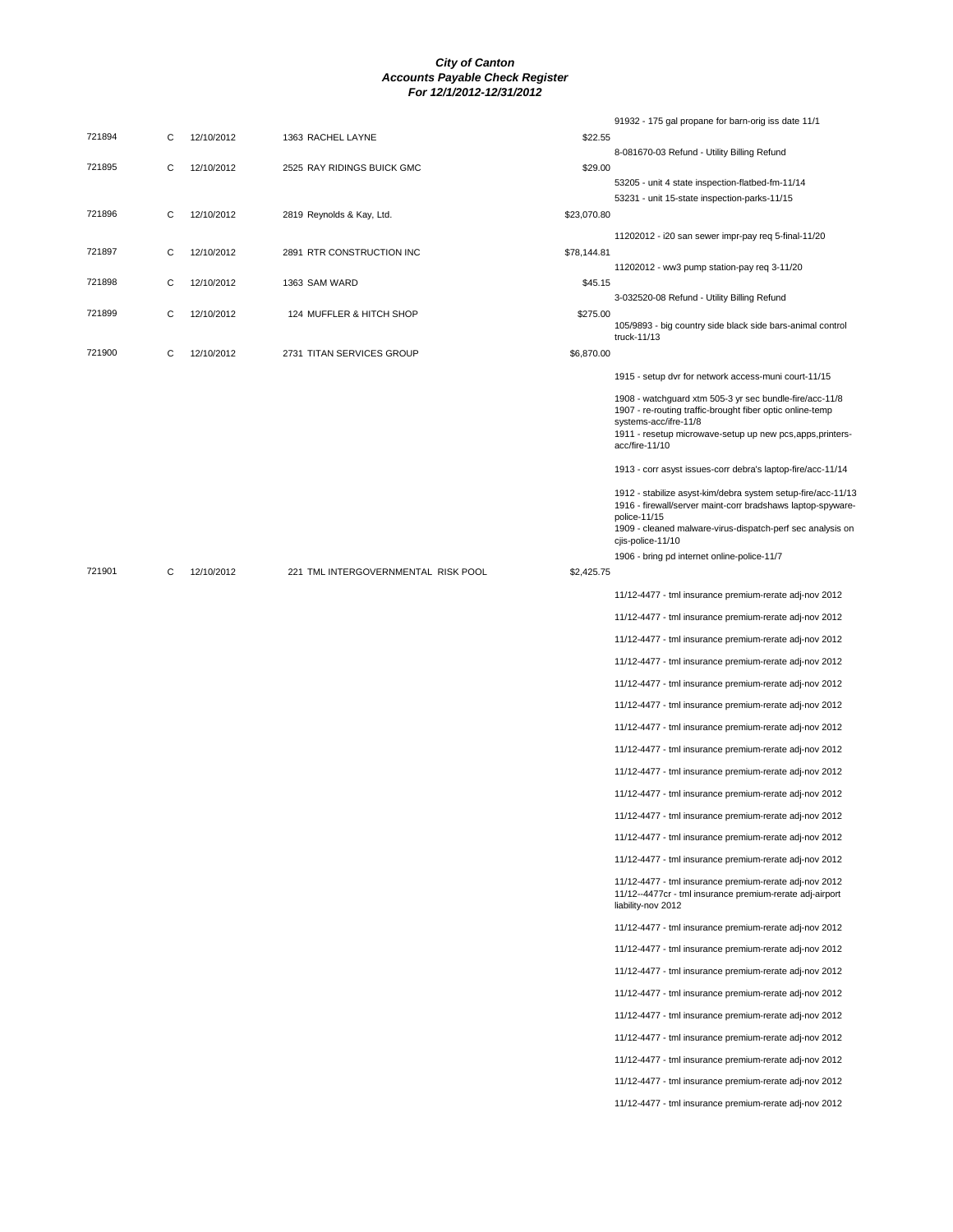|        |   |            |                                         |             | 11/12-4477 - tml insurance premium-rerate adj-nov 2012                                         |
|--------|---|------------|-----------------------------------------|-------------|------------------------------------------------------------------------------------------------|
|        |   |            |                                         |             | 11/12-4477 - tml insurance premium-rerate adj-nov 2012                                         |
|        |   |            |                                         |             | 11/12-4477 - tml insurance premium-rerate adj-nov 2012                                         |
|        |   |            |                                         |             | 11/12-4477 - tml insurance premium-rerate adj-nov 2012                                         |
|        |   |            |                                         |             | 11/12-4477 - tml insurance premium-rerate adj-nov 2012                                         |
|        |   |            |                                         |             | 11/12-4477 - tml insurance premium-rerate adj-nov 2012                                         |
|        |   |            |                                         |             |                                                                                                |
|        |   |            |                                         |             | 11/12-4477 - tml insurance premium-rerate adj-nov 2012                                         |
|        |   |            |                                         |             | 11/12-4477 - tml insurance premium-rerate adj-nov 2012                                         |
|        |   |            |                                         |             | 11/12-4477 - tml insurance premium-rerate adj-nov 2012                                         |
|        |   |            |                                         |             | 11/12-4477 - tml insurance premium-rerate adj-nov 2012                                         |
|        |   |            |                                         |             | 11/12-4477 - tml insurance premium-rerate adj-nov 2012                                         |
| 721902 | С | 12/10/2012 | 160 TEXAS MUNICIPAL RETIREMENT          | \$40,891.95 |                                                                                                |
|        |   |            |                                         |             | 12/12 - tmrs contributions for nov 2012                                                        |
|        |   |            |                                         |             | 12/12 - tmrs contributions for nov 2012<br>12/12 - tmrs contributions for nov 2012             |
|        |   |            |                                         |             | 12/12 - tmrs contributions for nov 2012                                                        |
|        |   |            |                                         |             | 12/12 - tmrs contributions for nov 2012                                                        |
|        |   |            |                                         |             | 12/12 - tmrs contributions for nov 2012                                                        |
|        |   |            |                                         |             | 12/12 - tmrs contributions for nov 2012                                                        |
|        |   |            |                                         |             | 12/12 - tmrs contributions for nov 2012                                                        |
|        |   |            |                                         |             | 12/12 - tmrs contributions for nov 2012                                                        |
|        |   |            |                                         |             | 12/12 - tmrs contributions for nov 2012                                                        |
| 721903 | C | 12/10/2012 | 208 TYLER MORNING TELEGRAPH             | \$408.04    |                                                                                                |
|        |   |            |                                         |             | 1399151 - classified-building inspector-11/30<br>1401400 - classified-building inspector-11/25 |
| 721904 | С | 12/10/2012 | 96 TYLER UNIFORM CO.                    | \$16.00     |                                                                                                |
|        |   |            |                                         |             | 72542-01 - green class 3 vest-c brown-police-11/26                                             |
| 721905 | C | 12/10/2012 | 2968 US POSTAL SERVICE                  | \$44.00     |                                                                                                |
|        |   |            |                                         |             | 12/12-BOX245 - BOX#245 Annual Rental-12/12                                                     |
| 721906 | C | 12/10/2012 | 17 VAN ZANDT NEWSPAPER LLC              | \$396.90    | 300030 - classified ad-bldg inspector-11/8                                                     |
|        |   |            |                                         |             | 299115 - civic center-1/2 pg guide-fm-11/30                                                    |
|        |   |            |                                         |             |                                                                                                |
|        |   |            |                                         |             |                                                                                                |
|        |   |            |                                         |             | 300037 - legal notice-bed & breakfast-sup hearing-11/22                                        |
| 721907 | С | 12/10/2012 | 702 VAN ZANDT COUNTY APPRAISAL DISTRICT | \$7,645.72  | 299113 - dry creek landing-1/4 dec guide-fm-11/30                                              |
|        |   |            |                                         |             | 11302012 - 2013 1st qtr appraisal/collection district fees-                                    |
|        |   |            |                                         |             | 11/30                                                                                          |
|        |   |            |                                         |             | 11302012 - 2013 1st qtr appraisal/collection district fees-<br>11/30                           |
| 721908 | С | 12/10/2012 | 139 VERIZON SOUTHWEST                   | \$629.76    |                                                                                                |
|        |   |            |                                         |             | 12/12-960906 - 903-1RT-6452 mo stmt-fm-11/25                                                   |
|        |   |            |                                         |             | 12/12-040113 - 903-567-0748-mo stmt-11/22                                                      |
|        |   |            |                                         |             | 12/12-950823 - 903-567-1134-mo stmt-fm-11/25                                                   |
|        |   |            |                                         |             | 12/12-840126 - sr citizens mo stmt-11/25                                                       |
|        |   |            |                                         |             | 12/12-800602 - 903-1FR-0064-mo stmt-fm-11/25                                                   |
|        |   |            |                                         |             | 11/12-014992 - 903-1EL-1706-mo stmt-11/25<br>12/12-060621 - fire dept mo stmt-11/25            |
| 721909 | С | 12/10/2012 | 1363 VICKI GAMMONS                      | \$59.65     |                                                                                                |
|        |   |            |                                         |             | 1-013230-04 Refund - Utility Billing Refund                                                    |
| 721910 | C | 12/10/2012 | 442 WEBSTER VETERINARY SUPPLY INC       | \$631.83    |                                                                                                |
|        |   |            |                                         |             | 8861933933 - avid chip + registration-animal control-9/26                                      |
| 721911 | C | 12/18/2012 | 1669 BRANDY DEVILLE                     | \$260.29    |                                                                                                |
|        |   |            |                                         |             | 12182012 - CAUSE # 05-00293-CASE # N009204753-<br><b>BRANDY/STEPHEN</b>                        |
| 721912 | С | 12/18/2012 | 732 CHRISTINA E RYDER                   | \$193.52    |                                                                                                |
|        |   |            |                                         |             | 12182012 - CAUSE # 04 00514-CHRISTINA/JOE                                                      |
| 721913 | C | 12/18/2012 | 1593 COLLEEN M BROWN                    | \$69.23     |                                                                                                |
|        |   |            |                                         |             | 12182012 - CAUSE-94211-COLLEEN BROWN/JOEL<br>BROWN--AG CASE#-4591592561                        |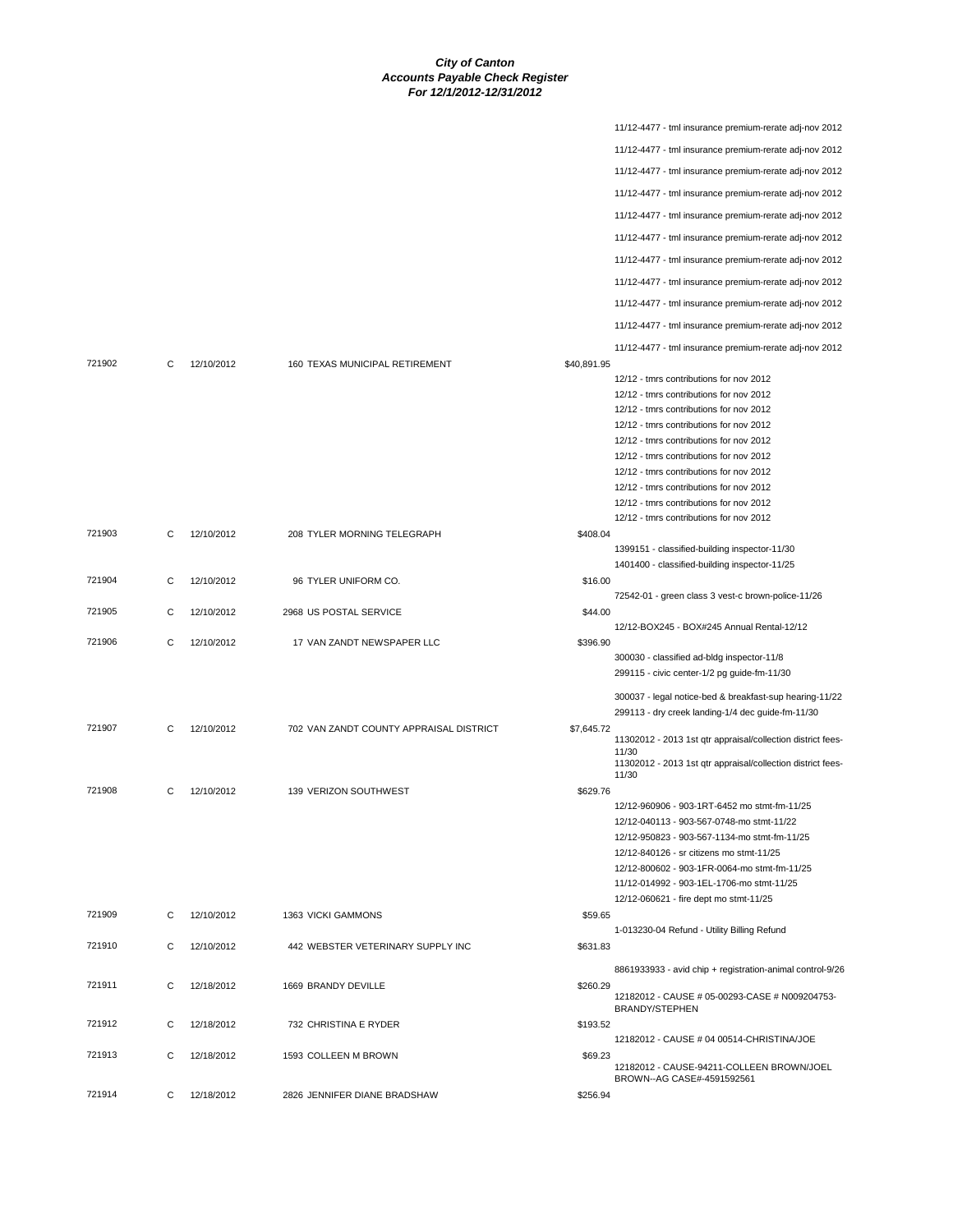|        |   |            |                                   | 12182012 - james bradshaw/jennifer bradshaw case#11-<br>00787<br>12182012 - james bradshaw/jennifer bradshaw case#11-<br>00787 |
|--------|---|------------|-----------------------------------|--------------------------------------------------------------------------------------------------------------------------------|
| 721915 | С | 12/18/2012 | 2896 KANDICE RYAN DURHAM-LITTLE   | \$103.26<br>12182012 - Kandice Ryan Durham-Little/Brandon K Little-<br>cause 10-00819                                          |
| 721916 | C | 12/18/2012 | 134 MY CREDIT UNION               | \$320.00                                                                                                                       |
|        |   |            |                                   | 12182012 - EMPLOYEE DIRECT SAVINGS DEPOSIT                                                                                     |
|        |   |            |                                   | 12182012 - EMPLOYEE DIRECT SAVINGS DEPOSIT                                                                                     |
|        |   |            |                                   | 12182012 - EMPLOYEE DIRECT SAVINGS DEPOSIT                                                                                     |
|        |   |            |                                   | 12182012 - EMPLOYEE DIRECT SAVINGS DEPOSIT                                                                                     |
|        |   |            |                                   | 12182012 - EMPLOYEE DIRECT SAVINGS DEPOSIT                                                                                     |
|        |   |            |                                   | 12182012 - EMPLOYEE DIRECT SAVINGS DEPOSIT                                                                                     |
|        |   |            |                                   | 12182012 - EMPLOYEE DIRECT SAVINGS DEPOSIT                                                                                     |
| 721917 | C | 12/18/2012 | 1918 ROBIN MICHELLE ALLISON       | \$230.77                                                                                                                       |
|        |   |            |                                   | 12182012 - CASE-09-00132-ROBIN ALLISON/BRAD<br><b>ALLISON</b>                                                                  |
| 721918 | С | 12/18/2012 | 2736 State Disbursement Unit      | \$138.46<br>12182012 - cause #CV38856/dana/j phillips                                                                          |
| 721919 | C | 12/19/2012 | 2157 SANITATION SOLUTIONS         | \$44,335.09                                                                                                                    |
|        |   |            |                                   | 2bx00377 - sanitation solutions mo statement 11/30                                                                             |
|        |   |            |                                   | 2bx00377 - sanitation solutions mo statement 11/30                                                                             |
|        |   |            |                                   | 2bx00377 - sanitation solutions mo statement 11/30                                                                             |
|        |   |            |                                   | 2bx00377 - sanitation solutions mo statement 11/30                                                                             |
|        |   |            |                                   | 2bx00377 - sanitation solutions mo statement 11/30                                                                             |
|        |   |            |                                   | 2bx00377 - sanitation solutions mo statement 11/30                                                                             |
|        |   |            |                                   | 2bx00377 - sanitation solutions mo statement 11/30                                                                             |
|        |   |            |                                   | 2bx00377 - sanitation solutions mo statement 11/30                                                                             |
|        |   |            |                                   | 2bx00377 - sanitation solutions mo statement 11/30                                                                             |
|        |   |            |                                   | 2bx00377 - sanitation solutions mo statement 11/30                                                                             |
|        |   |            |                                   | 2bx00377 - sanitation solutions mo statement 11/30                                                                             |
|        |   |            |                                   | 2bx00377 - sanitation solutions mo statement 11/30                                                                             |
|        |   |            |                                   | 2bx00377 - sanitation solutions mo statement 11/30                                                                             |
|        |   |            |                                   | 2bx00377 - sanitation solutions mo statement 11/30                                                                             |
| 721920 | C | 12/21/2012 | 2970 ADRIANA TOLEDO               | \$50.84                                                                                                                        |
|        |   |            |                                   | 11172012 - exp for travel to tulsa, ok-vendor recruiting-11/17                                                                 |
|        |   |            |                                   | 11172012 - exp for travel to tulsa, ok-vendor recruiting-11/17                                                                 |
|        |   |            |                                   | 11172012 - exp for travel to tulsa, ok-vendor recruiting-11/17                                                                 |
| 721921 | С | 12/21/2012 | 282 AMAZING DESIGNZ               | \$1,800.00<br>$-12649$                                                                                                         |
| 721922 | С | 12/21/2012 | 282 AMAZING DESIGNZ               | \$337.50                                                                                                                       |
|        |   |            |                                   | 12640 - Sign-Water Dist Truck-Unit 1                                                                                           |
| 721923 | С | 12/21/2012 | 422 AMERICAN HERITAGE LIFE INS CO | 12142012 - put decals on animal control truck-t perry-12/14<br>\$106.20                                                        |
|        |   |            |                                   | 1/13 - allstate cancer prem-jan13                                                                                              |
|        |   |            |                                   | 1/13 - allstate cancer prem-jan13                                                                                              |
|        |   |            |                                   | 1/13 - allstate cancer prem-jan13<br>1/13 - allstate cancer prem-jan13                                                         |
|        |   |            |                                   | 1/13 - allstate cancer prem-jan13                                                                                              |
| 721924 | С | 12/21/2012 | 2289 APPLIED INDUSTRIAL TECH      | \$392.93                                                                                                                       |
| 721925 | С | 12/21/2012 | 1264 BLAIR COMMUNICATIONS         | 06663837 - elastomeric coupling wwtp 12/5<br>\$945.00                                                                          |
|        |   |            |                                   | 080933 - reprogram radios-split-utilites/fm-12/13                                                                              |
|        |   |            |                                   | 080933 - reprogram radios-split-utilites/fm-12/13                                                                              |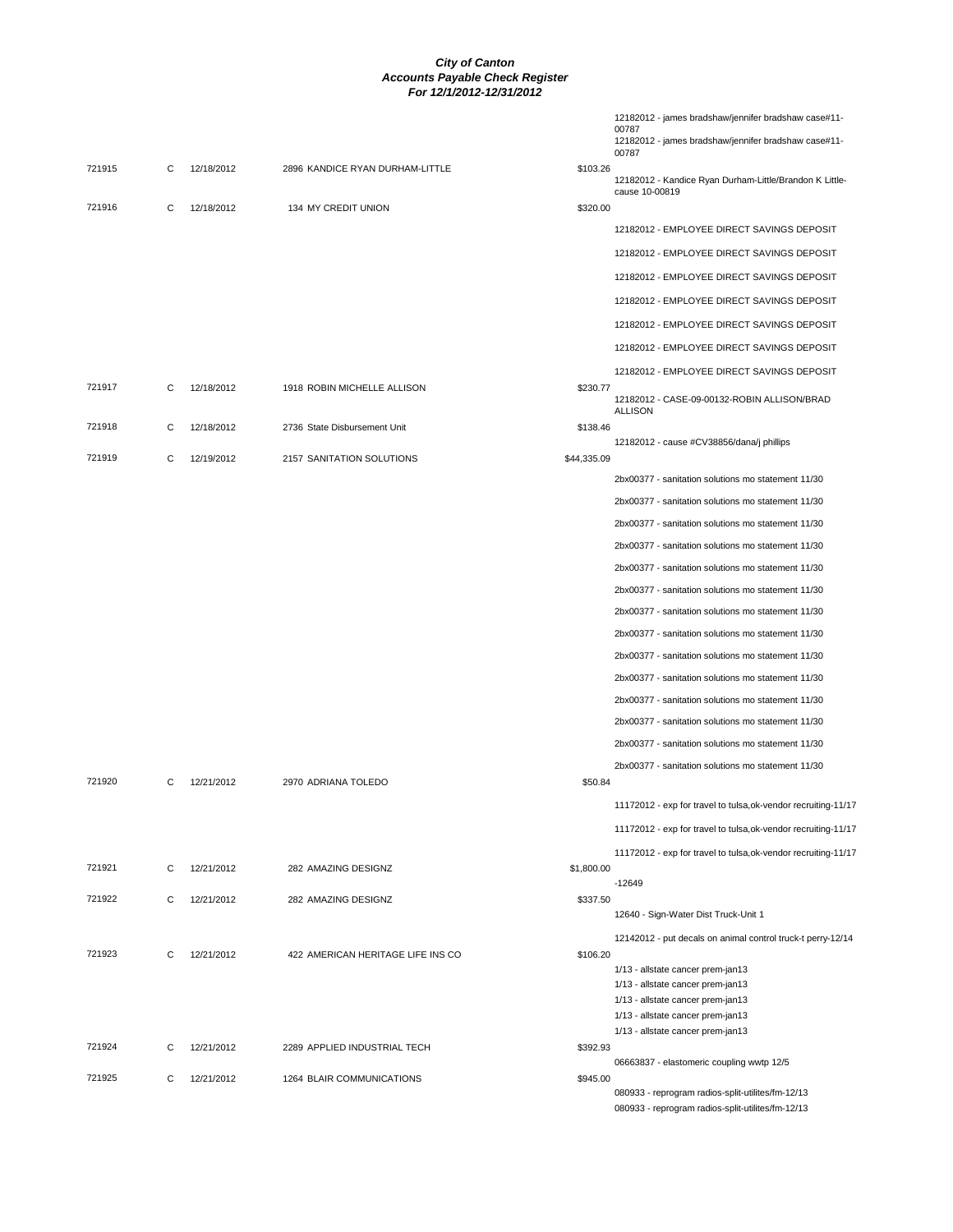| 721926 | С | 12/21/2012 | 211 BORDERS & LONG OIL, INC.           | \$358.63   |                                                                                                                                                                                                             |
|--------|---|------------|----------------------------------------|------------|-------------------------------------------------------------------------------------------------------------------------------------------------------------------------------------------------------------|
| 721927 | С | 12/21/2012 | 2975 BRADLEY ALLISON                   | \$100.00   | 28060 - diesel for fd 102 @3.315 12/4<br>12202012 - bailiff-pretrial/showcause hearings-muni court-                                                                                                         |
| 721928 | С | 12/21/2012 | 1454 BUDGET BUSINESS SYSTEMS           | \$74.57    | 12/20<br>004239 - monthly copier billing mun crt 12/1                                                                                                                                                       |
| 721929 | С | 12/21/2012 | 311 CANTON LUMBER COMPANY              | \$701.31   | 004471 - monthly copier rental-dec12                                                                                                                                                                        |
|        |   |            |                                        |            | 54143 - (18) planks 2X6X20 treated lumber-log cabin-fm-<br>12/6                                                                                                                                             |
|        |   |            |                                        |            | 54782 - 5 planks 2X6X20 treated wood-fm-12/17<br>54432 - lumber-log cabin-fm-12/11                                                                                                                          |
|        |   |            |                                        |            | 54432 - lumber-log cabin-fm-12/11<br>54432 - lumber-log cabin-fm-12/11                                                                                                                                      |
| 721930 | С | 12/21/2012 | 19 CANTON VETERINARY CLINIC            | \$262.65   | 331634 - vaccinations, heartworm test, fecal flotation - deno<br>12/10                                                                                                                                      |
| 721931 | С | 12/21/2012 | 1496 CARD SERVICES-CITY OF CANTON-0093 | \$4,628.71 |                                                                                                                                                                                                             |
|        |   |            |                                        |            | 4/40086 - tilted kilt-travel-h burton-k9 training-11/14<br>2610 - deerskin mfg-compartment for animal control truck-<br>11/15                                                                               |
|        |   |            |                                        |            | 10901 - north star uniform-5 shirts-muni court-11/9                                                                                                                                                         |
|        |   |            |                                        |            | 000026 - hungry horse-h burton-travel-k9 training-11/15                                                                                                                                                     |
|        |   |            |                                        |            | 0020 - dairy queen-h burton-travel-k9 training-11/13                                                                                                                                                        |
|        |   |            |                                        |            | 331642928 - bigs-fuel-h burton-travel for k9 training-11/16<br>10014 - limestone mexican grill-h burton-travel-k9 training-<br>11/14                                                                        |
|        |   |            |                                        |            | 11162012 - Id-inkjets.com-printer cartridges-police-11/15<br>10262 - richter's antler café-meals-h burton-k9 seminar-<br>11/13                                                                              |
|        |   |            |                                        |            | 11172012 - texas muni league-tcma dues-l cluck-11/17<br>1758389 - circle k-meals-a toledo-travel to antlers ok-fm-<br>11/17                                                                                 |
|        |   |            |                                        |            | 0000000 - quiktrip-tulsa ok-a toledo-travel-vendor recruiting-<br>fm-11/17                                                                                                                                  |
|        |   |            |                                        |            | 12032012finchg - fin chg-visa-stmt end 11/21/12                                                                                                                                                             |
|        |   |            |                                        |            | 073620 - ez go-antlers ok-a toledo-travel-fm-11/17<br>6826 - raceway-terrell-fuel-fm-11/12                                                                                                                  |
|        |   |            |                                        |            | 04589 - walmart-terrell-3 roaster ovens-dawn-11/12                                                                                                                                                          |
|        |   |            |                                        |            | 0436607 - hico-helium & balloon to test water tower-11/12<br>68949w - golfcarcatalog- 4 tires for brads golf cart-unit 114-<br>11/12                                                                        |
|        |   |            |                                        |            | 1603 - texas biz solutions-FM website hosting-11/5                                                                                                                                                          |
|        |   |            |                                        |            | 101 - comal county tacos-h burton-travel-k9 training-11/15<br>033 - ole west bean & burger-emp lunch-11/7                                                                                                   |
|        |   |            |                                        |            | 86 - pizza hut-meal for crew-acc-11/6                                                                                                                                                                       |
|        |   |            |                                        |            | csr112712a - trinity 1945 inc-paint for animal shelter-11/28<br>123692 - fleet safety equip-tahoe led fog light-add ons-<br>animal control-11/16<br>014664 - comal county tacos-h burton-k9 seminar-travel- |
|        |   |            |                                        |            | 11/14<br>331641758 - bigs-spring branch-h burton--k9 travel-11/13<br>846284658 - exxon mobil-corsicana-fuel-travel-h burton-k9                                                                              |
|        |   |            |                                        |            | seminar-11/16<br>331624250 - bigs-spring branch-h burton-fuel-travel-k9<br>seminar-11/15                                                                                                                    |
|        |   |            |                                        |            | 20001 - limestone mexican grill-h burton-k9 travel-11/16                                                                                                                                                    |
|        |   |            |                                        |            | 10 - comal county tacos-h burton-k9 training-travel-11/16<br>10232012 - la police gear inc-ammo-police-10/23<br>11082012 - yellow pages-fm ad-11/8                                                          |
|        |   |            |                                        |            | 8103 - office depot-ups backup-folders-sweetener-11/12<br>stamps-11042012 - stamps.com-postage-pd-11/4<br>p459324000019 - petedge-grooming supplies-animal shelter-<br>11/8                                 |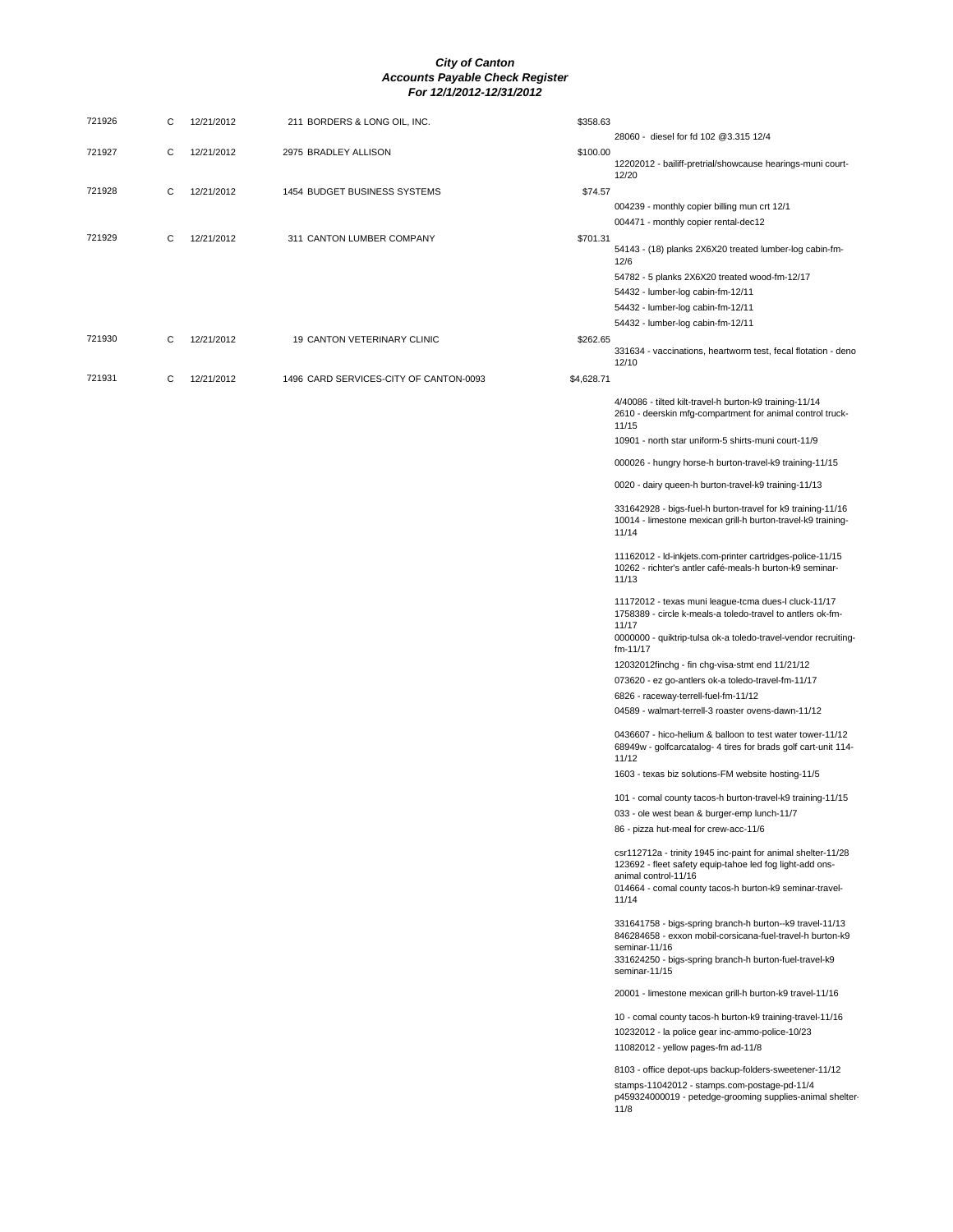|        |   |            |                                    |             | 3004 - worldwide canine-h burton-recertification-dino-k9-<br>11/9                                                                                                  |
|--------|---|------------|------------------------------------|-------------|--------------------------------------------------------------------------------------------------------------------------------------------------------------------|
|        |   |            |                                    |             | 8103 - office depot-ups backup-folders-sweetener-11/12                                                                                                             |
|        |   |            |                                    |             | 8103 - office depot-ups backup-folders-sweetener-11/12                                                                                                             |
|        |   |            |                                    |             | 8103 - office depot-ups backup-folders-sweetener-11/12<br>greenburg-111312 - greenburg smoked turkeys-<br>thanksgiving meal-11/13                                  |
|        |   |            |                                    |             | 8103 - office depot-ups backup-folders-sweetener-11/12                                                                                                             |
| 721934 | С | 12/21/2012 | 1732 CERIDIAN BENEFIT SERVICES     | \$92.75     | 332386040 - cobra mo statement 12/3                                                                                                                                |
| 721935 | С | 12/21/2012 | 1067 DALLAS DODGE                  | \$59,610.00 |                                                                                                                                                                    |
|        |   |            |                                    |             | ch145273 - (2) 2012 Police Chargers<br>ch145271-121606 - 2012 Dodge Charger-<br>2C3CDXAT9CH145271                                                                  |
| 721936 | C | 12/21/2012 | 1960 DIRECT ENERGY BUSINESS-DALLAS | \$33,494.55 |                                                                                                                                                                    |
|        |   |            |                                    |             | 120212-1060029 - direct energy mo stmt-12/2                                                                                                                        |
|        |   |            |                                    |             | 120212-1060029 - direct energy mo stmt-12/2<br>120212-1060029 - direct energy mo stmt-12/2                                                                         |
|        |   |            |                                    |             | 120212-1060029 - direct energy mo stmt-12/2                                                                                                                        |
|        |   |            |                                    |             | 120212-1060029 - direct energy mo stmt-12/2                                                                                                                        |
|        |   |            |                                    |             | 120212-1060029 - direct energy mo stmt-12/2                                                                                                                        |
|        |   |            |                                    |             | 12/12-106721 - direct energy mo statement 12/2                                                                                                                     |
|        |   |            |                                    |             | 120212-1060029 - direct energy mo stmt-12/2                                                                                                                        |
|        |   |            |                                    |             | 120212-1060029 - direct energy mo stmt-12/2                                                                                                                        |
|        |   |            |                                    |             | 120212-1060029 - direct energy mo stmt-12/2                                                                                                                        |
|        |   |            |                                    |             | 120212-1060029 - direct energy mo stmt-12/2                                                                                                                        |
|        |   |            |                                    |             | 12/12-106721 - direct energy mo statement 12/2                                                                                                                     |
|        |   |            |                                    |             | 12/12-106721 - direct energy mo statement 12/2                                                                                                                     |
|        |   |            |                                    |             | 12/12-106721 - direct energy mo statement 12/2                                                                                                                     |
|        |   |            |                                    |             | 12/12-1060519 - direct energy mo statement 12/2                                                                                                                    |
|        |   |            |                                    |             | 12/12-1060519 - direct energy mo statement 12/2<br>12/12-1060519 - direct energy mo statement 12/2                                                                 |
|        |   |            |                                    |             | 12/12-1060519 - direct energy mo statement 12/2                                                                                                                    |
|        |   |            |                                    |             | 120212-1060029 - direct energy mo stmt-12/2                                                                                                                        |
| 721937 | С | 12/21/2012 | 1229 DOGGETT MACHINERY SERVICES    | \$45.60     |                                                                                                                                                                    |
|        |   |            |                                    |             | 12/12 - water pump core unt 74 trans stat 12/13                                                                                                                    |
| 721938 | С | 12/21/2012 | 2971 ERI CONSULTING INC            | \$600.00    | 12-1138 - asbestos inspection-pre demolition-coc complex-<br>acc/fire-12/14                                                                                        |
| 721939 | C | 12/21/2012 | 1013 E-SOFTSYS LLC                 | \$1,420.00  |                                                                                                                                                                    |
|        |   |            |                                    |             | 16774 - booth tracker-mo stmt-fm-10/31                                                                                                                             |
|        |   |            |                                    |             | 17011 - booth tracker mo support statement 11/30                                                                                                                   |
| 721940 | С | 12/21/2012 | 2797 FEE SMITH SHARP & VITULLO LLP | \$2,947.10  | 40863 - "zanbaka litigation"-12/11                                                                                                                                 |
| 721941 | С | 12/21/2012 | 1733 FIRST NATIONAL BANK OF CANTON | \$3,773.20  |                                                                                                                                                                    |
|        |   |            |                                    |             | 12/12 828593500 - Ioan 828593500 pymt principal &<br>interest-tx dot prop 12/10<br>12/12 828593500 - Ioan 828593500 pymt principal &<br>interest-tx dot prop 12/10 |
| 721943 | С | 12/21/2012 | 2067 FOUR BROTHERS                 | \$35.70     |                                                                                                                                                                    |
| 721944 | С | 12/21/2012 | 2351 FOWLERS LOCKSMITH SERVICE     | \$60.00     | C3121250 - unit 48-o rings-streets-12/14                                                                                                                           |
|        |   |            |                                    |             | 2132 - unlocked/rekeyed alarm lock backdoor-library-12/7                                                                                                           |
| 721945 | С | 12/21/2012 | 1473 GUARDIAN FLEX PLAN            | \$50.00     |                                                                                                                                                                    |
|        |   |            |                                    |             | 12/12 - guardian flex plan-johnson-phillips-seymore-nov12                                                                                                          |
|        |   |            |                                    |             | 12/12 - guardian flex plan-johnson-phillips-seymore-nov12                                                                                                          |
|        |   |            |                                    |             | 12/12 - guardian flex plan-johnson-phillips-seymore-nov12                                                                                                          |
|        |   |            |                                    |             | 12/12 - guardian flex plan-johnson-phillips-seymore-nov12                                                                                                          |
|        |   |            |                                    |             | 12/12 - guardian flex plan-johnson-phillips-seymore-nov12                                                                                                          |
| 721946 | С | 12/21/2012 | 1342 GUARDIAN LIFE                 | \$2,217.20  | 1/13 - guardian mo statement 12/14                                                                                                                                 |
|        |   |            |                                    |             | 1/13 - guardian mo statement 12/14                                                                                                                                 |
|        |   |            |                                    |             |                                                                                                                                                                    |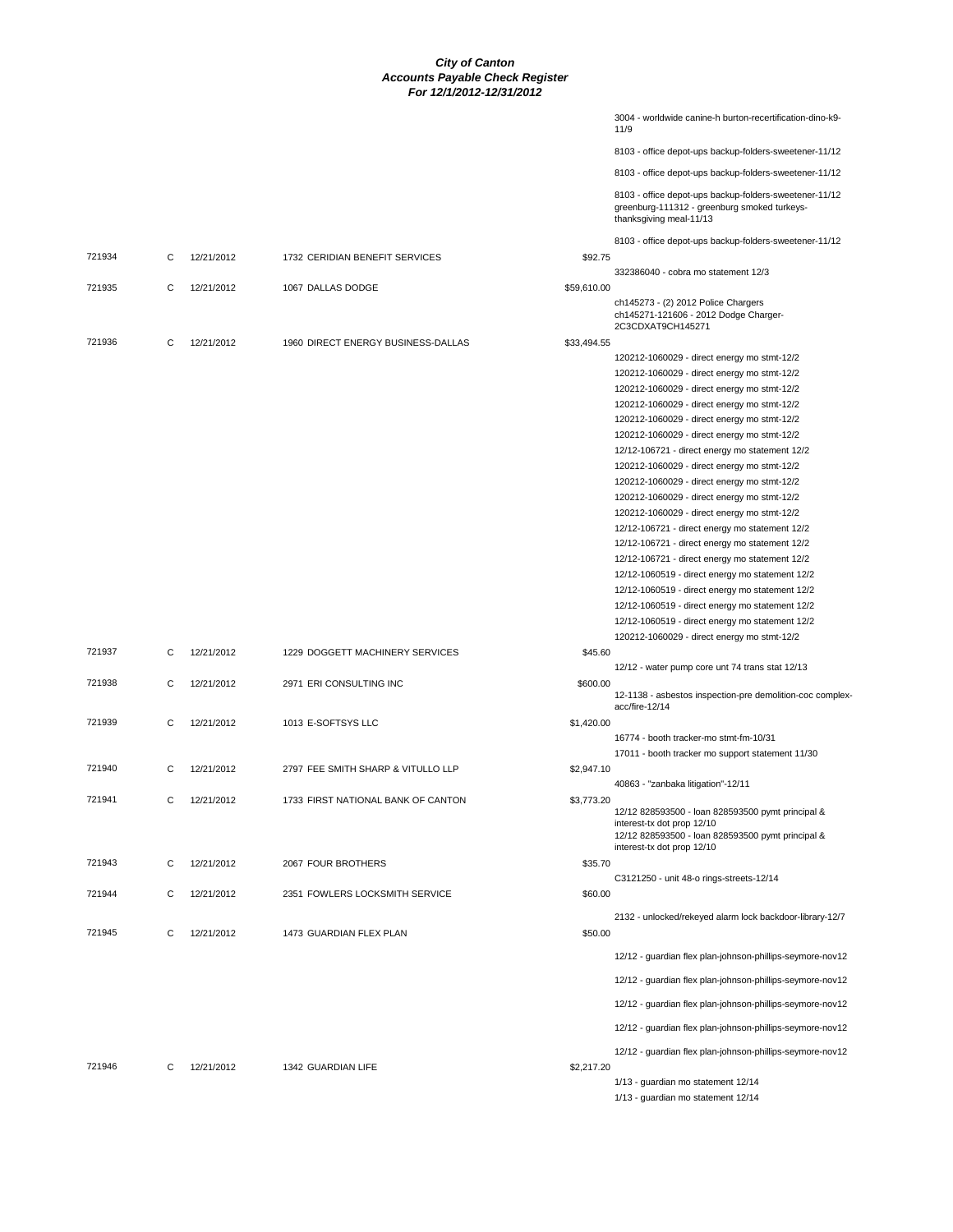721947 C 12/21/2012 42 GW OIL COMPANY

721949 C 12/21/2012 972 HAGOOD CARPETS

721950 C 12/21/2012 2709 HBC BUILDING CENTER

721948 C 12/21/2012 2969 H & B ENGINEERING LLC

|            | 1/13 - guardian mo statement 12/14                                      |
|------------|-------------------------------------------------------------------------|
|            | 1/13 - guardian mo statement 12/14                                      |
|            | 1/13 - guardian mo statement 12/14                                      |
|            | 1/13 - guardian mo statement 12/14                                      |
|            |                                                                         |
|            | 12/12-1 - guardian mo statement 12/14                                   |
|            | 1/13 - guardian mo statement 12/14                                      |
|            | 1/13 - guardian mo statement 12/14                                      |
|            | 1/13 - guardian mo statement 12/14                                      |
|            | 1/13 - guardian mo statement 12/14                                      |
|            | 1/13 - guardian mo statement 12/14                                      |
|            | 1/13 - guardian mo statement 12/14                                      |
|            | 1/13 - guardian mo statement 12/14                                      |
|            | 1/13 - guardian mo statement 12/14                                      |
|            | 1/13 - quardian mo statement 12/14                                      |
|            |                                                                         |
|            | 1/13 - guardian mo statement 12/14                                      |
|            | 1/13 - guardian mo statement 12/14                                      |
|            | 1/13 - guardian mo statement 12/14                                      |
|            | 1/13 - guardian mo statement 12/14                                      |
|            | 1/13 - guardian mo statement 12/14                                      |
|            | 1/13 - guardian mo statement 12/14                                      |
| \$862.00   |                                                                         |
|            | 12/12 - fuel for barn 250 gal @3.40 12/11                               |
| \$4,000.00 |                                                                         |
|            |                                                                         |
|            | 001 - hwy 19 impr water main--final eng design comp-12/10               |
| \$20.00    |                                                                         |
|            | 12102012 - 1 remnant-unit 76-12/10                                      |
| \$3.240.82 |                                                                         |
|            | k04577/5 - hillman hardware fm 11/14                                    |
|            | k04613/5 - gopher bait parks 11/16                                      |
|            |                                                                         |
|            | k04612/5 - supplies to fix air compressor at shop 11/16                 |
|            | k04604/5 - cultivator wood rakes wwtp 11/16                             |
|            | k04597/5 - dbl rd eye swivel, quick lk for rit bag cfd 11/15            |
|            | k04594/5 - pvc couplings, elbows, conduit, pvc pipe fm                  |
|            | 11/15                                                                   |
|            | k04590/5 - adapters, y dbl 4" hxhxhxh, triple ball mount 8"             |
|            | fm 11/15                                                                |
|            | k04590/5 - adapters, y dbl 4" hxhxhxh, triple ball mount 8"<br>fm 11/15 |
|            | k04578/5 - breaker, wire for coc 11/14                                  |
|            | k04576/5 - chainlink bullet cap, tension band, rail end eye             |
|            | top light fm 11/14                                                      |
|            | k04573/5 - blade recip., glv drvr goat dbl, hil. Hrdwre for             |
|            | welding mach 11/14                                                      |
|            | k04566/5 - extension cord & surge protector coc 11/13                   |
|            | k04561/5 - green & blue spray paint fm 11/13                            |
|            |                                                                         |
|            | k04558/5 - 50 lbs 14.6 yellow nylon ct fm 11/13                         |
|            | k04556/5 - electrical supplies for coc 11/13                            |
|            | k04547/5 - brass nozzle stem fm restrooms 11/12                         |
|            | k04544/5 - ezmix concrete for fm fence 11/12                            |
|            | k04542/5 - faucet locknuts for grey restroom fm 11/12                   |
|            | k04588/5 - breaker, breaker box cover coc 11/14                         |
|            | k04730/5 - entry lever wave cpd 11/27                                   |
|            |                                                                         |
|            | K04435/5 - duct tape-poly leaf rake-wtp-11/2                            |
|            | k04738/5 - ez mix concrete sewer tap repair 11/27                       |
|            | K04435/5 - duct tape-poly leaf rake-wtp-11/2                            |
|            | 767429 - finance charge 11/30                                           |
|            | k04487/5 - great stuff pond & stone 11/7                                |
|            | k04621/5 - clr lime-rust remover 11/17                                  |
|            | k04764/5 - ezmix concrete sewer tap repair 11/29                        |
|            | k04749/5 - ezmix concrete sewer tap repair 11/29                        |
|            |                                                                         |
|            | k04746/5 - gate handle plastic, yellow twine fm 11/28                   |
|            | k04628/5 - paint rollers for coc parking lot 11/19                      |

k04733/5 - multifunction tool, step stool anim shelter 11/27 k04650/5 - bulb, photocell for coc 11/20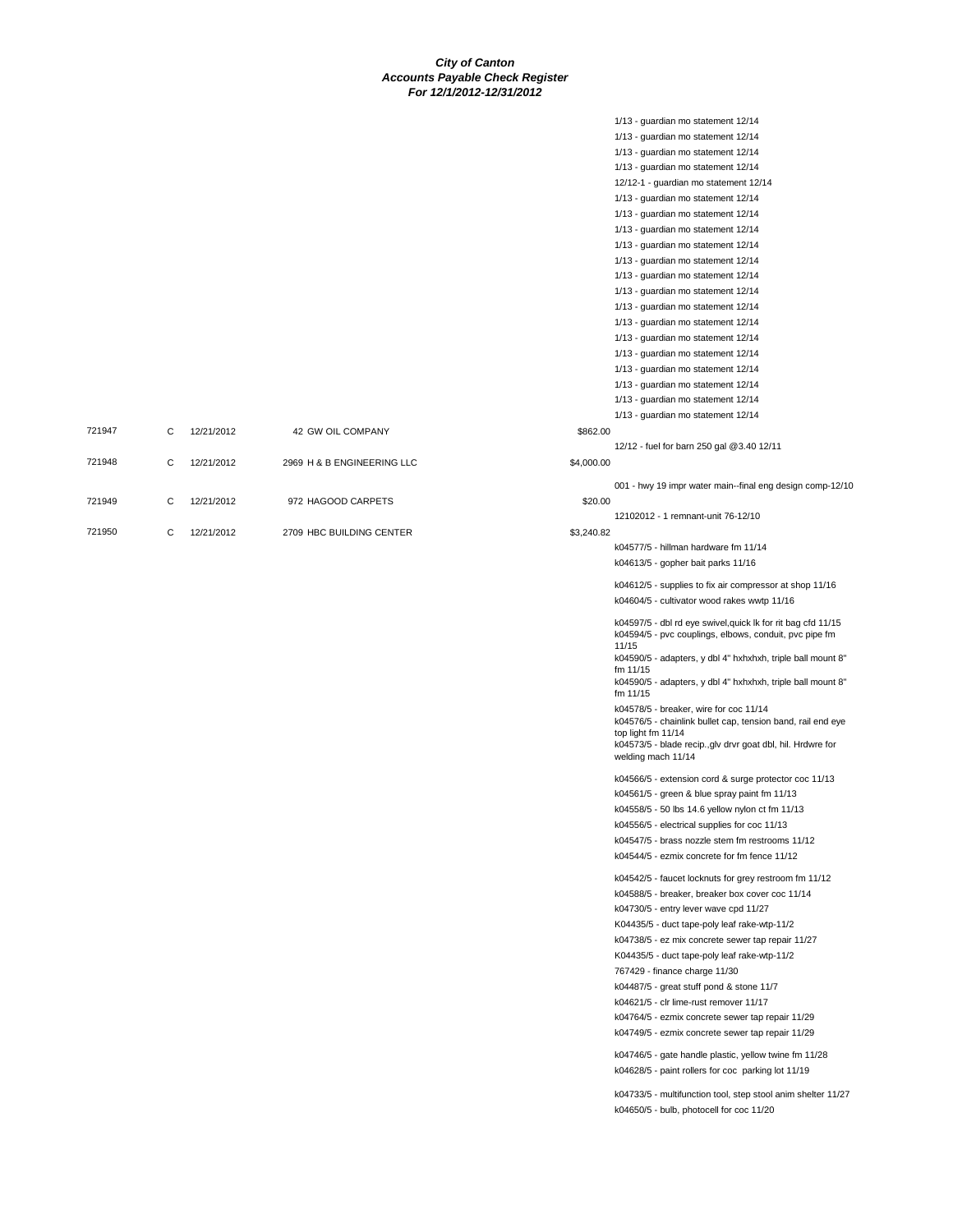|          | k04719/5 - ring hog hillnump, impact ready set, snap trigger<br>fm 11/26                                                                   |
|----------|--------------------------------------------------------------------------------------------------------------------------------------------|
|          | k04718/5 - bulb, nylon ct, battery, furnace filter wp 11/26                                                                                |
|          | k04682/5 - supplies for bathroom repair fm 11/21                                                                                           |
|          | k04670/5 - hillman hardware tennis crts 11/21                                                                                              |
|          | k04663/5 - vinyl tube for golf cart fm 11/20                                                                                               |
|          | k04659/5 - cordless drill, impact driver fm 11/20                                                                                          |
|          | k04658/5 - hillman hardware tennis crts 11/20                                                                                              |
|          | k04654/5 - furnace filters civic center 11/20                                                                                              |
|          | k04651/5 - dewalt battery fm 11/20                                                                                                         |
|          |                                                                                                                                            |
|          | k04537/5 - rack truck 5 gal, cleaner liquid, bulbs cfd 11/10<br>k04739/5 - hillman hardware, galv shingles civic ctr storage<br>door 11/27 |
|          | k04477/5 - ezy mix concrete sewer tap on sides circle 11/6                                                                                 |
|          | k04532/5 - surge protectors for coc 11/9                                                                                                   |
|          | k04741/5 - sprayer hand-held fm 11/27                                                                                                      |
|          | k04423/5 - 13h 12-10 butt splice cpd 11/1                                                                                                  |
|          | k04446/5 - truck tools unit 2 11/2                                                                                                         |
|          | k04456/5 - wax bowl rings, closet flancges, bolt set closets<br>fm 11/5                                                                    |
|          | k04457/5 - kerosene heater fm 11/5                                                                                                         |
|          | k04462/5 - frame nails, wood fm 11/5                                                                                                       |
|          | k04474/5 - weldable seets for golf cart #115 fm 11/6                                                                                       |
|          | k04483/5 - electrical supplies for coc 11/7                                                                                                |
|          | k04497/5 - electrical supplies for coc 11/8                                                                                                |
|          | k04511/5 - post studded t green for coc 11/8                                                                                               |
|          | k04531/5 - gopher bait parks 11/9                                                                                                          |
|          | k04528/5 - saw blade, oil & gas fd 11/9                                                                                                    |
|          | k04473/5 - cutting tip for torch streets 11/6                                                                                              |
|          | k04522/5 - nylon twine fm 11/9                                                                                                             |
|          | k04498/5 - hillman hardware fm 11/8                                                                                                        |
|          | k04510/5 - screws, guardian barrier, safety fence for coc<br>11/8                                                                          |
|          | k04507/5 - hillman hardware fm 11/8                                                                                                        |
|          | k04501/5 - supplies for fm plumbing 11/8                                                                                                   |
|          | k04500/5 - plug threaded 4" pvc fm 11/8                                                                                                    |
|          | k04524/5 - plumbing supplies for fm 11/9                                                                                                   |
| \$17.99  |                                                                                                                                            |
|          | 1912701002656 - 6v 2.4ah nicd strmlight battery 12/7                                                                                       |
| \$123.50 |                                                                                                                                            |
|          |                                                                                                                                            |
|          | 1011 - new fuel pump for 1938 fire truck-10 gal gas-12/3                                                                                   |
| \$140.00 |                                                                                                                                            |
|          | 481192 - unit 57-installed injector pump-12/17                                                                                             |
| 1,801.27 |                                                                                                                                            |
|          | 63550 - Cold Mix-Streets Maintenance                                                                                                       |
| \$811.00 |                                                                                                                                            |
|          | LB97660 - drinking water testing-wtp-8/31                                                                                                  |
| 1,000.00 |                                                                                                                                            |
|          | 6473 - emergency sewer tap repair -1305 forrest 11/28                                                                                      |
| \$316.18 |                                                                                                                                            |
|          | 2433 - replaced inducer blower-checked heat-animal shelter-                                                                                |
|          | 12/13                                                                                                                                      |
| \$249.24 |                                                                                                                                            |
|          | 0485481-in - 10 boxes nitrile gloves-wwtp-12/12                                                                                            |
| 1,486.54 |                                                                                                                                            |
|          | 4934085 - paetec mo statement 12/12                                                                                                        |
|          | 4934085 - paetec mo statement 12/12                                                                                                        |
|          | 4934085 - paetec mo statement 12/12                                                                                                        |
|          | 4934085 - paetec mo statement 12/12                                                                                                        |
|          | 4934085 - paetec mo statement 12/12                                                                                                        |
|          | 4934085 - paetec mo statement 12/12                                                                                                        |
|          | 4934085 - paetec mo statement 12/12                                                                                                        |
| \$855.97 |                                                                                                                                            |
|          |                                                                                                                                            |

| 721954 | C | 12/21/2012 | 2956 INTERSTATE ALL BATTERY CENTER-TYLER    | \$17.99    |                                                                 |
|--------|---|------------|---------------------------------------------|------------|-----------------------------------------------------------------|
| 721955 | C | 12/21/2012 | 1263 JIM FULLER                             | \$123.50   | 1912701002656 - 6                                               |
| 721956 | C | 12/21/2012 | 750 KINDLE EQUIPMENT                        | \$140.00   | 1011 - new fuel pum<br>481192 - unit 57-ins                     |
| 721957 | C | 12/21/2012 | <b>142 LONGVIEW ASPHALT</b>                 | \$1,801.27 | 63550 - Cold Mix-St                                             |
| 721958 | C | 12/21/2012 | 1526 LOWER COLORADO RIVER AUTHORITY         | \$811.00   | LB97660 - drinking                                              |
| 721959 | C | 12/21/2012 | 2831 M LEE THORNTON EXCAVATING & DEMOLITION | \$1,000.00 |                                                                 |
| 721960 | C | 12/21/2012 | 199 MAULDIN MECHANICAL                      | \$316.18   | 6473 - emergency s<br>2433 - replaced indu<br>12/13             |
| 721961 | C | 12/21/2012 | 794 MID AMERICAN RESEARCH CHEMICAL CORP     | \$249.24   |                                                                 |
| 721962 | C | 12/21/2012 | 216 PAETEC COMMUNICATIONS INC               | \$1,486.54 | 0485481-in - 10 box<br>4934085 - paetec m<br>4934085 - paetec m |
|        |   |            |                                             |            | 4934085 - paetec m                                              |

721963 C 12/21/2012 2976 PALESTINE FUEL INJECTION SERVICE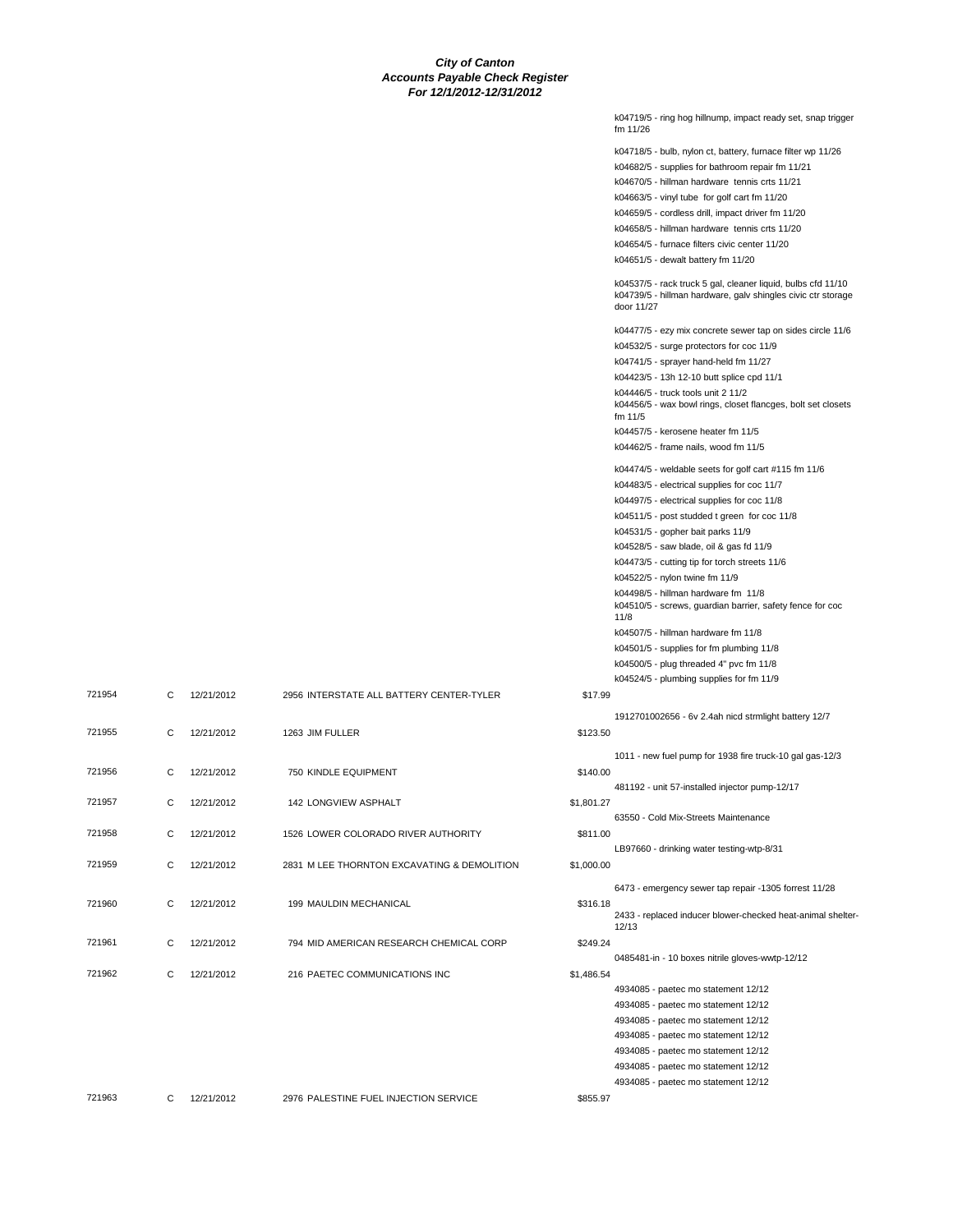|        |   |            |                                                  |            | 2322 - unit 57-pumping elements-delivery valves-barrell<br>orring-fm12/12                                                                                                                                                                                                                        |
|--------|---|------------|--------------------------------------------------|------------|--------------------------------------------------------------------------------------------------------------------------------------------------------------------------------------------------------------------------------------------------------------------------------------------------|
|        |   |            |                                                  |            | 2323 - unit 48-4 nozzles-dust shields-copper gasket-12/12<br>2322 - unit 57-pumping elements-delivery valves-barrell<br>orring-fm12/12<br>2322 - unit 57-pumping elements-delivery valves-barrell<br>orring-fm12/12<br>2322 - unit 57-pumping elements-delivery valves-barrell<br>orring-fm12/12 |
|        |   |            |                                                  |            | 2323 - unit 48-4 nozzles-dust shields-copper gasket-12/12                                                                                                                                                                                                                                        |
| 721964 | C | 12/21/2012 | 1991 PERDUE, BRANDON, FIELDER, COLLINS & MOTT LL | \$475.20   | ivc00015935 - attorneys fees -coll fines-nov 2012                                                                                                                                                                                                                                                |
| 721965 | C | 12/21/2012 | <b>84 POSTMASTER</b>                             | \$1,079.68 | 12/12 - postage permit 1                                                                                                                                                                                                                                                                         |
| 721966 | C | 12/21/2012 | 2938 POTTER MINTON PC                            | \$4,848.71 |                                                                                                                                                                                                                                                                                                  |
|        |   |            |                                                  |            | 0933.1021411 - professional svcs-r stuttes-nov 2012                                                                                                                                                                                                                                              |
|        |   |            |                                                  |            | 0933.1021411 - professional svcs-r stuttes-nov 2012                                                                                                                                                                                                                                              |
|        |   |            |                                                  |            | 0933.1021411 - professional svcs-r stuttes-nov 2012                                                                                                                                                                                                                                              |
|        |   |            |                                                  |            | 0933.1021411 - professional svcs-r stuttes-nov 2012                                                                                                                                                                                                                                              |
|        |   |            |                                                  |            | 0933.1021411 - professional svcs-r stuttes-nov 2012                                                                                                                                                                                                                                              |
|        |   |            |                                                  |            | 0933.1021411 - professional svcs-r stuttes-nov 2012                                                                                                                                                                                                                                              |
|        |   |            |                                                  |            | 0933.1021411 - professional svcs-r stuttes-nov 2012                                                                                                                                                                                                                                              |
|        |   |            |                                                  |            | 0933.1021411 - professional svcs-r stuttes-nov 2012                                                                                                                                                                                                                                              |
|        |   |            |                                                  |            | 0933.1021411 - professional svcs-r stuttes-nov 2012                                                                                                                                                                                                                                              |
|        |   |            |                                                  |            | 0933.1021411 - professional svcs-r stuttes-nov 2012                                                                                                                                                                                                                                              |
|        |   |            |                                                  |            | 0933.1021411 - professional svcs-r stuttes-nov 2012                                                                                                                                                                                                                                              |
|        |   |            |                                                  |            | 0933.1021411 - professional svcs-r stuttes-nov 2012                                                                                                                                                                                                                                              |
|        |   |            |                                                  |            | 0933.1021411 - professional svcs-r stuttes-nov 2012                                                                                                                                                                                                                                              |
|        |   |            |                                                  |            | 0933.1021411 - professional svcs-r stuttes-nov 2012                                                                                                                                                                                                                                              |
|        |   |            |                                                  |            | 0933.1021411 - professional svcs-r stuttes-nov 2012                                                                                                                                                                                                                                              |
|        |   |            |                                                  |            | 0933.1021411 - professional svcs-r stuttes-nov 2012                                                                                                                                                                                                                                              |
|        |   |            |                                                  |            | 0933.1021411 - professional svcs-r stuttes-nov 2012                                                                                                                                                                                                                                              |
|        |   |            |                                                  |            | 0933.1021411 - professional svcs-r stuttes-nov 2012                                                                                                                                                                                                                                              |
| 721967 | C | 12/21/2012 | 1886 RAY ENGINE INC                              | \$1,965.00 |                                                                                                                                                                                                                                                                                                  |
| 721968 | C | 12/21/2012 | 66 SITE SANITATION SERVICE                       | \$360.00   | 12132012 - Unit 48-Motor Rebuild-12/13                                                                                                                                                                                                                                                           |
|        |   |            |                                                  |            | 12/12-100 - portable toilet rental-dec 2012                                                                                                                                                                                                                                                      |
|        |   |            |                                                  |            | 12/12-100 - portable toilet rental-dec 2012                                                                                                                                                                                                                                                      |
| 721969 | С | 12/21/2012 | 1987 SPRINT                                      | \$1,104.88 | 662195799-043 - sprint mo statement 12/12                                                                                                                                                                                                                                                        |
|        |   |            |                                                  |            | 662195799-043 - sprint mo statement 12/12                                                                                                                                                                                                                                                        |
|        |   |            |                                                  |            | 662195799-043 - sprint mo statement 12/12                                                                                                                                                                                                                                                        |
|        |   |            |                                                  |            | 662195799-043 - sprint mo statement 12/12                                                                                                                                                                                                                                                        |
|        |   |            |                                                  |            | 662195799-043 - sprint mo statement 12/12                                                                                                                                                                                                                                                        |
|        |   |            |                                                  |            | 662195799-043 - sprint mo statement 12/12<br>662195799-043 - sprint mo statement 12/12                                                                                                                                                                                                           |
|        |   |            |                                                  |            | 662195799-043 - sprint mo statement 12/12                                                                                                                                                                                                                                                        |
|        |   |            |                                                  |            | 662195799-043 - sprint mo statement 12/12                                                                                                                                                                                                                                                        |
|        |   |            |                                                  |            | 662195799-043 - sprint mo statement 12/12                                                                                                                                                                                                                                                        |
|        |   |            |                                                  |            | 662195799-043 - sprint mo statement 12/12                                                                                                                                                                                                                                                        |
| 721970 | C | 12/21/2012 | 2249 STEPHEN F AUSTIN STATE UNIVERSITY           | \$1,190.00 | 662195799-043 - sprint mo statement 12/12                                                                                                                                                                                                                                                        |
|        |   |            |                                                  |            | 12142012-SEYMORE - CPM-J Seymore-Track 7                                                                                                                                                                                                                                                         |
|        |   |            |                                                  |            | 121412-CLUCK - CPM L Cluck Track 4                                                                                                                                                                                                                                                               |
| 721971 | C | 12/21/2012 | 70 STORY-WRIGHT INC                              | \$1,943.29 | 0163219-001 - paper trimmer-binding machine-hole punch-                                                                                                                                                                                                                                          |
|        |   |            |                                                  |            | acc/fire-coc-11/26<br>0163219-001 - paper trimmer-binding machine-hole punch-<br>acc/fire-coc-11/26                                                                                                                                                                                              |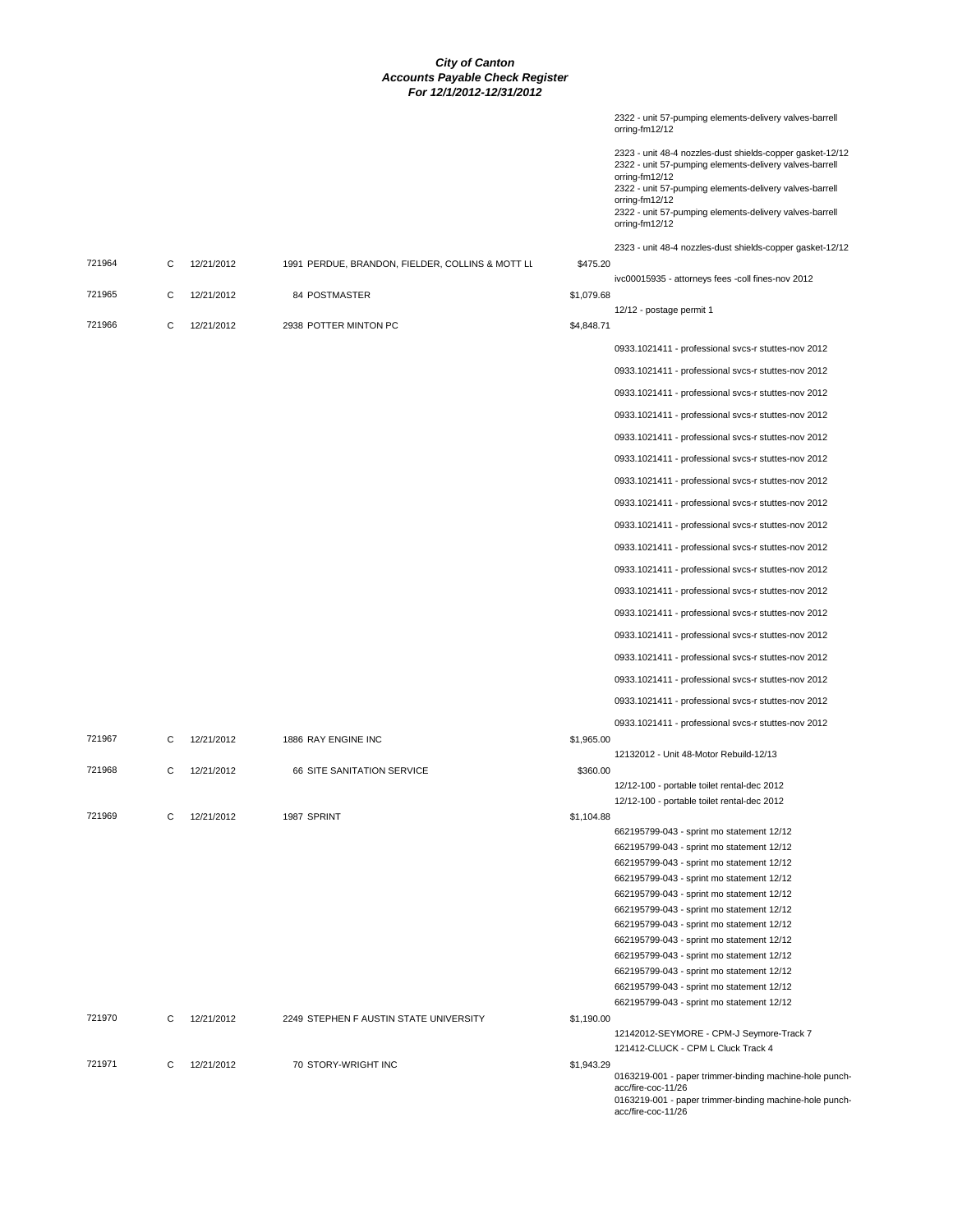|            | 0163219-001 - paper trimmer-binding machine-hole punch-<br>acc/fire-coc-11/26<br>0163219-001 - paper trimmer-binding machine-hole punch-<br>acc/fire-coc-11/26<br>0163654-001 - magazine rack-laser trimmer-labels-file<br>folders-coc-12/7<br>0163219-001 - paper trimmer-binding machine-hole punch-<br>acc/fire-coc-11/26<br>0163219-001 - paper trimmer-binding machine-hole punch-<br>acc/fire-coc-11/26<br>0163247-001 - franklin covey planner cover-muni court-<br>11/26 |
|------------|----------------------------------------------------------------------------------------------------------------------------------------------------------------------------------------------------------------------------------------------------------------------------------------------------------------------------------------------------------------------------------------------------------------------------------------------------------------------------------|
|            | 0163307-001 - desktop calculator-acc/fire-coc-11/28<br>0163386-001 - 3 wall files-12 rolls tape-magnetic tray-(2) 3<br>ring binders-fm-11/30<br>0163491-001 - 5000 window envelopes-fm-11/30<br>0163649-001 - folding stepstool-calculator stand-string<br>envelopes-fm-12/7                                                                                                                                                                                                     |
|            | 0163222-001 - adhesive notes-papermate pens-FM-11/26<br>0163910-001 - sharpies-desk organizer-string envelope-<br>12/14                                                                                                                                                                                                                                                                                                                                                          |
|            | 0163663-001 - returned trimmer-3 hole punch-coc-12/6<br>0163901-001 - poly jackets-copy paper-3 ring tabs-sharpies-<br>coc-12/14                                                                                                                                                                                                                                                                                                                                                 |
|            | 0163248-001 - classic slim cover-franklin planner-coc-11/26<br>0163649-001 - folding stepstool-calculator stand-string<br>envelopes-fm-12/7                                                                                                                                                                                                                                                                                                                                      |
|            | 0163649-002 - 3 roller inks-fm-12/13<br>0163654-001 - magazine rack-laser trimmer-labels-file<br>folders-coc-12/7<br>0163910-001 - sharpies-desk organizer-string envelope-                                                                                                                                                                                                                                                                                                      |
|            | 12/14<br>0163910-001 - sharpies-desk organizer-string envelope-<br>12/14                                                                                                                                                                                                                                                                                                                                                                                                         |
|            | 0164005-001 - notary stamp-dawn nixon-smith-fm-12/17<br>0163383-001 - file pocket folders-file folders-adding<br>machine tape-coc-11/30<br>0163654-001 - magazine rack-laser trimmer-labels-file                                                                                                                                                                                                                                                                                 |
|            | folders-coc-12/7<br>0163357-001 - 2 key tags-returned-fm-11/29                                                                                                                                                                                                                                                                                                                                                                                                                   |
| \$8,658.00 |                                                                                                                                                                                                                                                                                                                                                                                                                                                                                  |
|            | 1034 - sodium hydroxide-wtp-11/15                                                                                                                                                                                                                                                                                                                                                                                                                                                |
| \$330.36   | 911371336 - preventative maint-6500 sweeper/rider-fm-                                                                                                                                                                                                                                                                                                                                                                                                                            |
|            | 12/11<br>911371337 - preventative maint-model 7200 power<br>scrubber-fm-12/11                                                                                                                                                                                                                                                                                                                                                                                                    |
| \$4.28     |                                                                                                                                                                                                                                                                                                                                                                                                                                                                                  |
|            | 1191383430 - sh130-tolls-h burton-k9 seminar-austin-11/13                                                                                                                                                                                                                                                                                                                                                                                                                        |
|            | 1194198631 - sh 45e-tolls-h burton-k9 seminar-austin-11/16                                                                                                                                                                                                                                                                                                                                                                                                                       |
| \$205.00   | 6315-2 - tire repair fm trailer (parks) 11/5                                                                                                                                                                                                                                                                                                                                                                                                                                     |
| \$161.37   |                                                                                                                                                                                                                                                                                                                                                                                                                                                                                  |
|            | 12/12-30043297006 - fm 2909 mo statement 12/12                                                                                                                                                                                                                                                                                                                                                                                                                                   |
|            | 12/12-30043297002 - artesian well mo statement 12/7                                                                                                                                                                                                                                                                                                                                                                                                                              |
| \$548.91   | 12/12-30043297004 - burnett trail mo statement 12/7                                                                                                                                                                                                                                                                                                                                                                                                                              |
|            | 12/12-900010368387 - 139 fm ln mo statement 12/17<br>12/12-900010367643 - 359 n trade days 12/17                                                                                                                                                                                                                                                                                                                                                                                 |
| \$255.00   |                                                                                                                                                                                                                                                                                                                                                                                                                                                                                  |
|            | 297632 - 1/2 page nov guide-civic ctr-fm-10/31<br>297634 - 1/4 pg guide-dry creek landing-fm-10/31                                                                                                                                                                                                                                                                                                                                                                               |
| \$1,197.91 |                                                                                                                                                                                                                                                                                                                                                                                                                                                                                  |
|            | 12/12-060530 - city complex mo statement 11/28<br>12/12-061031 - 903-567-4854 fm mo statement 12/10                                                                                                                                                                                                                                                                                                                                                                              |
|            | 12/12-020503 - 903-567-0484 fm mo statement 12/10                                                                                                                                                                                                                                                                                                                                                                                                                                |
|            | 12/12-090213 - city complex mo statement 12/10                                                                                                                                                                                                                                                                                                                                                                                                                                   |

|                                                                             | \$330.36 |
|-----------------------------------------------------------------------------|----------|
| 721974<br>1248 TXTAG<br>$\mathbf{C}$<br>12/21/2012                          | \$4.28   |
| 721975<br>1126 TEXAS WHOLESALE TIRES<br>12/21/2012<br>C                     | \$205.00 |
| 79 TRINITY VALLEY ELEC COOP<br>721976<br>$\mathbf{C}$<br>12/21/2012         | \$161.37 |
|                                                                             |          |
| 721977<br>12/21/2012<br>89 TXU ENERGY<br>$\mathbf{C}$                       | \$548.91 |
| 721978<br>12/21/2012<br>17 VAN ZANDT NEWSPAPER LLC<br>$\mathbf{C}$          | \$255.00 |
| 721979<br>139 VERIZON SOUTHWEST<br>\$1,197.91<br>$\mathbf{C}$<br>12/21/2012 |          |

721972 C 12/21/2012 2888 TAPWATER TECHNOLOGIES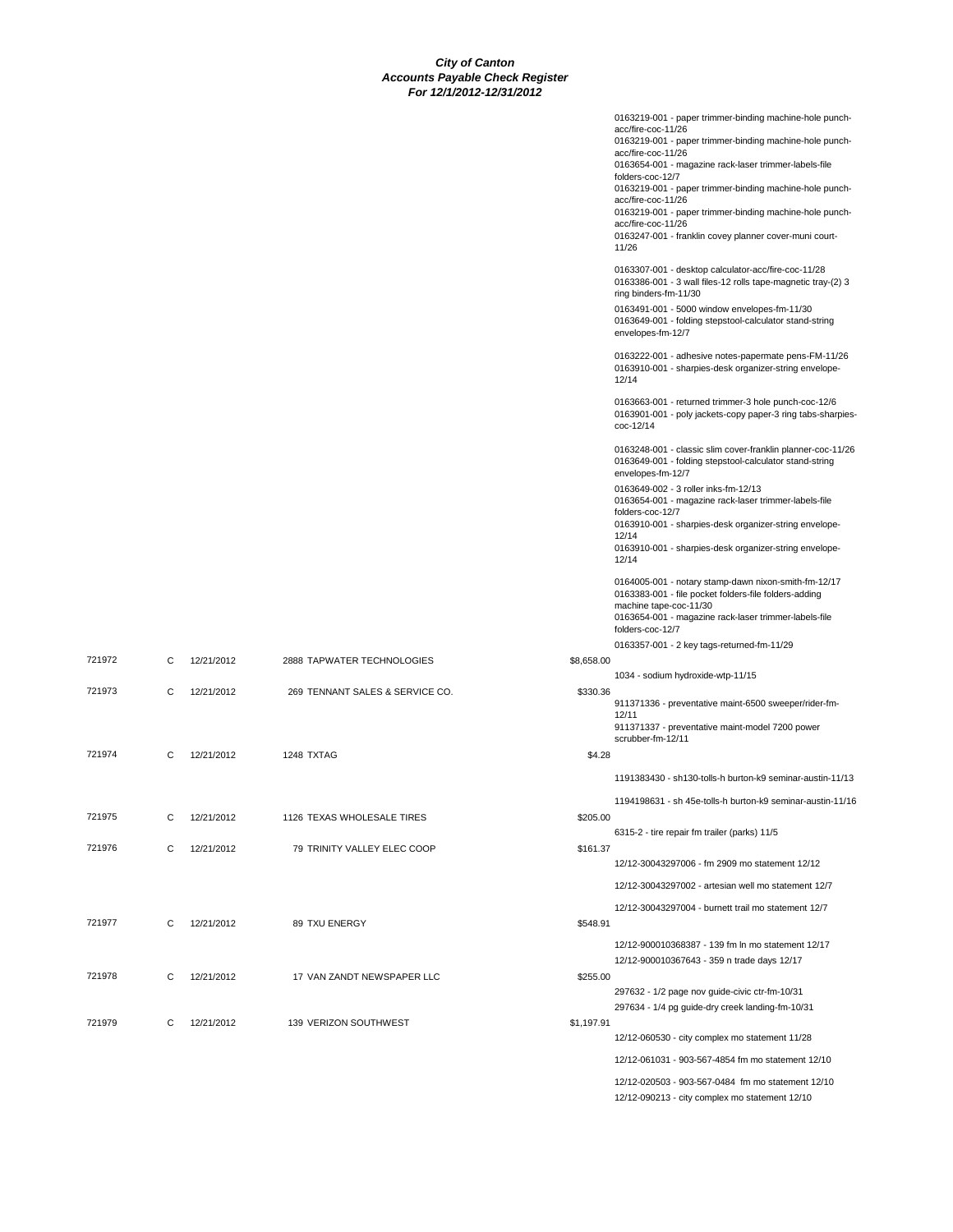|          |   |            |                                     |             | 12/12-110420 - 903-567-2920 fm mo statement 11/28<br>12/12-121120 - 903-865-1041 lift station 12/1 |
|----------|---|------------|-------------------------------------|-------------|----------------------------------------------------------------------------------------------------|
|          |   |            |                                     |             | 12/12-990304 - 903-567-1962 fm mo statement 12/4                                                   |
|          |   |            |                                     |             | 12/12-061211 - animal shelter mo statenment 11/28                                                  |
|          |   |            |                                     |             | 12/12-030109 - 903-567-2920 fm mo statement 11/28                                                  |
| 010113   | Е | 12/27/2012 | 892 US BANK                         | \$22,000.00 |                                                                                                    |
|          |   |            |                                     |             | 119867000-010113 - Ser 2007 Tax Rev Bond Int Due<br>1/1/13                                         |
| 12042012 | E | 12/4/2012  | 2616 DEPT OF THE TREASURY-IRS       | \$20,063.98 |                                                                                                    |
|          |   |            |                                     |             | 12042012 - 941 Payroll Tax Run 1350                                                                |
|          |   |            |                                     |             | 12042012 - 941 Payroll Tax Run 1350                                                                |
|          |   |            |                                     |             | 12042012 - 941 Payroll Tax Run 1350                                                                |
|          |   |            |                                     |             | 12042012 - 941 Payroll Tax Run 1350                                                                |
|          |   |            |                                     |             | 12042012 - 941 Payroll Tax Run 1350                                                                |
|          |   |            |                                     |             | 12042012 - 941 Payroll Tax Run 1350                                                                |
|          |   |            |                                     |             | 12042012 - 941 Payroll Tax Run 1350                                                                |
|          |   |            |                                     |             | 12042012 - 941 Payroll Tax Run 1350                                                                |
|          |   |            |                                     |             | 12042012 - 941 Payroll Tax Run 1350                                                                |
|          |   |            |                                     |             | 12042012 - 941 Payroll Tax Run 1350                                                                |
| 12062012 | E | 12/6/2012  | 2616 DEPT OF THE TREASURY-IRS       | \$1,897.06  |                                                                                                    |
|          |   |            |                                     |             | 12062012 - FM Payroll Run 1353<br>12062012 - FM Payroll Run 1353                                   |
|          |   |            |                                     |             | 12062012 - FM Payroll Run 1353                                                                     |
|          |   |            |                                     |             | 12062012 - FM Payroll Run 1353                                                                     |
| 12072012 | E | 12/7/2012  | 2894 CITY OF CANTON SANITATION FUND | \$4,400.00  |                                                                                                    |
|          |   |            |                                     |             | 12072012 - FM Trash-4400 Cubic Yards                                                               |
| 010113   | E | 12/27/2012 | 2649 BANK OF AMERICA NA             | \$8,057.40  |                                                                                                    |
|          |   |            |                                     |             |                                                                                                    |
|          |   |            |                                     |             | 1210058375-010113 - Series 2008 Ref CO Int Pmt 1/1/13                                              |
| 12142012 | E | 12/14/2012 | 875 CEDC                            | \$58,099.85 |                                                                                                    |
|          |   |            |                                     |             | 12142012 - R.04 State Collected Sales Tax-Nov 2012                                                 |
| 12142012 | E | 12/14/2012 | 2616 DEPT OF THE TREASURY-IRS       | \$431.74    |                                                                                                    |
|          |   |            |                                     |             | 12142012 - R.05 Payroll Tax Run 1355                                                               |
|          |   |            |                                     |             | 12142012 - R.05 Payroll Tax Run 1355                                                               |
|          |   |            |                                     |             | 12142012 - R.05 Payroll Tax Run 1355                                                               |
| 12182012 | E | 12/18/2012 | 232 CITY OF CANTON GENERAL FUND     | \$1,091.91  | 12142012 - R.05 Payroll Tax Run 1355                                                               |
|          |   |            |                                     |             | 12182012 - R.07 City Coll Sales Tax-Nov 2012                                                       |
|          |   |            |                                     |             | 12182012 - R.07 City Coll Sales Tax-Nov 2012                                                       |
| 12182012 | E | 12/18/2012 | 875 CEDC                            | \$363.97    |                                                                                                    |
|          |   |            |                                     |             | 12182012 - R.07 City Coll Sales Tax-Nov 2012                                                       |
|          |   |            |                                     |             | 12182012 - R.07 City Coll Sales Tax-Nov 2012                                                       |
| 12182012 | E | 12/18/2012 | 52 STATE COMPTROLLER                | \$4,526.88  |                                                                                                    |
|          |   |            |                                     |             | 12182012 - R.07 City Coll Sales Tax-Nov 2012                                                       |
|          |   |            |                                     |             | 12182012DISC - R.07 City Coll Sales Tax-Nov 2012                                                   |
|          |   |            |                                     |             | 12182012 - R.07 City Coll Sales Tax-Nov 2012                                                       |
| 12182012 | Е | 12/18/2012 | 2616 DEPT OF THE TREASURY-IRS       | \$10.76     |                                                                                                    |
|          |   |            |                                     |             | 12182012 - R.05 Payroll Tax Run 1358                                                               |
| 12192012 | Е | 12/19/2012 | 2616 DEPT OF THE TREASURY-IRS       | \$21,470.02 |                                                                                                    |
|          |   |            |                                     |             | 12192012 - R.05 Payroll Tax Run 1358                                                               |
|          |   |            |                                     |             | 12192012 - R.05 Payroll Tax Run 1358                                                               |
|          |   |            |                                     |             | 12192012 - R.05 Payroll Tax Run 1358                                                               |
|          |   |            |                                     |             | 12192012 - R.05 Payroll Tax Run 1358                                                               |
|          |   |            |                                     |             | 12192012 - R.05 Payroll Tax Run 1358                                                               |
|          |   |            |                                     |             | 12192012 - R.05 Payroll Tax Run 1358                                                               |
|          |   |            |                                     |             | 12192012 - R.05 Payroll Tax Run 1358                                                               |
|          |   |            |                                     |             | 12192012 - R.05 Payroll Tax Run 1358                                                               |
|          |   |            |                                     |             | 12192012 - R.05 Payroll Tax Run 1358                                                               |
|          |   |            |                                     |             | 12192012 - R.05 Payroll Tax Run 1358                                                               |
| 12292012 | E | 12/29/2012 | 2864 CITY OF CANTON EQUIP FUND      | \$65,693.33 |                                                                                                    |
|          |   |            |                                     |             | 12292012 - Monthly Equip Repl Transfer-Dec 2012                                                    |
|          |   |            |                                     |             | 12292012 - Monthly Equip Repl Transfer-Dec 2012                                                    |
|          |   |            |                                     |             | 12292012 - Monthly Equip Repl Transfer-Dec 2012                                                    |